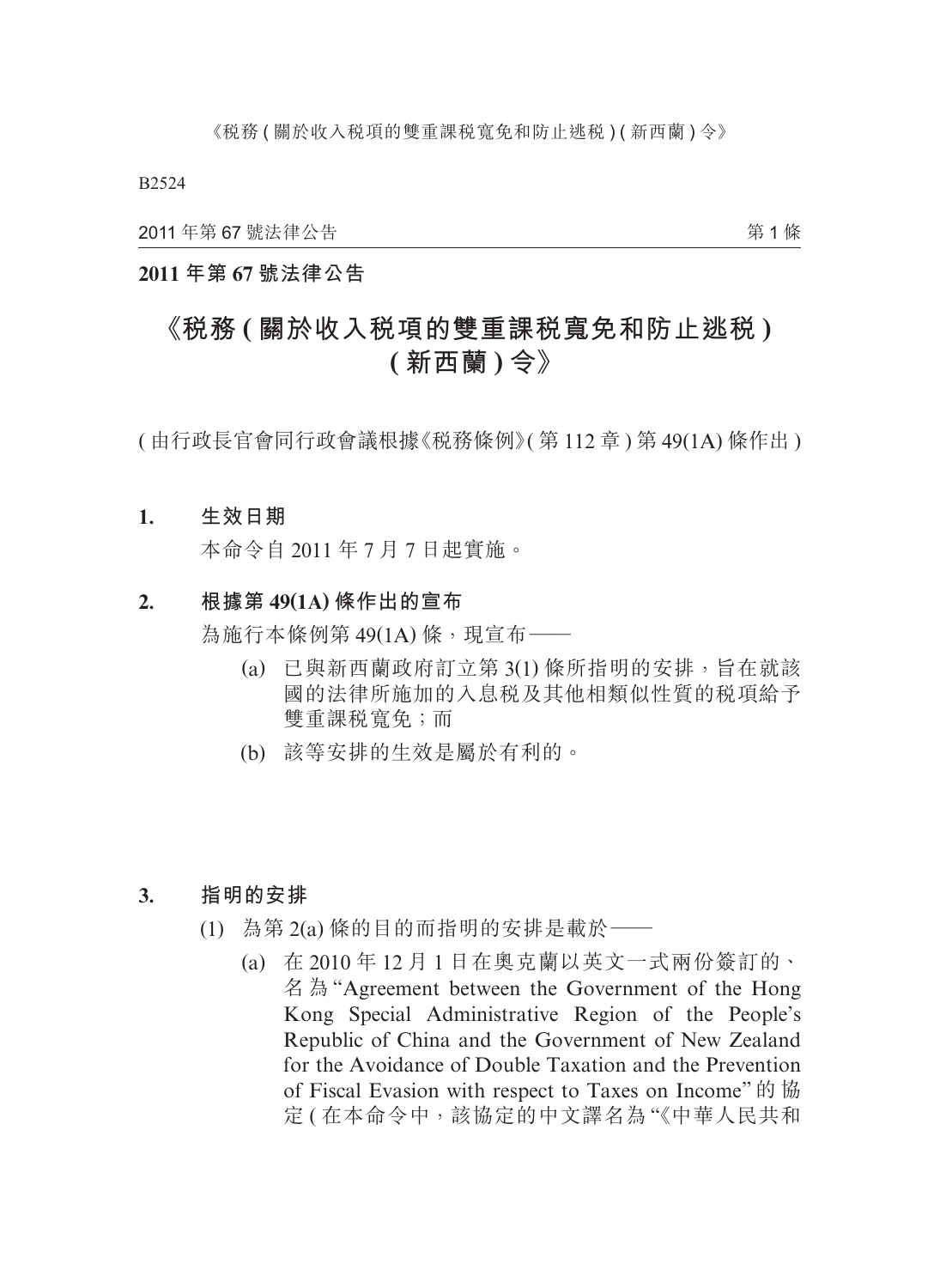2011 年第 67 號法律公告

第 3 條

國香港特別行政區政府與新西蘭政府就收入稅項避免雙 重課税和防止逃税協定》") 的第一至二十七條的安排; 及

- (b) 在 2010 年 12 月 1 日在奧克蘭以英文一式兩份簽訂的、 該協定的議定書的第 1 至 4 段的安排。
- (2) 上述協定的條文的英文本載錄於附表第 1 部;而其中文譯本 亦於該部列明。
- (3) 上述議定書的條文的英文本載錄於附表第 2 部;而其中文譯 本亦於該部列明。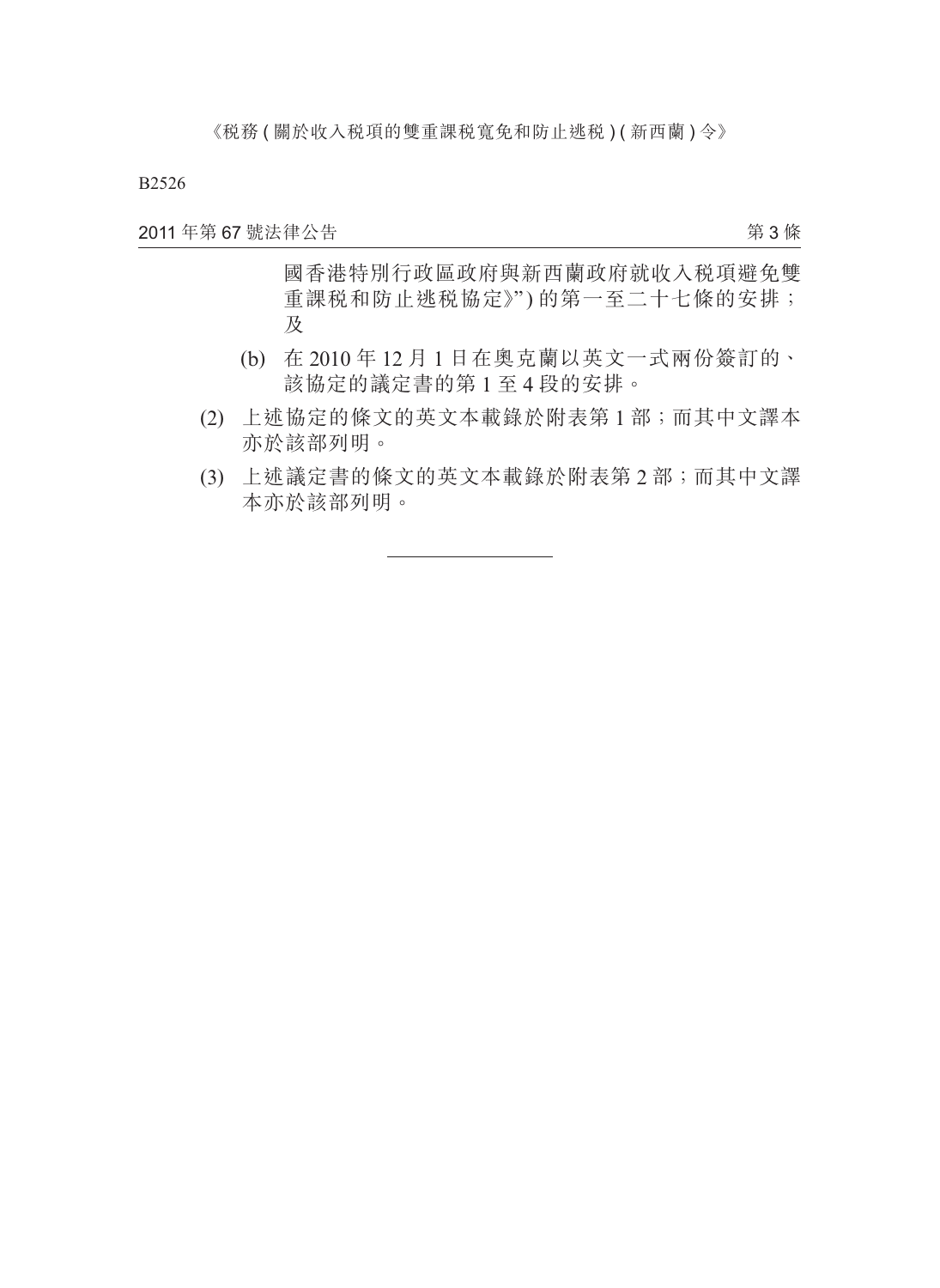附表 第 1 部

2011 年第 67 號法律公告

**附表 [第3條]** 

## **第 1 部**

**《中華人民共和國香港特別行政區政府與新西蘭政府就 收入稅項避免雙重課稅和防止逃稅協定》**

**第一至二十七條**

## **Article 1**

### **Persons Covered**

This Agreement shall apply to persons who are residents of one or both of the Contracting Parties.

### **Article 2**

#### **Taxes Covered**

- 1. This Agreement shall apply to taxes on income imposed on behalf of a Contracting Party, irrespective of the manner in which they are levied.
- 2. There shall be regarded as taxes on income all taxes imposed on total income, or on elements of income, including taxes on gains from the alienation of movable or immovable property, taxes on the total amounts of wages or salaries paid by enterprises, as well as taxes on capital appreciation.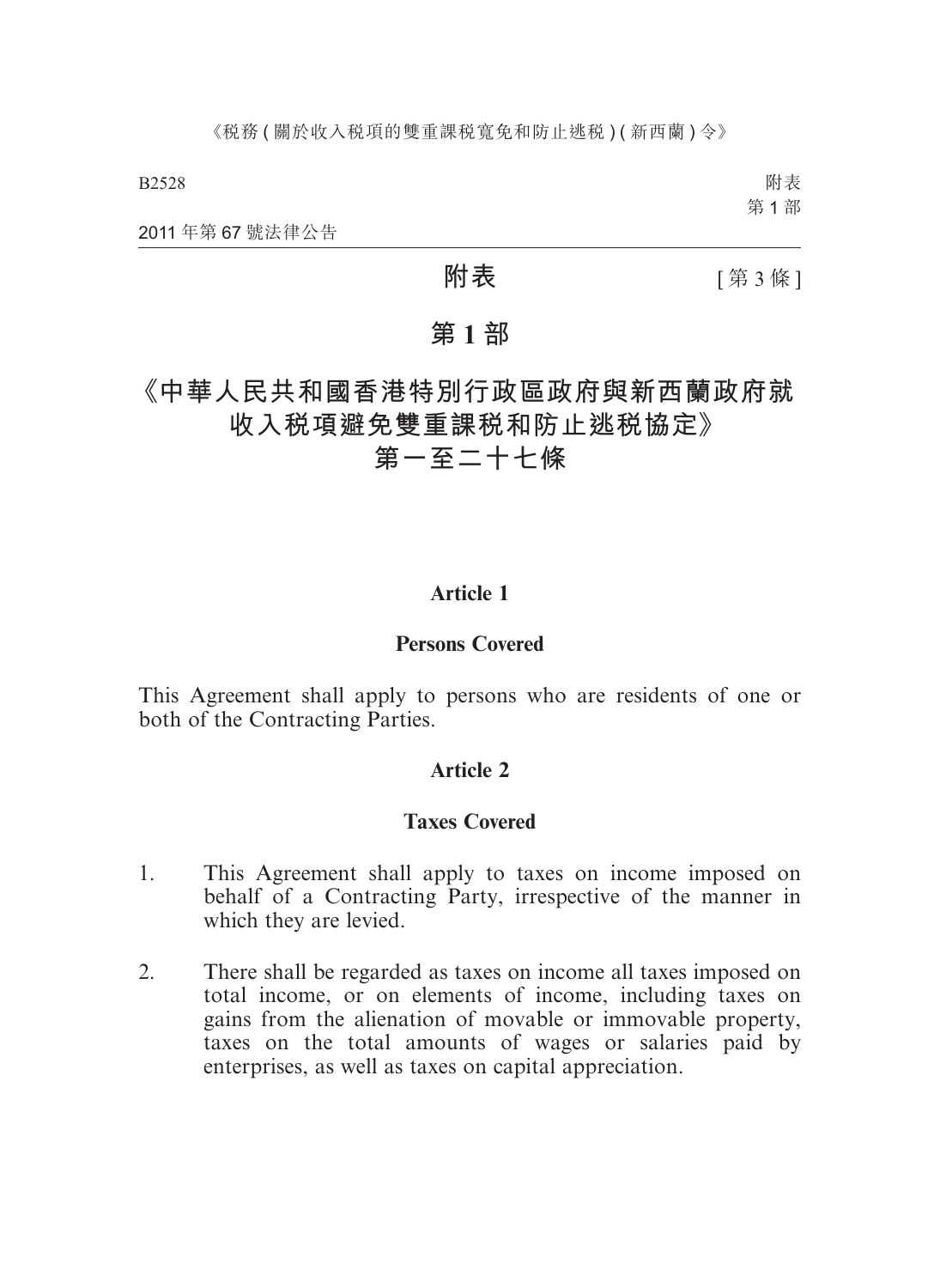#### 2011 年第 67 號法律公告

- 3. The existing taxes to which the Agreement shall apply are:
	- (a) in the case of the Hong Kong Special Administrative Region:
		- (i) profits tax;
		- (ii) salaries tax; and
		- (iii) property tax;

whether or not charged under personal assessment;

- (b) in the case of New Zealand, the income tax.
- 4. The Agreement shall apply also to any identical or substantially similar taxes that are imposed after the date of signature of the Agreement in addition to, or in place of, the existing taxes listed in paragraph 3, as well as any other taxes falling within paragraphs 1 and 2 of this Article which a Contracting Party may impose in future. The competent authorities of the Contracting Parties shall notify each other of any significant changes that have been made in their taxation laws.
- 5. Notwithstanding the provisions of paragraphs 1, 3 and 4, the taxes covered by the Agreement do not include any amount which represents a penalty or interest imposed under the laws of either Contracting Party.
- 6. The existing taxes, together with the taxes imposed after the signature of the Agreement, are hereinafter referred to as "Hong Kong Special Administrative Region tax" or "New Zealand tax", as the context requires.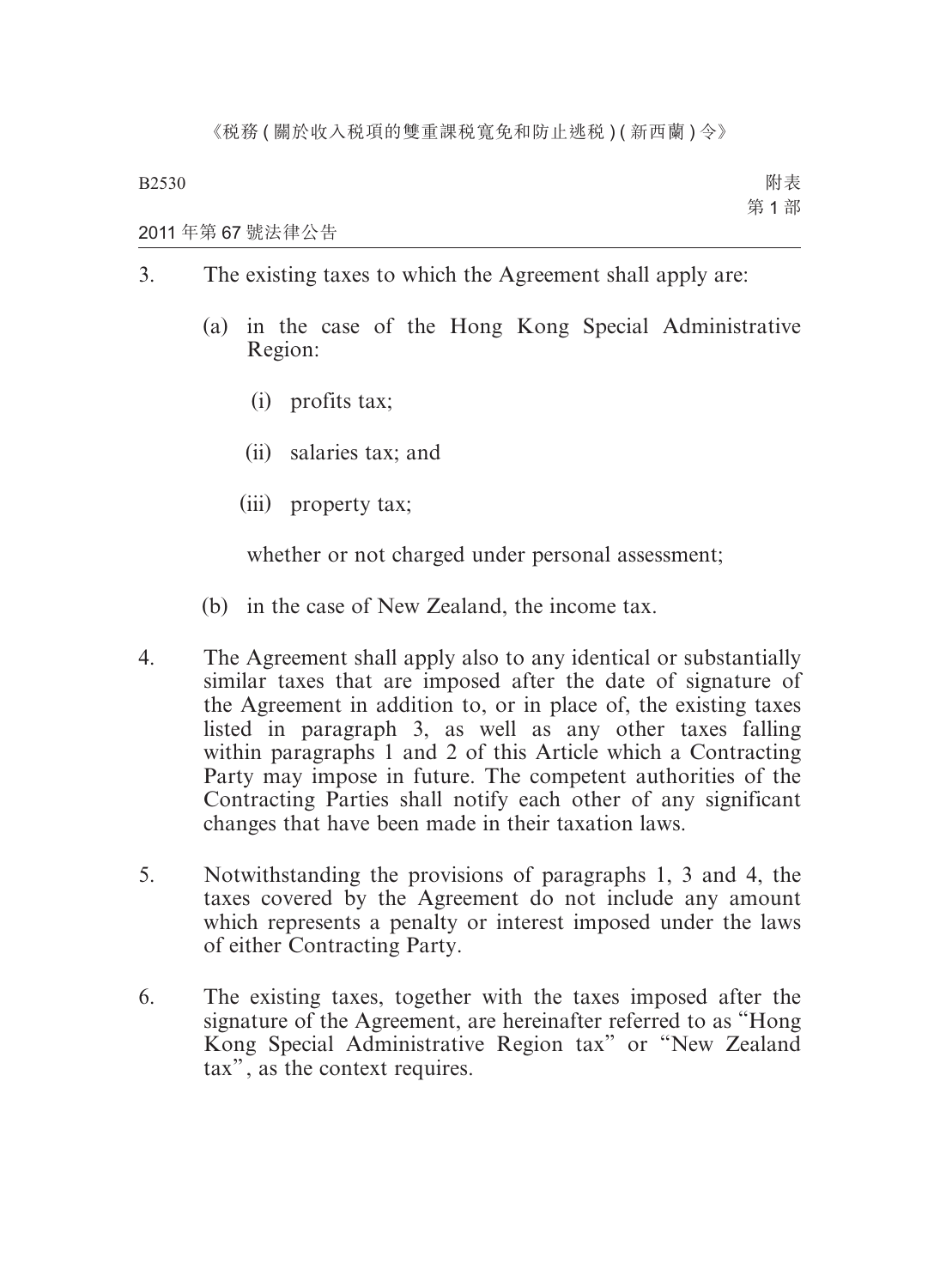附表 第 1 部

2011 年第 67 號法律公告

## **Article 3**

#### **General Definitions**

- 1. For the purposes of this Agreement, unless the context otherwise requires:
	- (a) (i) the term "Hong Kong Special Administrative Region" means any territory where the tax laws of the Hong Kong Special Administrative Region of the People's Republic of China apply; and
		- (ii) the term "New Zealand" means the territory of New Zealand but does not include Tokelau; it also includes any area beyond the territorial sea designated under New Zealand legislation and in accordance with international law as an area in which New Zealand may exercise sovereign rights with respect to natural resources;
	- (b) the term "business" includes the performance of professional services and of other activities of an independent character;
	- (c) the term "company" means any body corporate or any entity that is treated as a body corporate for tax purposes;
	- (d) the term "competent authority" means:
		- (i) in the case of the Hong Kong Special Administrative Region, the Commissioner of Inland Revenue or an authorised representative; and
		- (ii) in the case of New Zealand, the Commissioner of Inland Revenue or an authorised representative;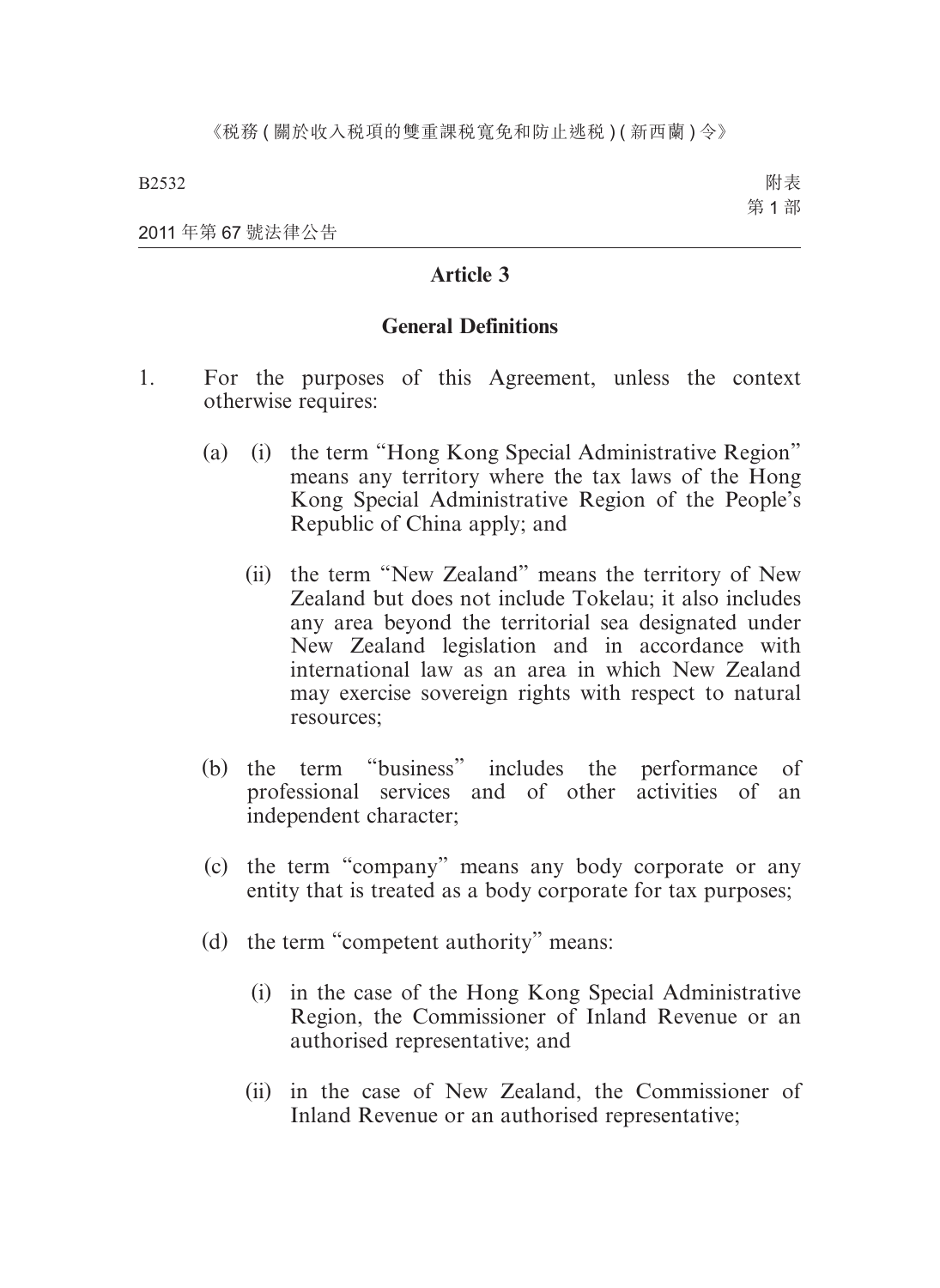附表 第 1 部

#### 2011 年第 67 號法律公告

- (e) the terms "a Contracting Party" and "the other Contracting Party" mean the Hong Kong Special Administrative Region or New Zealand, as the context requires;
- (f) the term "enterprise" applies to the carrying on of any business;
- (g) the terms "enterprise of a Contracting Party" and "enterprise of the other Contracting Party" mean respectively an enterprise carried on by a resident of a Contracting Party and an enterprise carried on by a resident of the other Contracting Party;
- (h) the term "international traffic" means any transport by a ship or aircraft operated by an enterprise of a Contracting Party, except when the ship or aircraft is operated solely between places in the other Contracting Party;
- (i) the term "national", in relation to New Zealand, means:
	- (i) any individual possessing the nationality or citizenship of New Zealand; and
	- (ii) any legal person, partnership or association deriving its status as such from the laws in force in New Zealand;
- (j) the term "person" includes an individual, a company, a trust, a partnership and any other body of persons;
- (k) the term "recognised stock exchange" means: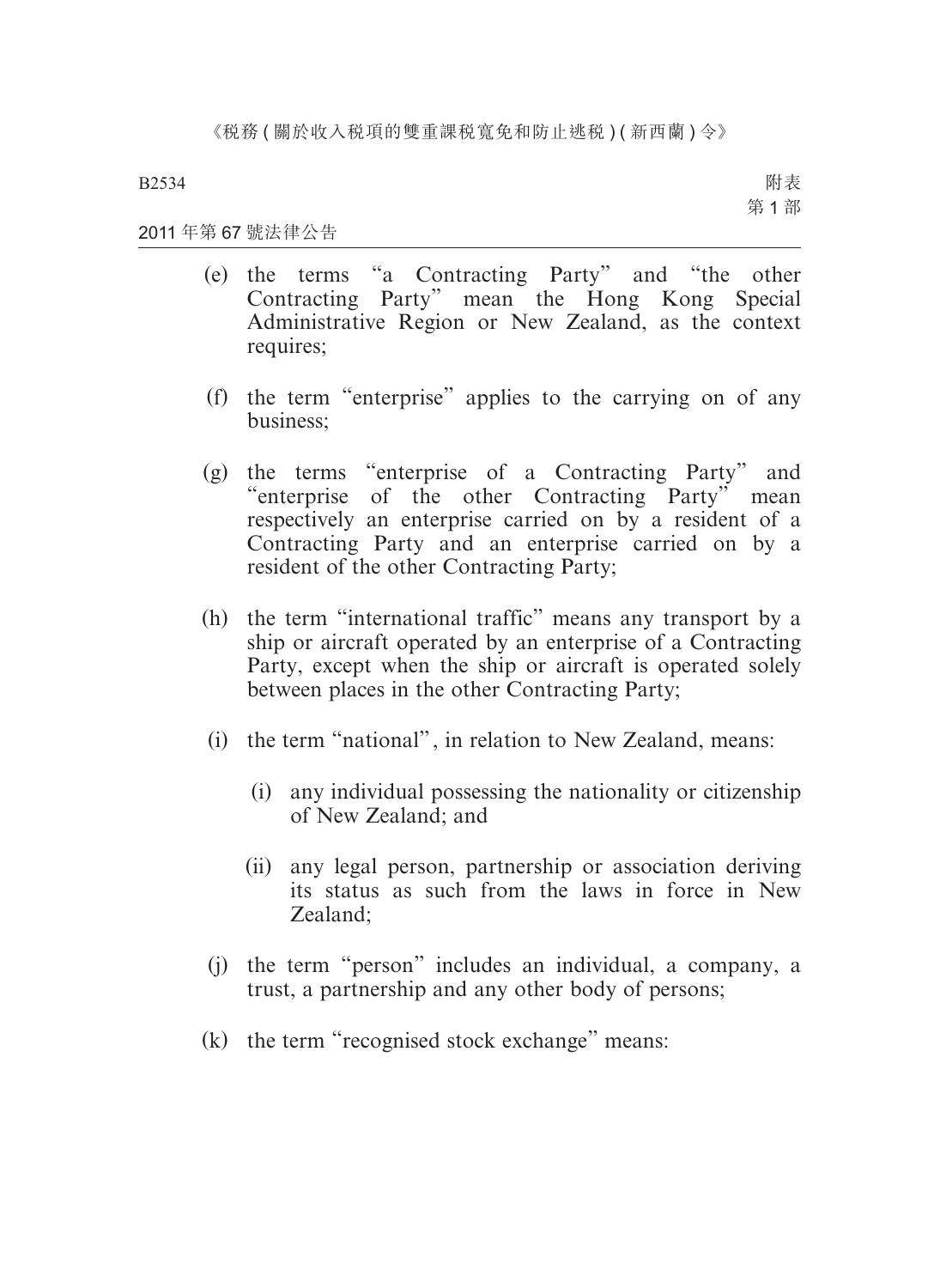附表 第 1 部

#### 2011 年第 67 號法律公告

- (i) the Stock Exchange of Hong Kong Limited and any Hong Kong Special Administrative Region stock exchange recognised under the law of the Hong Kong Special Administrative Region;
- (ii) the securities markets operated by the New Zealand Exchange Limited and any other New Zealand investment exchange recognised under New Zealand law; and
- (iii) any other stock exchange agreed upon by the competent authorities.
- 2. For the purposes of Articles 10, 11 and 12, dividends, interest or royalties arising in a Contracting Party and derived by or through a trust shall be deemed to be beneficially owned by a resident of the other Contracting Party where such income is subject to tax in that other Party in the hands of a trustee of that trust.
- 3. As regards the application of the Agreement at any time by a Contracting Party, any term not defined therein shall, unless the context otherwise requires, have the meaning that it has at that time under the law of that Party for the purposes of the taxes to which the Agreement applies, any meaning under the applicable tax laws of that Party prevailing over a meaning given to the term under other laws of that Party.

## **Article 4**

## **Resident**

1. For the purposes of this Agreement, the term "resident of a Contracting Party" means: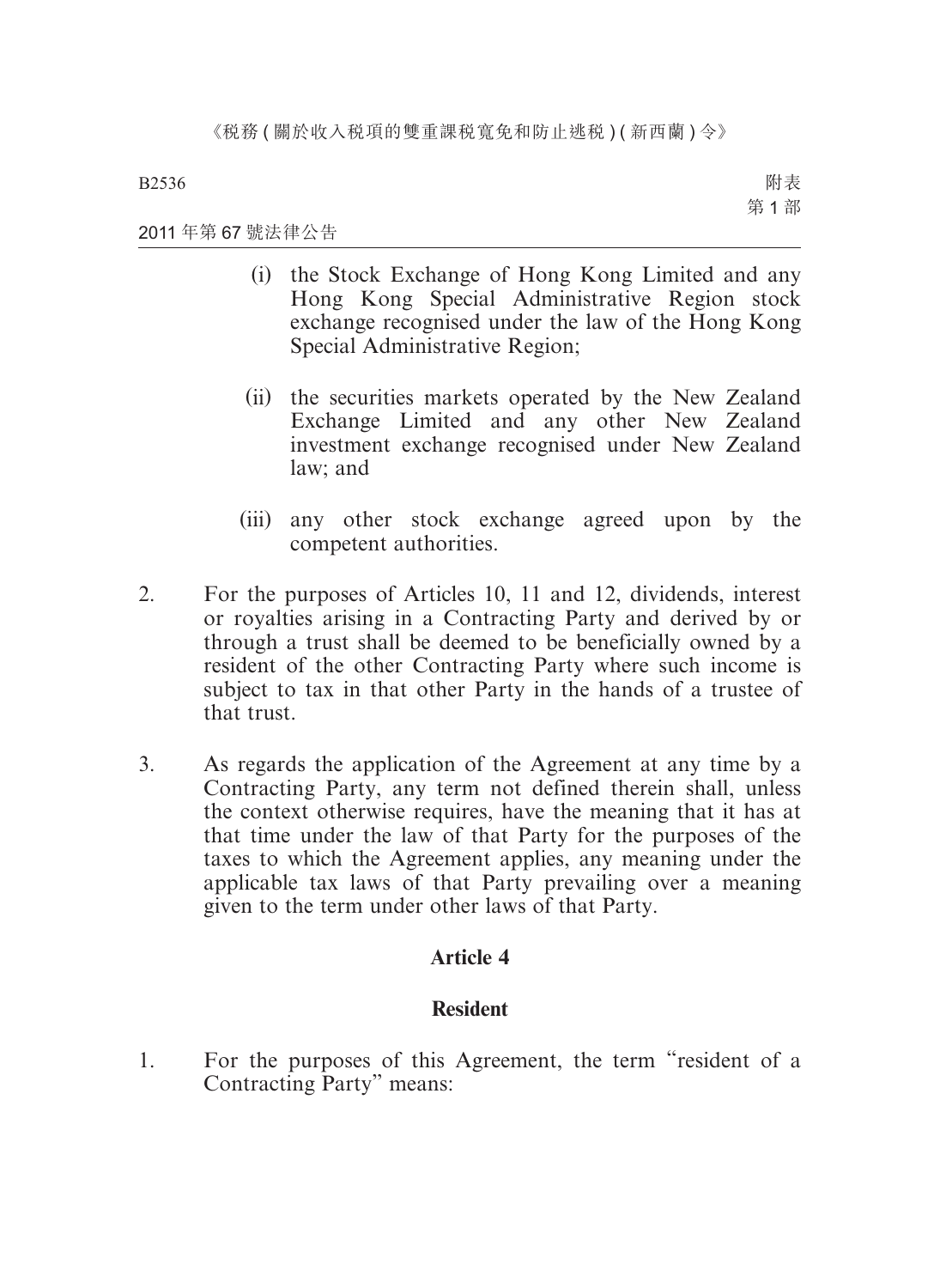附表 第 1 部

2011 年第 67 號法律公告

- (a) in the case of the Hong Kong Special Administrative Region,
	- (i) any individual who ordinarily resides in the Hong Kong Special Administrative Region;
	- (ii) any individual who stays in the Hong Kong Special Administrative Region for more than 180 days during a year of assessment or for more than 300 days in two consecutive years of assessment one of which is the relevant year of assessment;
	- (iii) a company incorporated in the Hong Kong Special Administrative Region or, if incorporated outside the Hong Kong Special Administrative Region, being normally managed or controlled in the Hong Kong Special Administrative Region;
	- (iv) any other person constituted under the laws of the Hong Kong Special Administrative Region or, if constituted outside the Hong Kong Special Administrative Region, being normally managed or controlled in the Hong Kong Special Administrative Region;
- (b) in the case of New Zealand, a person resident in New Zealand for the purposes of New Zealand tax;
- (c) in the case of either Contracting Party, the Government of that Party and any political subdivision or local authority thereof.
- 2. Where by reason of the provisions of paragraph 1 an individual is a resident of both Contracting Parties, then the status of the individual shall be determined as follows: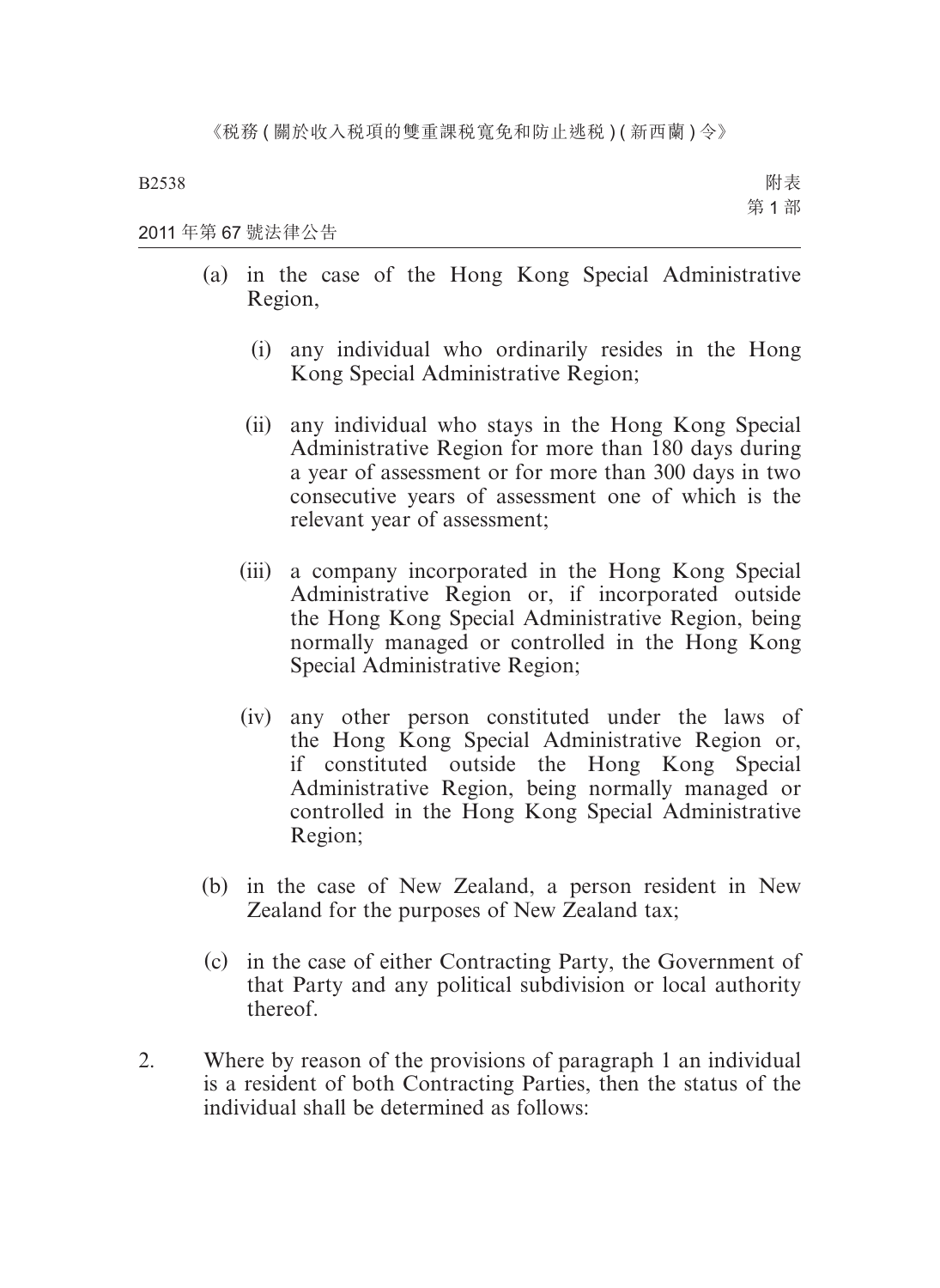附表 第 1 部

#### 2011 年第 67 號法律公告

- (a) the individual shall be deemed to be a resident only of the Party in which a permanent home is available to the individual; if a permanent home is available to the individual in both Parties, the individual shall be deemed to be a resident only of the Party with which the individual's personal and economic relations are closer (centre of vital interests);
- (b) if the Party in which the individual's centre of vital interests cannot be determined, or if a permanent home is not available to the individual in either Party, the individual shall be deemed to be a resident only of the Party in which the individual has an habitual abode;
- (c) if the individual has an habitual abode in both Parties or in neither of them, the individual shall be deemed to be a resident only of the Party in which the individual has the right of abode (in the case of the Hong Kong Special Administrative Region) or of which the individual is a national (in the case of New Zealand);
- (d) if the individual has the right of abode in the Hong Kong Special Administrative Region and is also a national of New Zealand, or if the individual does not have the right of abode in the Hong Kong Special Administrative Region and is not a national of New Zealand, the competent authorities of the Contracting Parties shall settle the question by mutual agreement.
- 3. Where by reason of the provisions of paragraph 1 a person other than an individual is a resident of both Contracting Parties, then it shall be deemed to be a resident only of the Party in which its place of effective management is situated.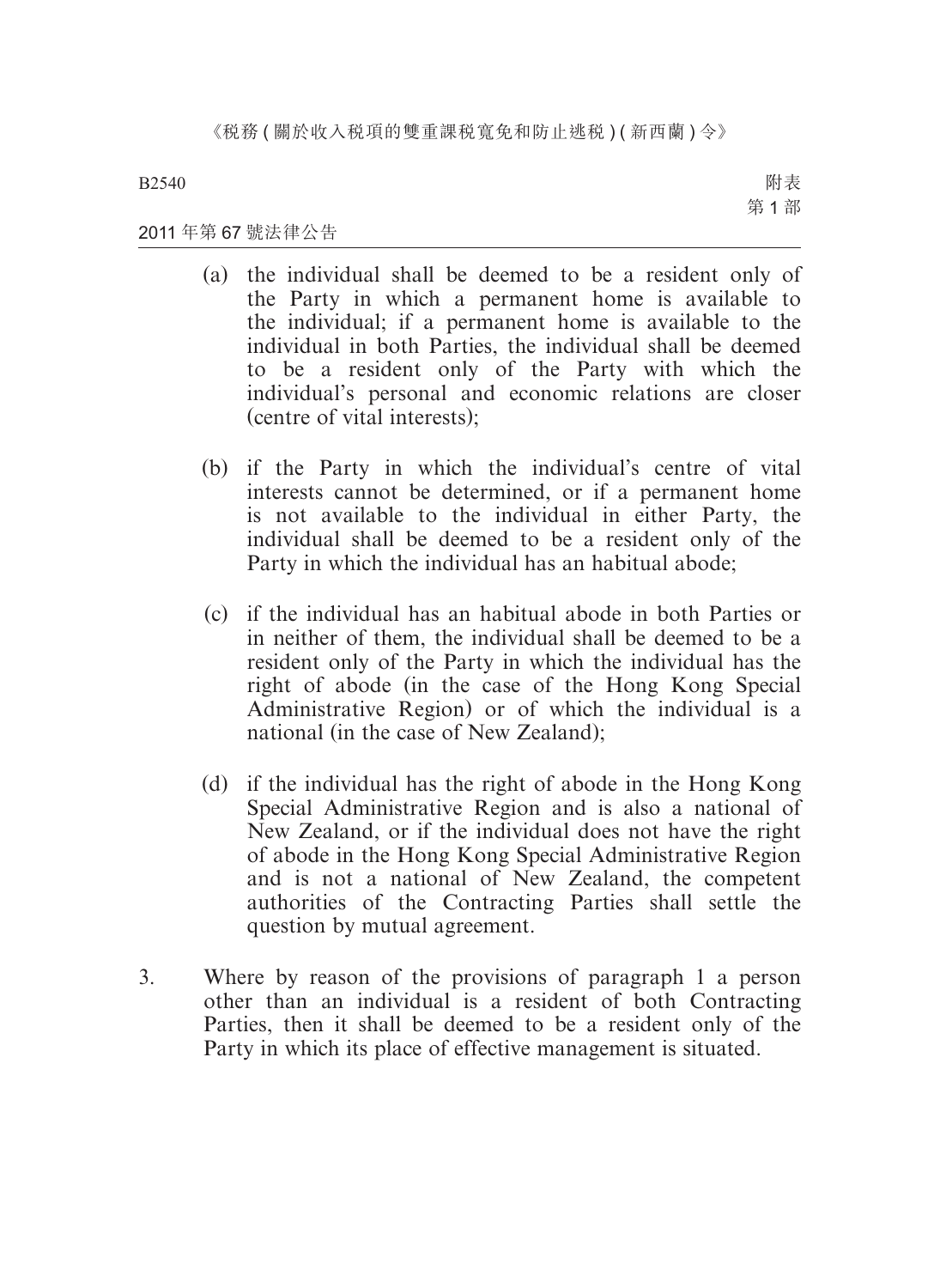2011 年第 67 號法律公告

## **Article 5**

## **Permanent Establishment**

- 1. For the purposes of this Agreement, the term "permanent establishment" means a fixed place of business through which the business of an enterprise is wholly or partly carried on.
- 2. The term "permanent establishment" includes especially:
	- (a) a place of management;
	- (b) a branch;
	- (c) an office;
	- (d) a factory;
	- (e) a workshop; and
	- (f) a mine, an oil or gas well, a quarry or any other place of extraction of natural resources.
- 3. A building site, or a construction, installation or assembly project, or supervisory activities in connection with that building site or construction, installation or assembly project, constitutes a permanent establishment if such site, project or activities last more than 6 months.
- 4. An enterprise shall be deemed to have a permanent establishment in a Contracting Party and to carry on business through that permanent establishment if for more than 183 days in any 12 month period: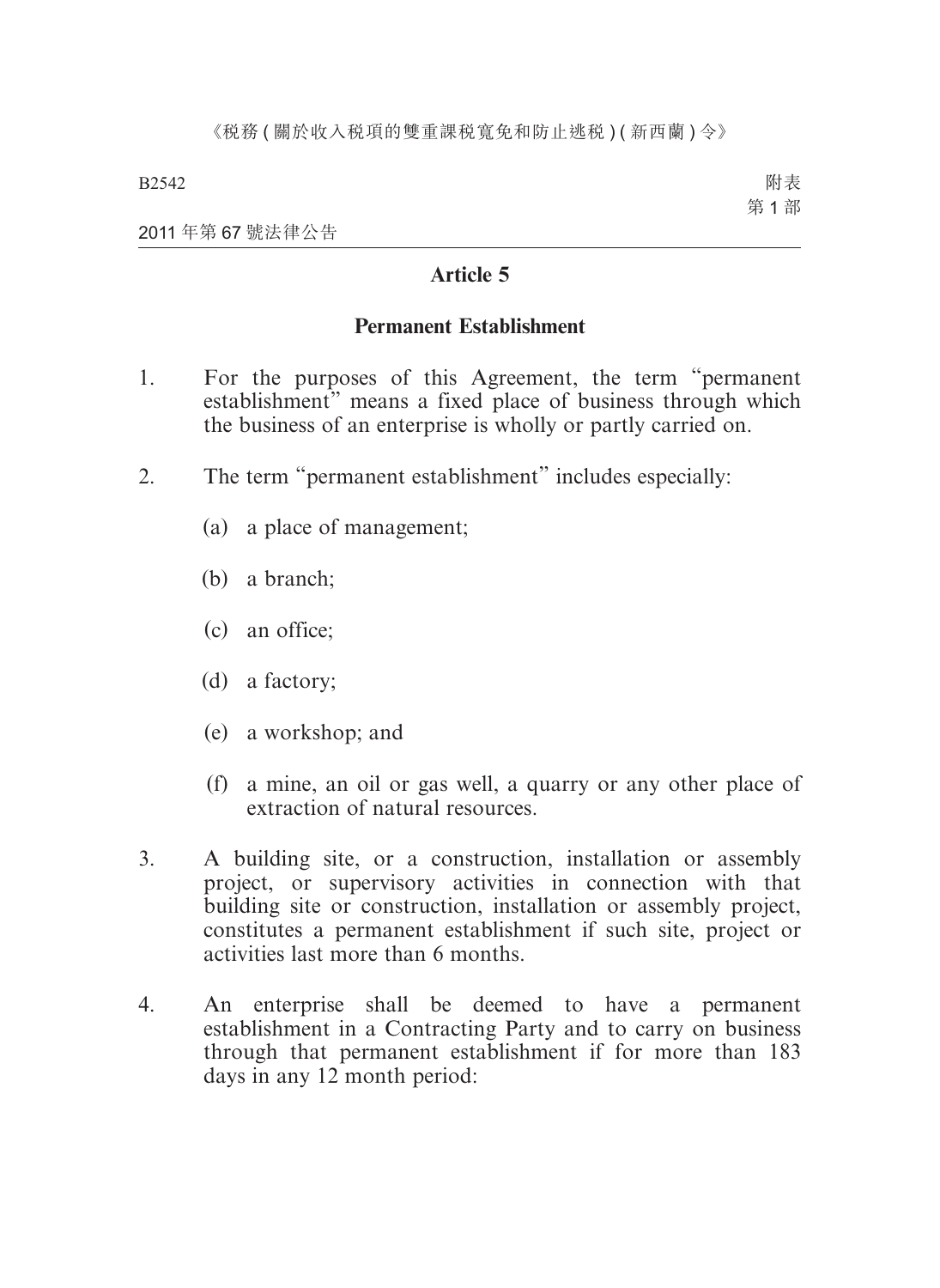附表 第 1 部

#### 2011 年第 67 號法律公告

- (a) it carries on activities which consist of, or which are connected with, the exploration for or exploitation of natural resources, including quarries and standing timber, situated in that Party; or
- (b) it operates substantial equipment in that Party.
- 5. Notwithstanding the provisions of paragraphs 1, 2 and 3, where an enterprise of a Contracting Party performs services in the other Contracting Party:
	- (a) through an individual who is present in that other Party for a period or periods exceeding in the aggregate 183 days in any 12 month period, and more than 50 per cent of the gross revenues attributable to active business activities of the enterprise during this period or periods are derived from the services performed in that other Party through that individual, or
	- (b) for a period or periods exceeding in the aggregate 183 days in any 12 month period, and these services are performed for the same project or for connected projects through one or more individuals who are present and performing such services in that other Party,

the activities carried on in that other Party in performing these services shall be deemed to be carried on through a permanent establishment of the enterprise situated in that other Party, unless these services are limited to those mentioned in paragraph 7 which, if performed through a fixed place of business, would not make the fixed place of business a permanent establishment under the provisions of that paragraph. For the purposes of this paragraph, services performed by an individual on behalf of one enterprise shall not be considered to be performed by another enterprise through that individual unless that other enterprise supervises, directs or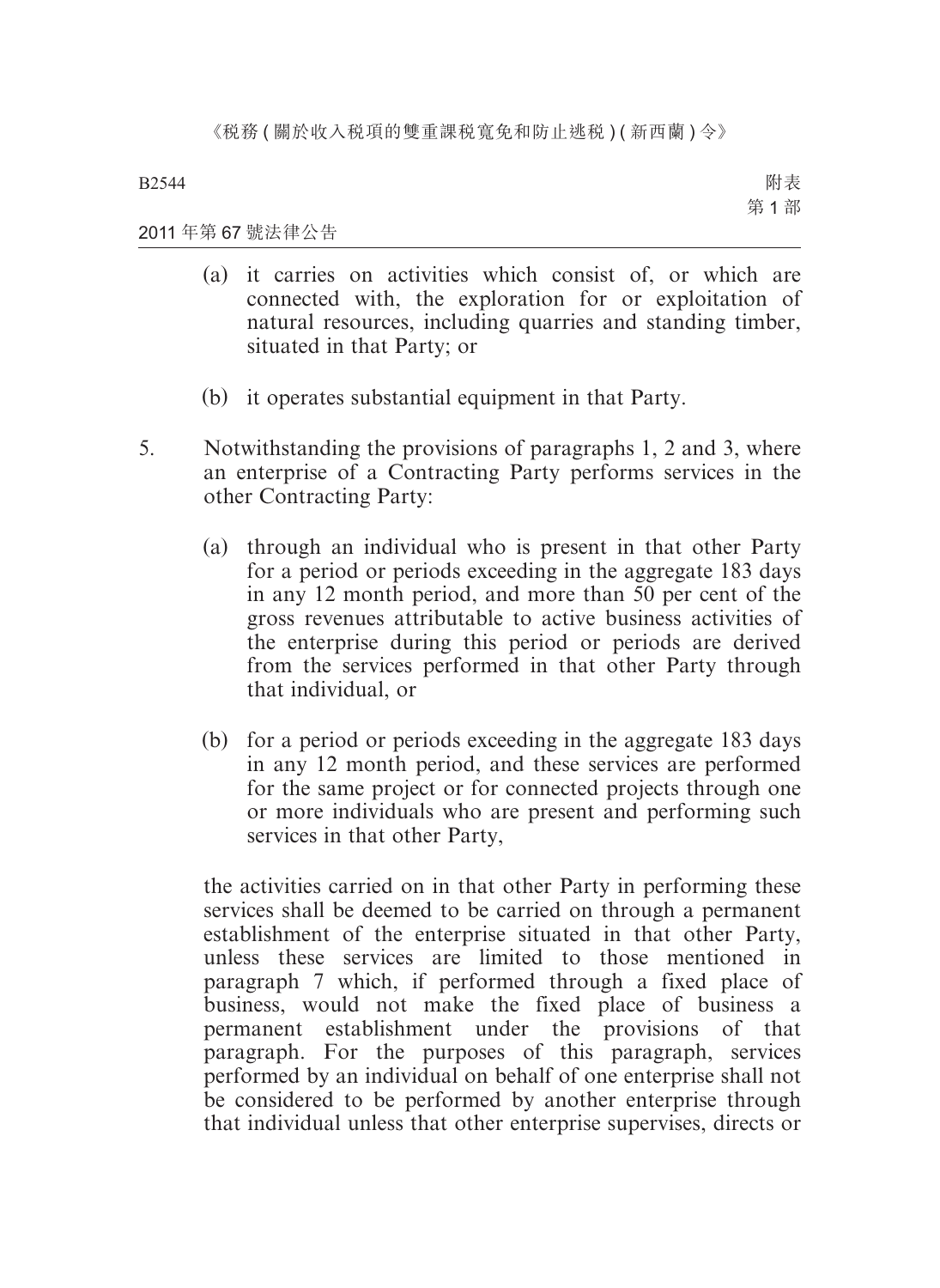附表 第 1 部

#### 2011 年第 67 號法律公告

controls the manner in which these services are performed by the individual.

- 6. For the purposes of determining the duration of activities under paragraphs 3 and 4, the period during which activities are carried on in a Contracting Party by an enterprise associated with another enterprise shall be aggregated with the period during which activities are carried on by the enterprise with which it is associated if the first-mentioned activities are connected with the activities carried on in that Party by the last-mentioned enterprise, provided that any period during which two or more associated enterprises are carrying on concurrent activities is counted only once. An enterprise shall be deemed to be associated with another enterprise if one is controlled directly or indirectly by the other, or if both are controlled directly or indirectly by a third person or persons.
- 7. Notwithstanding the preceding provisions of this Article, the term "permanent establishment" shall be deemed not to include:
	- (a) the use of facilities solely for the purpose of storage, display or delivery of goods or merchandise belonging to the enterprise;
	- (b) the maintenance of a stock of goods or merchandise belonging to the enterprise solely for the purpose of storage, display or delivery;
	- (c) the maintenance of a stock of goods or merchandise belonging to the enterprise solely for the purpose of processing by another enterprise;
	- (d) the maintenance of a fixed place of business solely for the purpose of purchasing goods or merchandise or of collecting information, for the enterprise;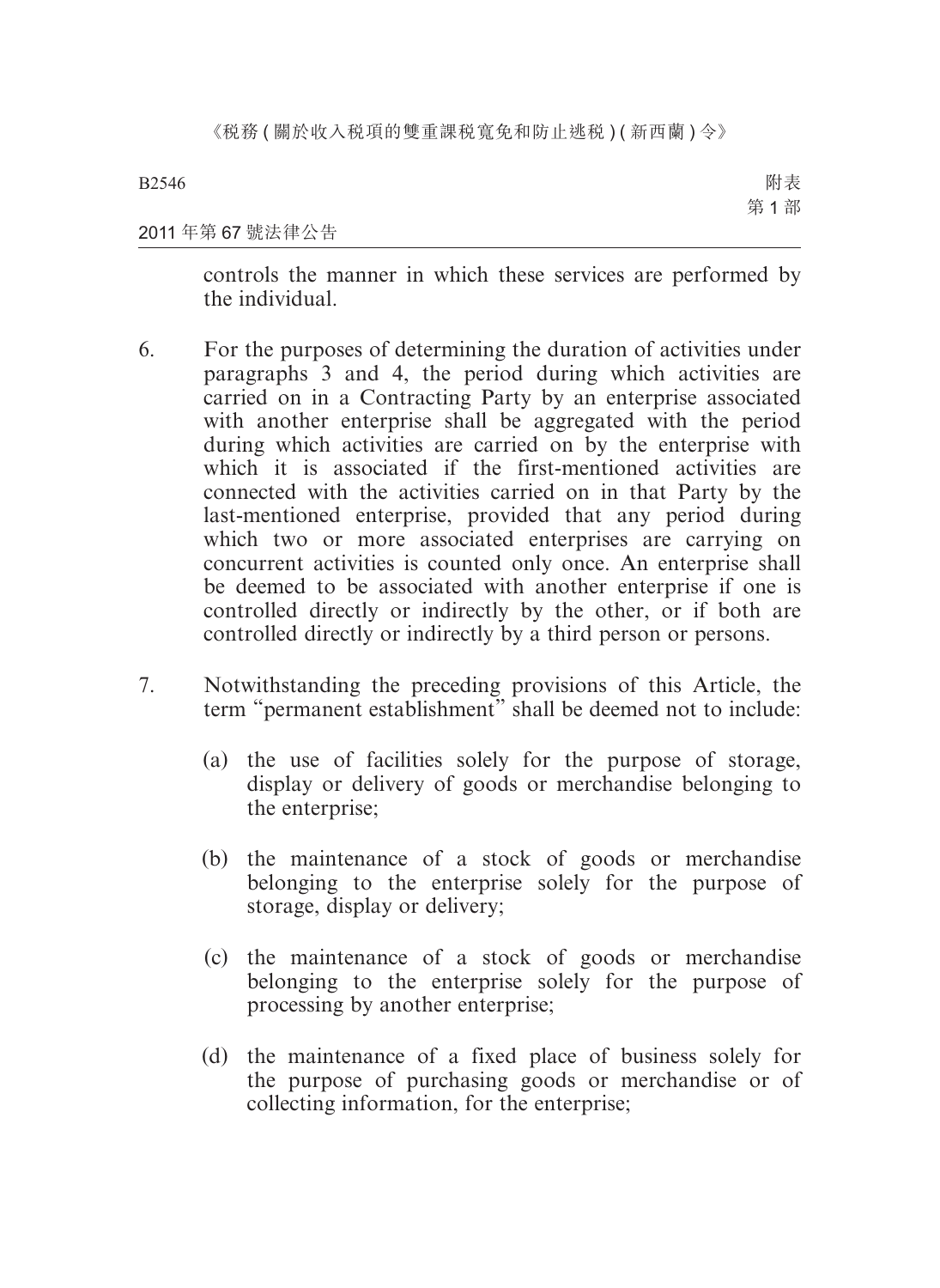附表 第 1 部

#### 2011 年第 67 號法律公告

- (e) the maintenance of a fixed place of business solely for the purpose of carrying on, for the enterprise, any other activity of a preparatory or auxiliary character;
- (f) the maintenance of a fixed place of business solely for any combination of activities mentioned in subparagraphs (a) to (e), provided that the overall activity of the fixed place of business resulting from this combination is of a preparatory or auxiliary character.
- 8. Notwithstanding the provisions of paragraphs 1 and 2, where a person - other than an agent of an independent status to whom paragraph 9 applies - is acting on behalf of an enterprise and:
	- (a) has, and habitually exercises, in a Contracting Party an authority to conclude contracts on behalf of the enterprise, or
	- (b) manufactures or processes in a Contracting Party for the enterprise goods or merchandise belonging to the enterprise,

that enterprise shall be deemed to have a permanent establishment in that Party in respect of any activities which that person undertakes for the enterprise, unless the activities of such person are limited to those mentioned in paragraph 7 which, if exercised through a fixed place of business, would not make this fixed place of business a permanent establishment under the provisions of that paragraph.

9. An enterprise shall not be deemed to have a permanent establishment in a Contracting Party merely because it carries on business in that Party through a broker, general commission agent or any other agent of an independent status, provided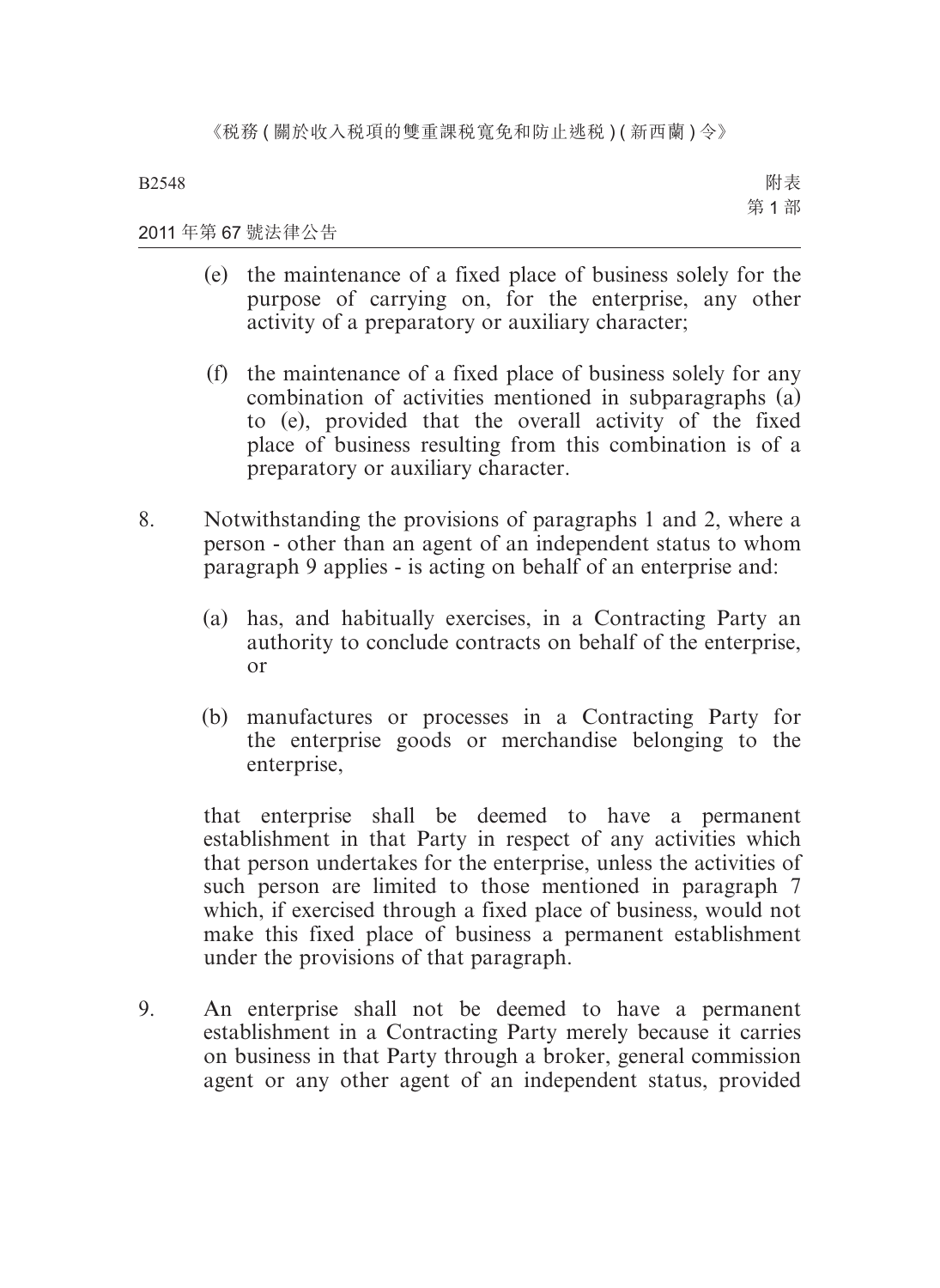《税務(關於收入税項的雙重課税寬免和防止逃税)(新西蘭)令》

B2550

附表 第 1 部

#### 2011 年第 67 號法律公告

that such persons are acting in the ordinary course of their business.

10. The fact that a company which is a resident of a Contracting Party controls or is controlled by a company which is a resident of the other Contracting Party, or which carries on business in that other Party (whether through a permanent establishment or otherwise), shall not of itself constitute either company a permanent establishment of the other.

## **Article 6**

## **Income from Immovable Property**

- 1. Income derived by a resident of a Contracting Party from immovable property (including income from agriculture, forestry or fishing) situated in the other Contracting Party may be taxed in that other Party.
- 2. The term "immovable property" shall have the meaning which it has under the law of the Contracting Party in which the property in question is situated. The term shall in any case include any natural resources (including quarries), property accessory to immovable property, livestock and equipment used in agriculture and forestry, rights to which the provisions of general law respecting landed property apply, usufruct of immovable property, rights to explore for or exploit natural resources (including quarries) or standing timber, and rights to variable or fixed payments either as consideration for or in respect of the exploitation of, or the right to explore for or exploit natural resources (including quarries) or standing timber; ships, boats and aircraft shall not be regarded as immovable property.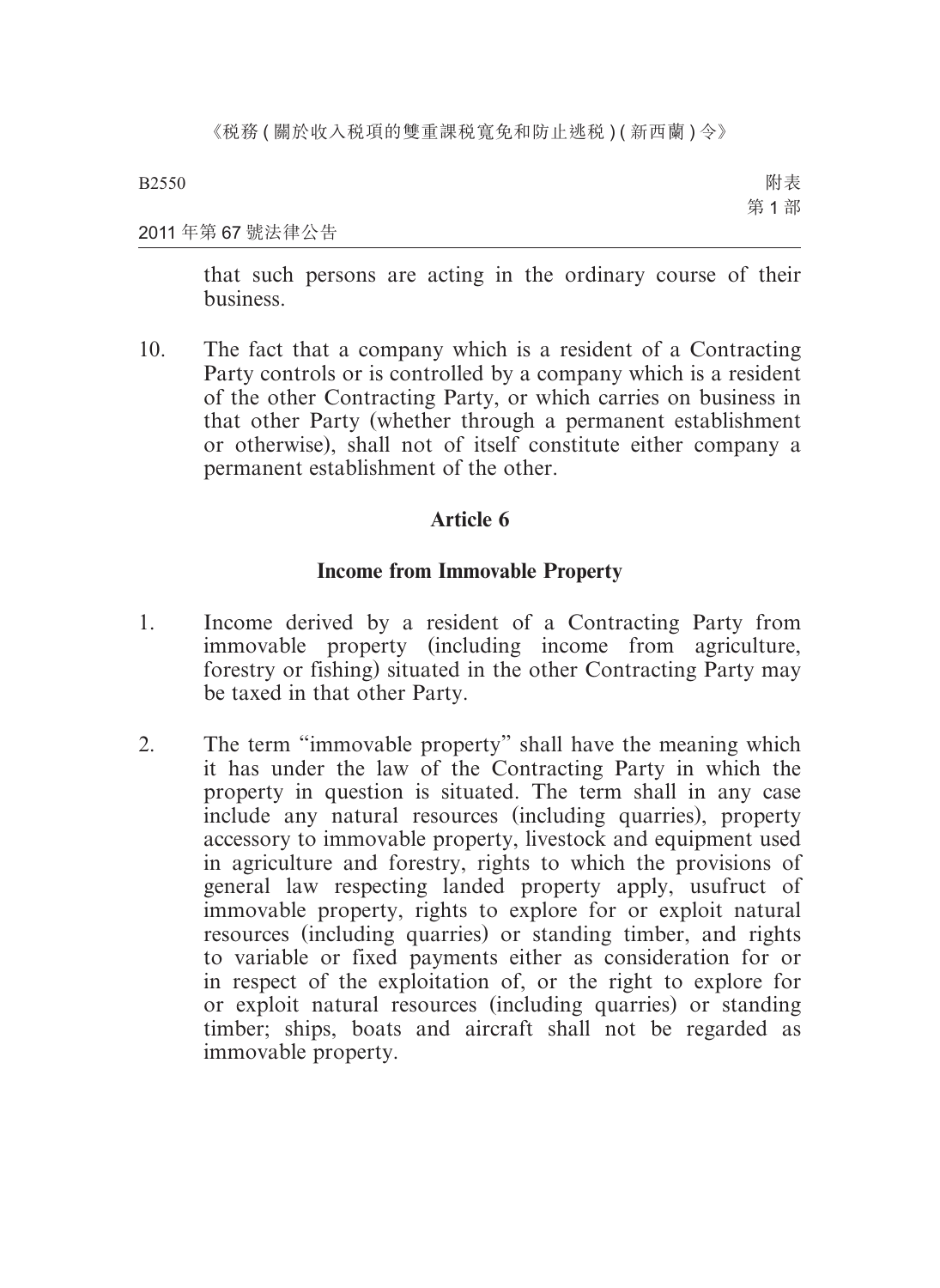附表 第 1 部

#### 2011 年第 67 號法律公告

- 3. The provisions of paragraph 1 shall apply to income derived from the direct use, letting, or use in any other form of immovable property.
- 4. Any right referred to in paragraph 2 of this Article shall be regarded as situated where the property to which it relates is situated or where the exploration or exploitation may take place.
- 5. The provisions of paragraphs 1 and 3 shall also apply to the income from immovable property of an enterprise.

## **Article 7**

## **Business Profits**

- 1. The profits of an enterprise of a Contracting Party shall be taxable only in that Party unless the enterprise carries on business in the other Contracting Party through a permanent establishment situated therein. If the enterprise carries on business as aforesaid, the profits of the enterprise may be taxed in the other Party but only so much of them as is attributable to that permanent establishment.
- 2. Subject to the provisions of paragraph 3, where an enterprise of a Contracting Party carries on business in the other Contracting Party through a permanent establishment situated therein, there shall in each Contracting Party be attributed to that permanent establishment the profits which it might be expected to make if it were a distinct and separate enterprise engaged in the same or similar activities under the same or similar conditions and dealing wholly independently with the enterprise of which it is a permanent establishment.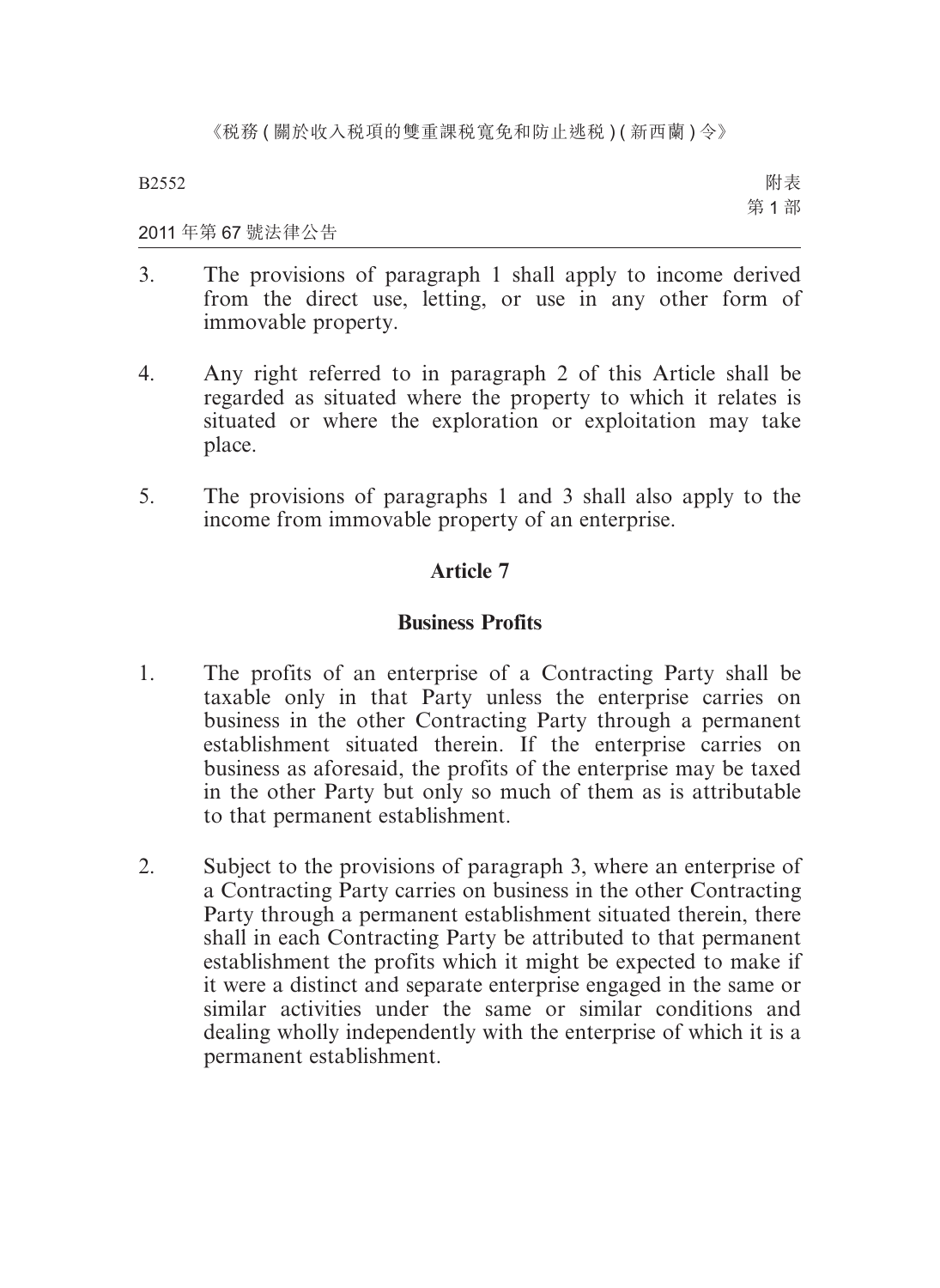附表 第 1 部

#### 2011 年第 67 號法律公告

- 3. In determining the profits of a permanent establishment, there shall be allowed as deductions expenses which are incurred for the purposes of the permanent establishment, including executive and general administrative expenses so incurred, whether in the Party in which the permanent establishment is situated or elsewhere.
- 4. Insofar as it has been customary in a Contracting Party to determine the profits to be attributed to a permanent establishment on the basis of an apportionment of the total profits of the enterprise to its various parts, or on the basis of such other method as may be prescribed by the laws of that Party, nothing in paragraph 2 shall preclude that Contracting Party from determining the profits to be taxed by such apportionment or other method; the method adopted shall, however, be such that the result shall be in accordance with the principles contained in this Article.
- 5. No profits shall be attributed to a permanent establishment by reason of the mere purchase by that permanent establishment of goods or merchandise for the enterprise.
- 6. For the purposes of the preceding paragraphs, the profits to be attributed to the permanent establishment shall be determined by the same method year by year unless there is good and sufficient reason to the contrary.
- 7. Where
	- (a) a resident of a Contracting Party beneficially owns (whether as a direct beneficiary of a trust or through one or more interposed trusts) a share of the profits of a business of an enterprise carried on in the other Contracting Party by the trustee of a trust other than a trust which is treated as a company for tax purposes; and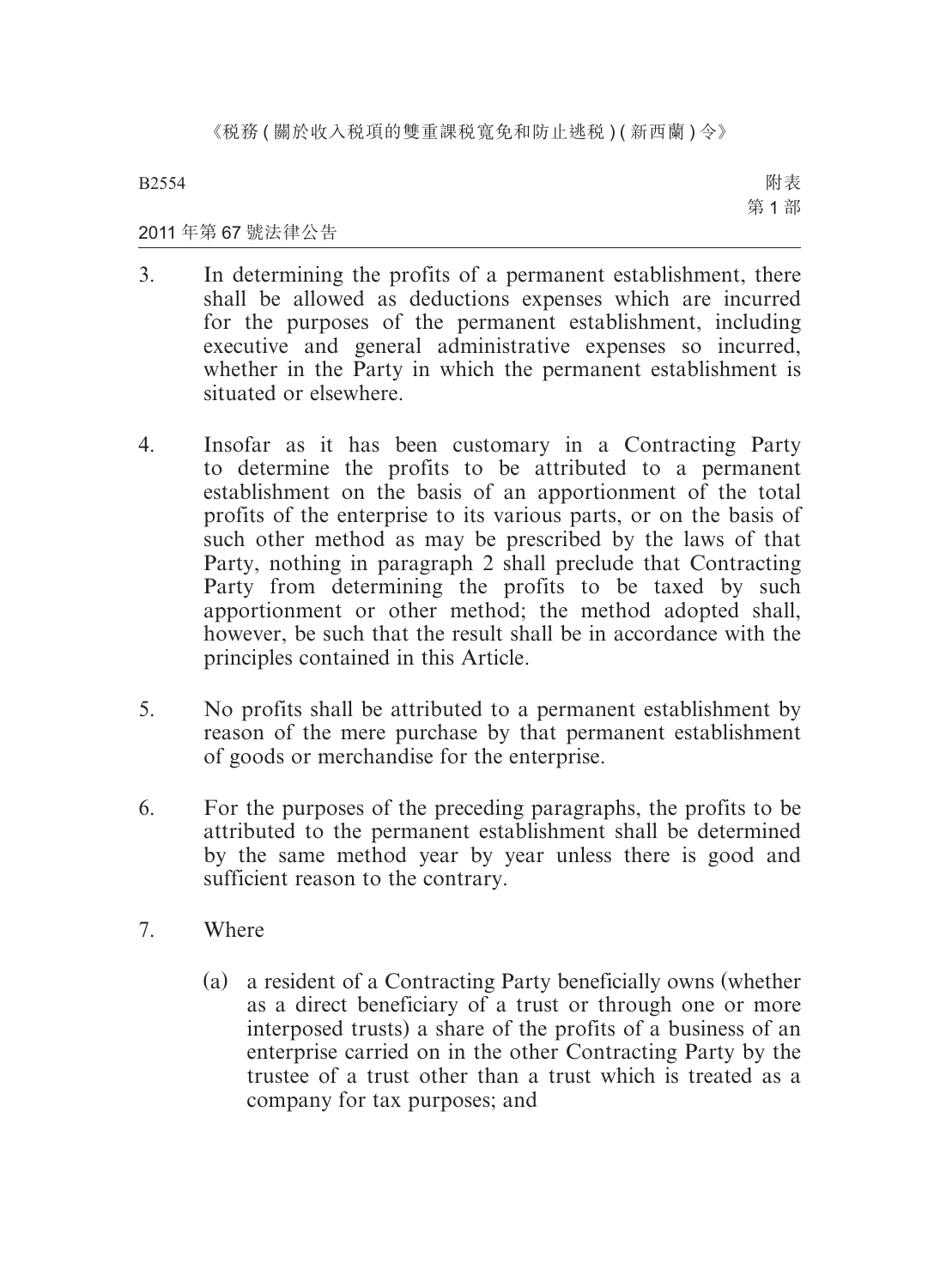附表 第 1 部

#### 2011 年第 67 號法律公告

(b) in relation to that enterprise, that trustee has or would have, if it were a resident of the first-mentioned Party, a permanent establishment in the other Party,

then the business of the enterprise carried on by the trustee through such permanent establishment shall be deemed to be a business carried on in the other Party by that resident through a permanent establishment situated in that other Party and the resident's share of profits may be taxed in the other Party but only so much of them as is attributable to that permanent establishment.

- 8. Where profits include items of income which are dealt with separately in other Articles of this Agreement, then the provisions of those Articles shall not be affected by the provisions of this Article.
- 9. Nothing in this Article shall affect any provisions of the laws of either Contracting Party at any time in force as they affect the taxation of any income from any form of insurance.

## **Article 8**

## **Shipping and Air Transport**

- 1. Profits of an enterprise of a Contracting Party from the operation of ships or aircraft in international traffic shall be taxable only in that Party.
- 2. Notwithstanding the provisions of paragraph 1, such profits may be taxed in the other Contracting Party to the extent the profits relate to transport confined solely to places in that other Party.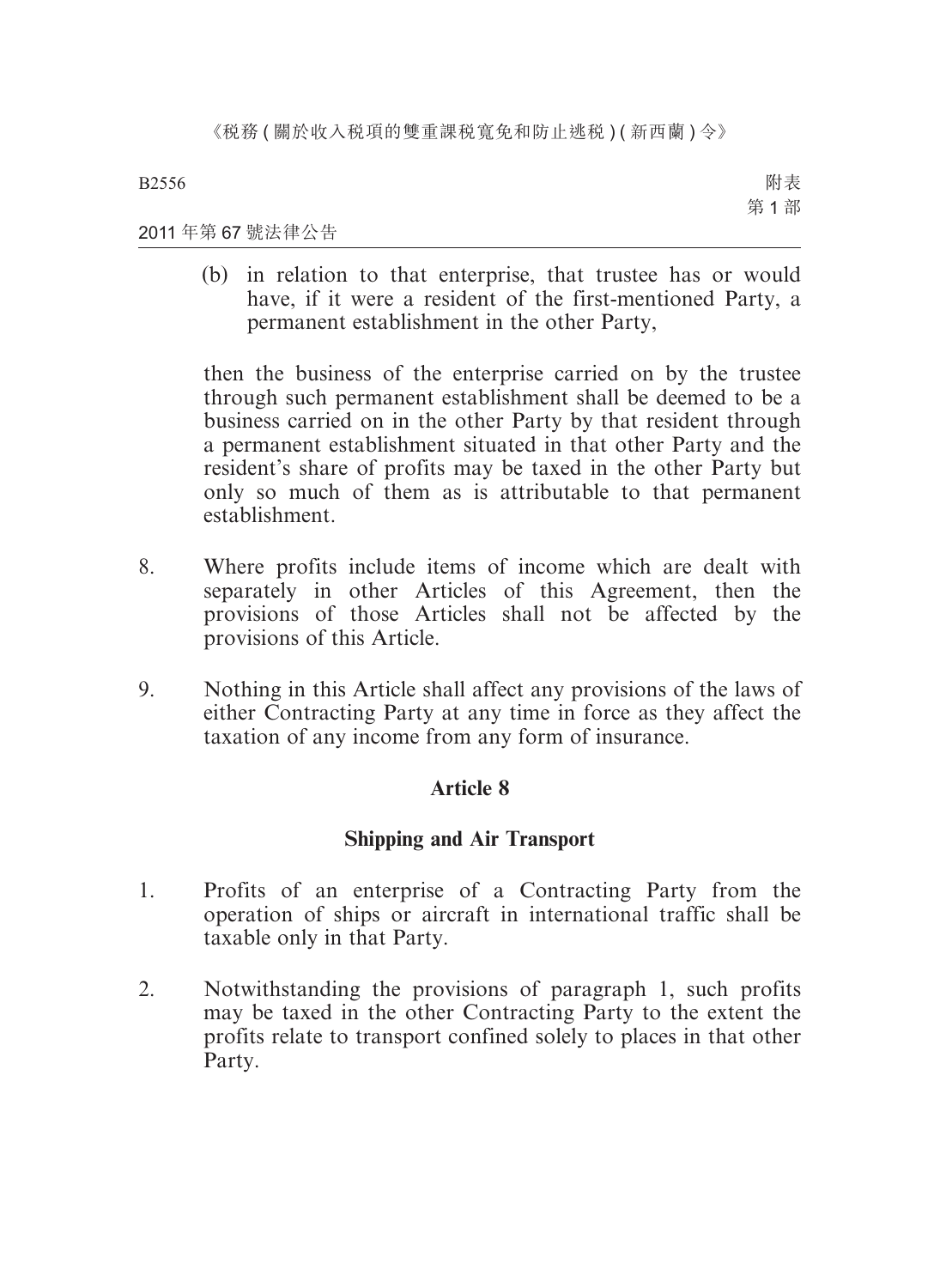附表 第 1 部

#### 2011 年第 67 號法律公告

- 3. The provisions of paragraphs 1 and 2 shall also apply to profits from the participation in a pool, a joint business or an international operating agency.
- 4. For the purposes of this Article, profits derived from the carriage by ships or aircraft of passengers, livestock, mail, goods or merchandise which are shipped in a Contracting Party for discharge at a place in that Party shall be treated as profits from transport confined solely to places in that Party.

## **Article 9**

## **Associated Enterprises**

- 1. Where
	- (a) an enterprise of a Contracting Party participates directly or indirectly in the management, control or capital of an enterprise of the other Contracting Party, or
	- (b) the same persons participate directly or indirectly in the management, control or capital of an enterprise of a Contracting Party and an enterprise of the other Contracting Party,

and in either case conditions are made or imposed between the two enterprises in their commercial or financial relations which differ from those which would be made between independent enterprises, then any profits which would, but for those conditions, have accrued to one of the enterprises, but, by reason of those conditions, have not so accrued, may be included in the profits of that enterprise and taxed accordingly.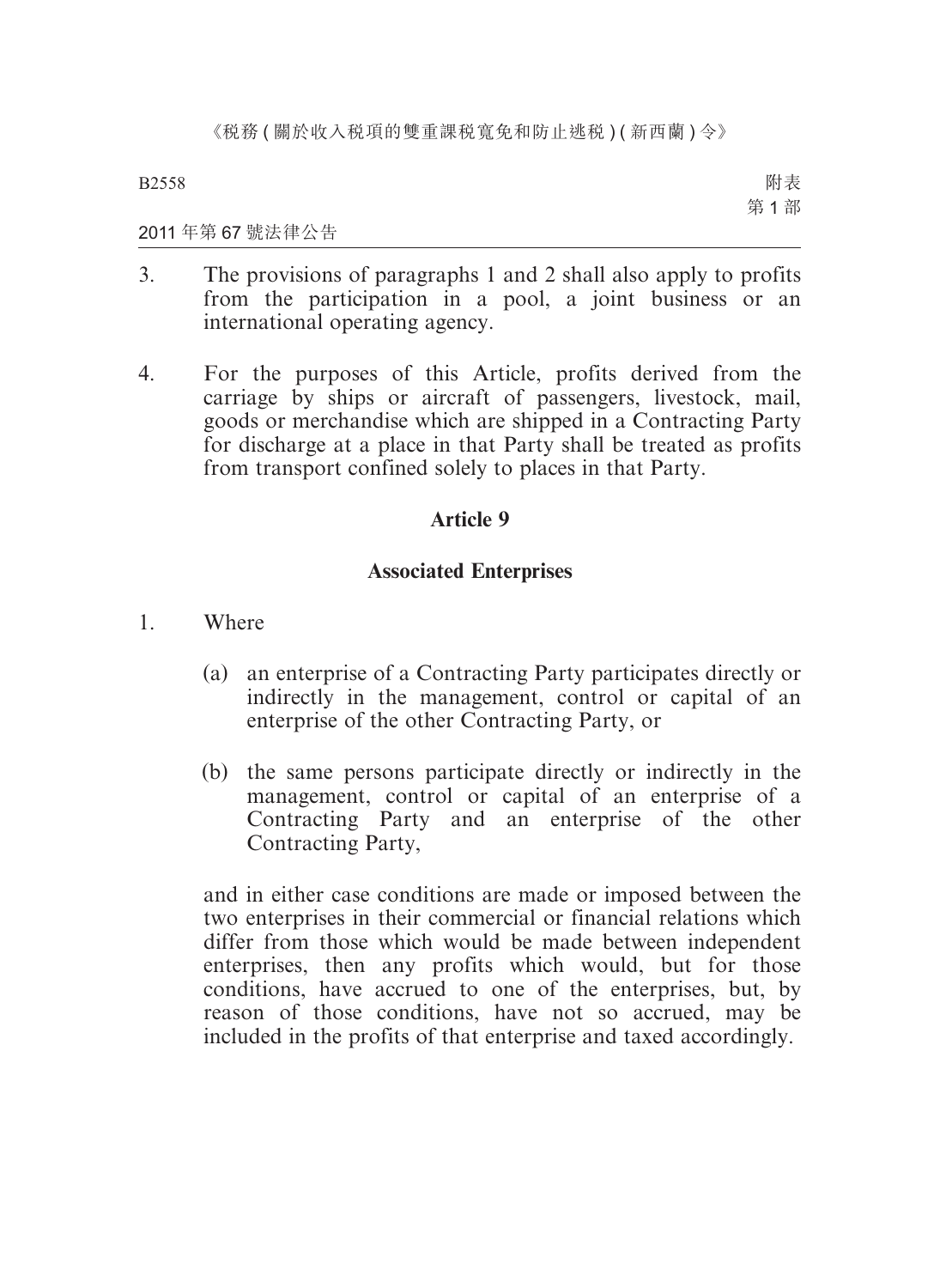《税務 ( 關於收入税項的雙重課税寬免和防止逃税 ) ( 新西蘭 ) 令》

B2560

附表 第 1 部

#### 2011 年第 67 號法律公告

2. Where a Contracting Party includes in the profits of an enterprise of that Party - and taxes accordingly - profits on which an enterprise of the other Contracting Party has been charged to tax in that other Party and the profits so included are profits which would have accrued to the enterprise of the first-mentioned Party if the conditions made between the two enterprises had been those which would have been made between independent enterprises, then that other Party shall make an appropriate adjustment to the amount of the tax charged therein on those profits. In determining such adjustment, due regard shall be had to the other provisions of this Agreement and the competent authorities of the Contracting Parties shall if necessary consult each other.

## **Article 10**

## **Dividends**

- 1. Dividends paid by a company which is a resident of a Contracting Party to a resident of the other Contracting Party may be taxed in that other Party.
- 2. However, such dividends may also be taxed in the Contracting Party of which the company paying the dividends is a resident and according to the laws of that Party, but if the beneficial owner of the dividends is a resident of the other Contracting Party, the tax so charged shall not exceed:
	- (a) 5 per cent of the gross amount of the dividends if the beneficial owner is a company which holds directly at least 10 per cent of the voting power in the company paying the dividends; and
	- (b) 15 per cent of the gross amount of the dividends in all other cases.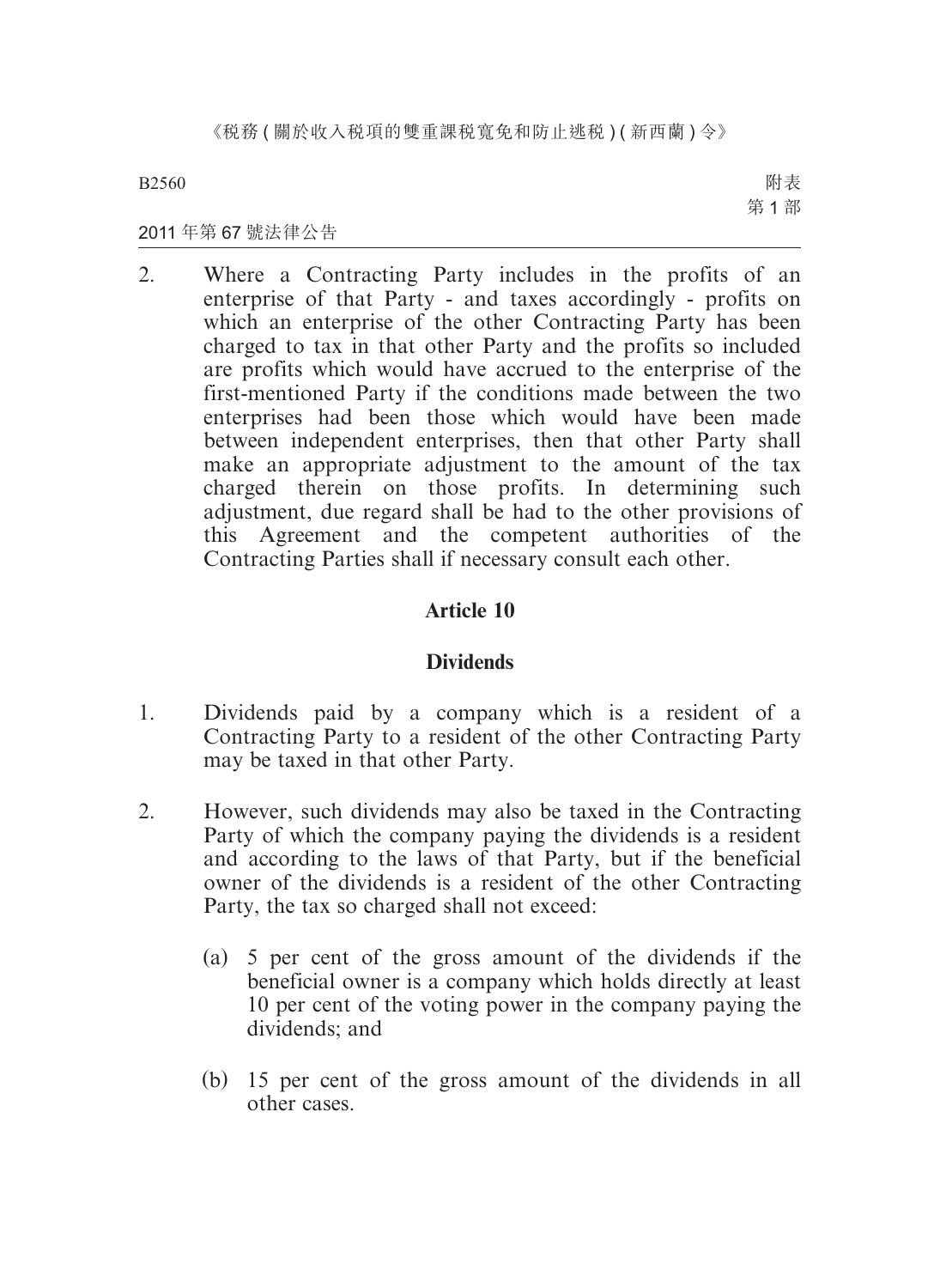附表 第 1 部

#### 2011 年第 67 號法律公告

This paragraph shall not affect the taxation of the company in respect of the profits out of which the dividends are paid.

- 3. Notwithstanding the provisions of paragraph 2, dividends shall not be taxed in the Contracting Party of which the company paying the dividends is a resident if the beneficial owner is a company that is a resident of the other Contracting Party that holds, directly or indirectly through one or more residents of either Contracting Party, shares representing 50 per cent or more of the voting power of the company paying the dividends and the company that is the beneficial owner of the dividends:
	- (a) has its principal class of shares listed on a recognised stock exchange specified in paragraph 1 (k)(i) or (ii) of Article 3 and regularly traded on one or more recognised stock exchanges;
	- (b) is owned directly or indirectly by one or more companies:
		- (i) whose principal class of shares is listed on a recognised stock exchange specified in paragraph  $1$  (k)(i) or (ii) of Article 3 and is regularly traded on one or more recognised stock exchanges; or
		- (ii) which, if that company or each of those companies owned directly the holding in respect of which the dividends are paid, would be entitled to equivalent benefits in respect of such dividends under a tax treaty between the Party of which that company is a resident and the Contracting Party of which the company paying the dividends is a resident; or
	- (c) does not meet the requirements of subparagraphs (a) or (b) of this paragraph but the competent authority of the firstmentioned Contracting Party determines that paragraph 8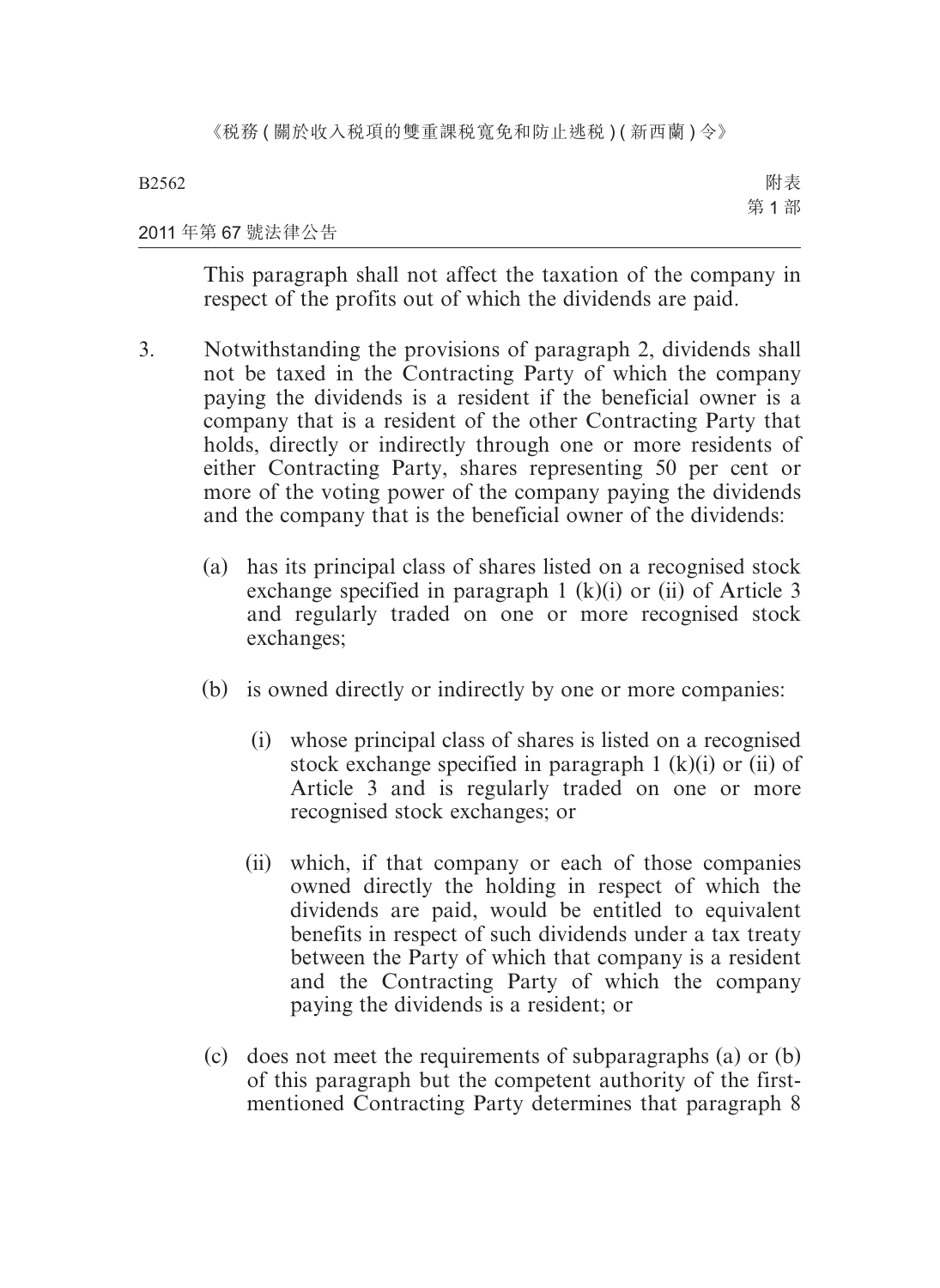附表 第 1 部

#### 2011 年第 67 號法律公告

of this Article does not apply. The competent authority of the first-mentioned Contracting Party shall consult the competent authority of the other Contracting Party before refusing to grant benefits of this Agreement under this subparagraph.

This paragraph shall not affect the taxation of the company in respect of the profits out of which the dividends are paid.

- 4. Notwithstanding the provisions of paragraphs 2 and 3 of this Article, dividends arising in a Contracting Party are exempt from tax in that Party, if they are paid:
	- (a) in the case of the Hong Kong Special Administrative Region:
		- (i) to the Government of the Hong Kong Special Administrative Region;
		- (ii) to the Hong Kong Monetary Authority;
		- (iii) to any institution wholly or mainly owned by the Government of the Hong Kong Special Administrative Region as may be agreed from time to time between the competent authorities of the Contracting Parties;
	- (b) in the case of New Zealand:
		- (i) to the Government of New Zealand;
		- (ii) to the Reserve Bank of New Zealand;
		- (iii) to the New Zealand Export Credit Office;
		- (iv) to the New Zealand Superannuation Fund;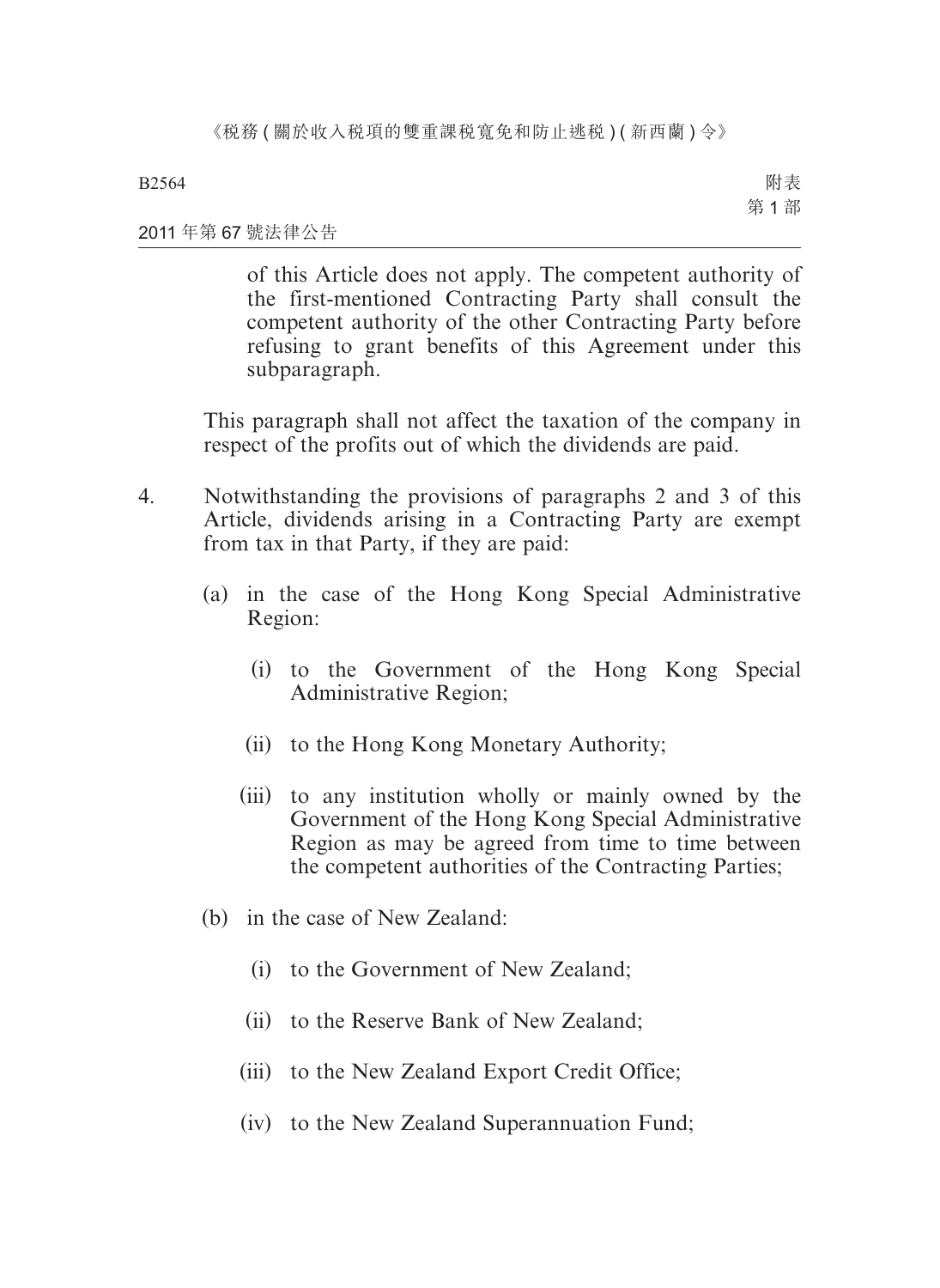2011 年第 67 號法律公告

附表 第 1 部

(v) to any institution wholly or mainly owned by the Government of New Zealand as may be agreed from time to time between the competent authorities of the

Contracting Parties.

- 5. The term "dividends" as used in this Article means income from shares and other income treated as income from shares by the laws of the Party of which the company making the distribution is a resident.
- 6. The provisions of paragraphs 1, 2, 3 and 4 shall not apply if the beneficial owner of the dividends, being a resident of a Contracting Party, carries on business in the other Contracting Party of which the company paying the dividends is a resident through a permanent establishment situated therein and the holding in respect of which the dividends are paid is effectively connected with such permanent establishment. In such case the provisions of Article 7 shall apply.
- 7. Where a company which is a resident of a Contracting Party derives profits or income from the other Contracting Party, that other Party may not impose any tax on the dividends paid by the company, except insofar as such dividends are paid to a resident of that other Party or insofar as the holding in respect of which the dividends are paid is effectively connected with a permanent establishment situated in that other Party, nor subject the company's undistributed profits to a tax on the company's undistributed profits, even if the dividends paid or the undistributed profits consist wholly or partly of profits or income arising in such other Party.
- 8. No relief shall be available under this Article if it was the main purpose or one of the main purposes of any person concerned with an assignment of the dividends, or with the creation or assignment of the shares or other rights in respect of which the dividend is paid, or the establishment, acquisition or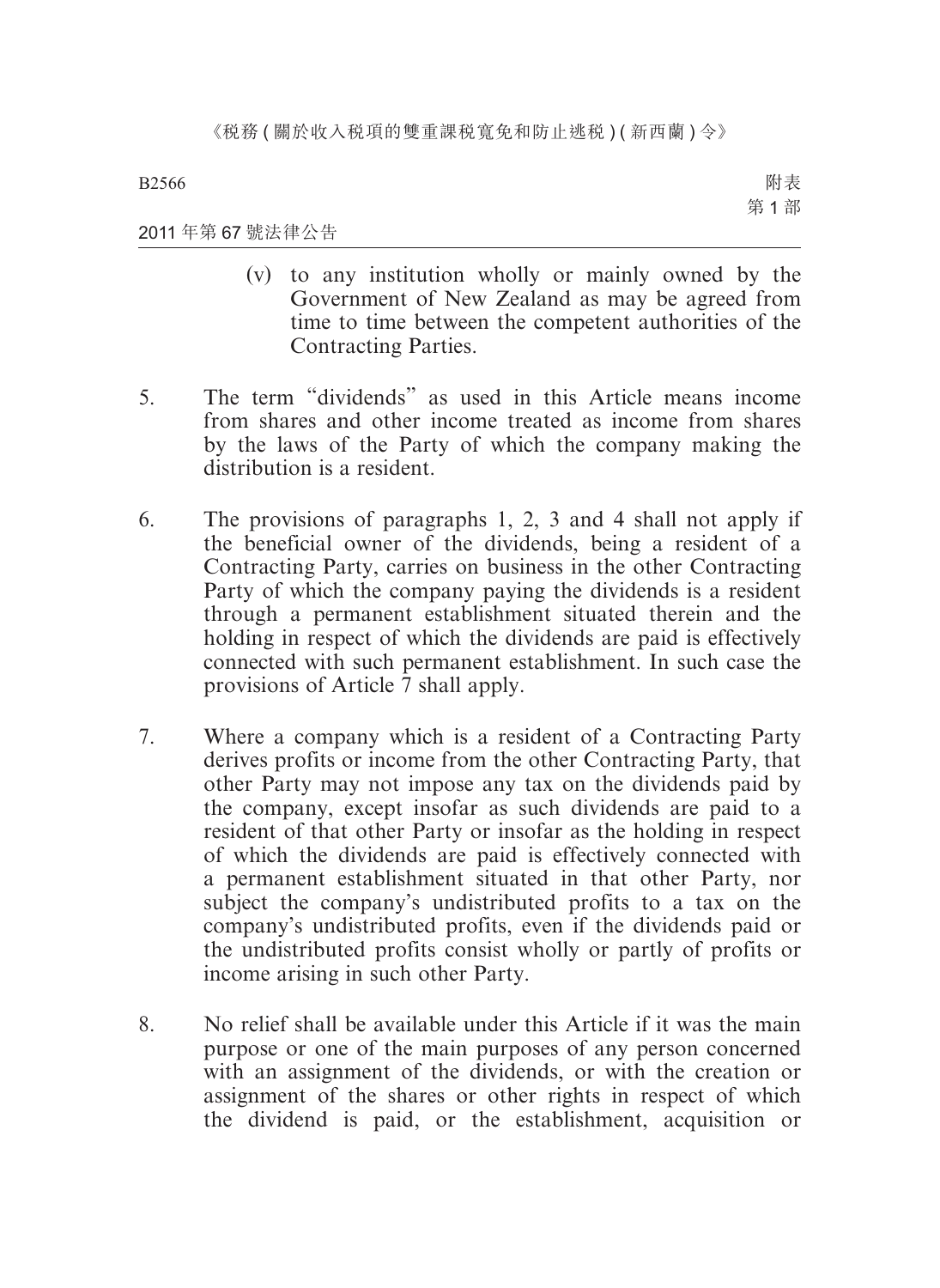附表 第 1 部

2011 年第 67 號法律公告

maintenance of the company that is the beneficial owner of the dividends or the conduct of its operations, to take advantage of this Article.

## **Article 11**

## **Interest**

- 1. Interest arising in a Contracting Party and paid to a resident of the other Contracting Party may be taxed in that other Party.
- 2. However, such interest may also be taxed in the Contracting Party in which it arises and according to the laws of that Party, but if the beneficial owner of the interest is a resident of the other Contracting Party, the tax so charged shall not exceed 10 per cent of the gross amount of the interest.
- 3. Notwithstanding the provisions of paragraph 2 of this Article, interest arising in a Contracting Party is exempt from tax in that Party, if it is paid:
	- (a) in the case of the Hong Kong Special Administrative Region:
		- (i) to the Government of the Hong Kong Special Administrative Region;
		- (ii) to the Hong Kong Monetary Authority;
		- (iii) to any institution wholly or mainly owned by the Government of the Hong Kong Special Administrative Region as may be agreed from time to time between the competent authorities of the Contracting Parties;
	- (b) in the case of New Zealand: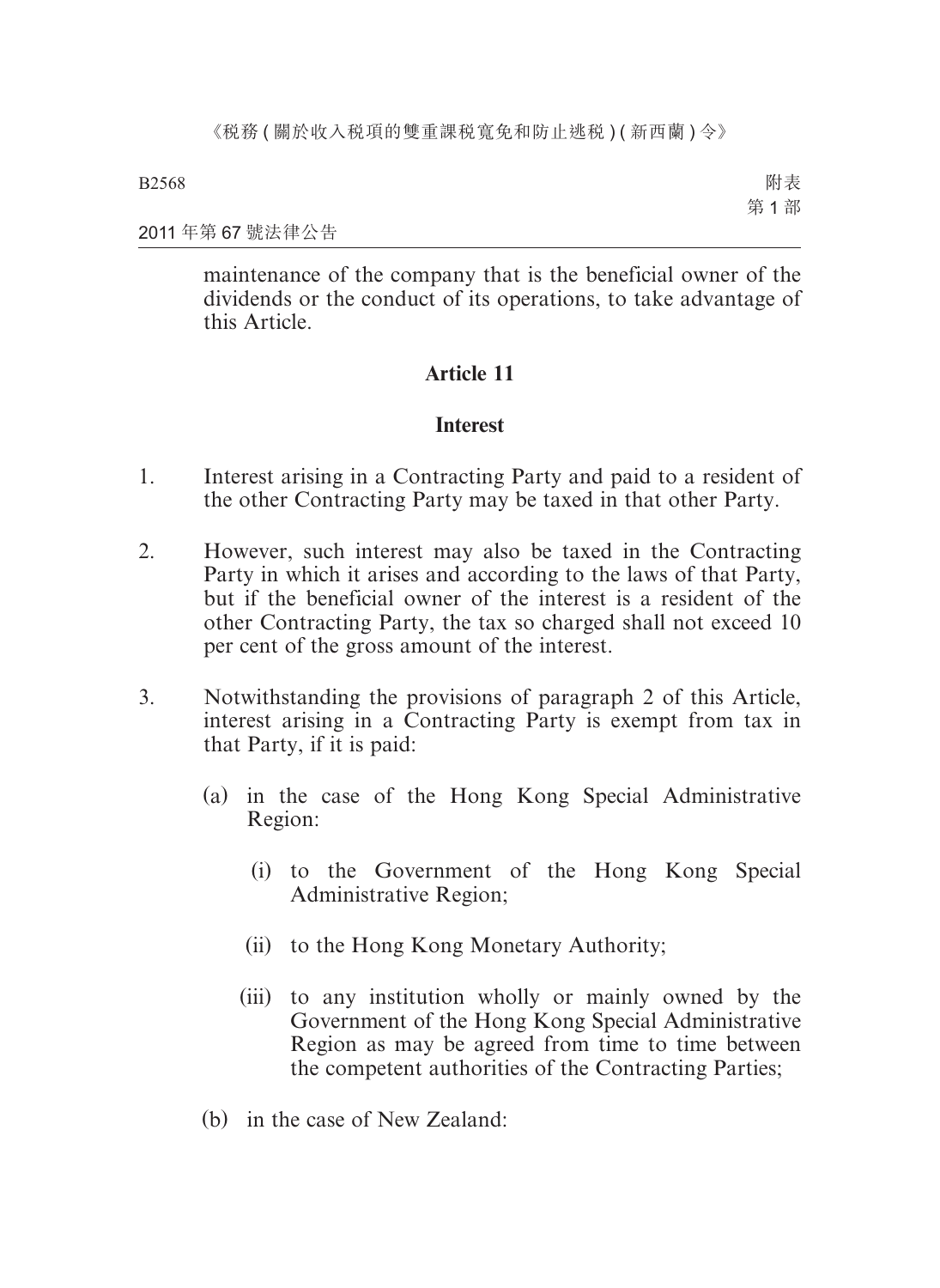附表 第 1 部

2011 年第 67 號法律公告

- (i) to the Government of New Zealand;
- (ii) to the Reserve Bank of New Zealand;
- (iii) to the New Zealand Export Credit Office;
- (iv) to the New Zealand Superannuation Fund;
- (v) to any institution wholly or mainly owned by the Government of New Zealand as may be agreed from time to time between the competent authorities of the Contracting Parties.
- 4. Notwithstanding paragraph 2, interest shall be exempted from tax by the Contracting Party where it arises if the interest is beneficially owned by a resident of the other Contracting Party that is a financial institution that is unrelated to and dealing wholly independently with the payer. For the purposes of this Article, the term "financial institution" means a bank or other enterprise substantially deriving its profits by raising debt finance in the financial markets or by taking deposits at interest and using those funds in carrying on a business of providing finance.
- 5. Notwithstanding paragraph 4, interest referred to in that paragraph may be taxed in the Party in which it arises at a rate not exceeding 10 per cent of the gross amount of the interest if:
	- (a) in the case of interest arising in New Zealand, it is paid by a person that has not paid approved issuer levy in respect of the interest. This subparagraph (a) shall not apply if New Zealand does not have an approved issuer levy, or the payer of the interest is not eligible to elect to pay the approved issuer levy, or if the rate of the approved issuer levy payable in respect of such interest exceeds two percent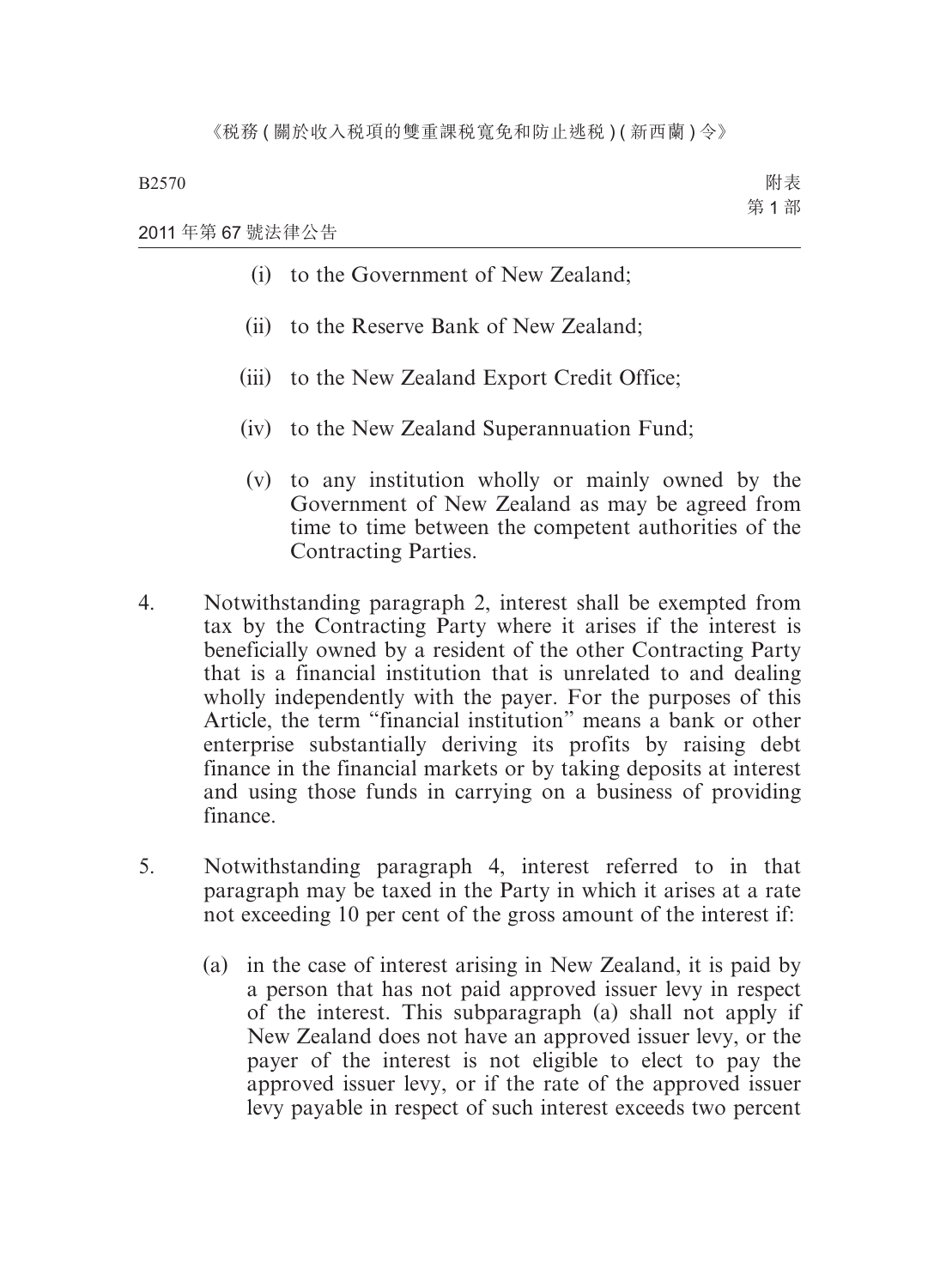附表 第 1 部

#### 2011 年第 67 號法律公告

of the gross amount of the interest. For the purposes of this Article, "approved issuer levy" includes any identical or substantially similar charge payable by the payer of interest arising in New Zealand enacted after the date of this Agreement in place of approved issuer levy; or

- (b) it is paid as part of an arrangement involving back-to-back loans or other arrangement that is economically equivalent and intended to have a similar effect to back-to-back loans.
- 6. The term "interest" as used in this Article means income from debt-claims of every kind, whether or not secured by mortgage and whether or not carrying a right to participate in the debtor's profits, and in particular, income from government securities and income from bonds or debentures, including premiums and prizes attaching to such securities, bonds or debentures, as well as all other income treated as income from money lent by the laws, relating to tax, of the Contracting Party in which the income arises, but does not include any income which is treated as a dividend under Article 10. Penalty charges for late payment shall not be regarded as interest for the purpose of this Article.
- 7. The provisions of paragraphs 1, 2, 3, 4 and 5 shall not apply if the beneficial owner of the interest, being a resident of a Contracting Party, carries on business in the other Contracting Party in which the interest arises through a permanent establishment situated therein and the debt-claim in respect of which the interest is paid is effectively connected with such permanent establishment. In such case the provisions of Article 7 shall apply.
- 8. Interest shall be deemed to arise in a Contracting Party when the payer is a resident of that Party. Where, however, the person paying the interest, whether the person is a resident of a Contracting Party or not, has in a Contracting Party a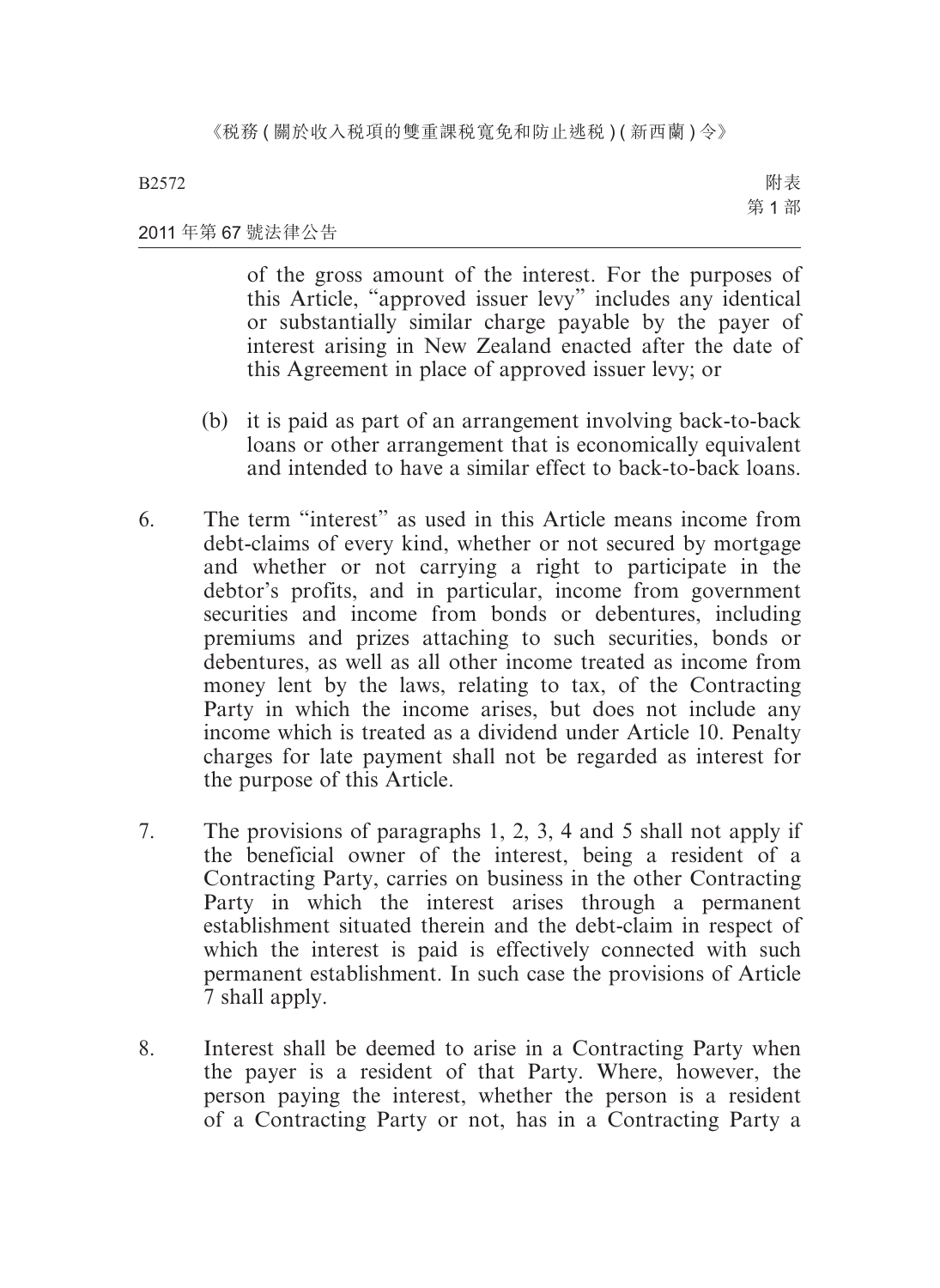《税務(關於收入税項的雙重課税寬免和防止逃税)(新西蘭)令》

B2574

附表 第 1 部

#### 2011 年第 67 號法律公告

permanent establishment in connection with which the indebtedness on which the interest is paid was incurred, and such interest is borne by or deductible in determining the profits attributable to such permanent establishment, then such interest shall be deemed to arise in the Party in which the permanent establishment is situated.

- 9. Where, by reason of a special relationship between the payer and the beneficial owner or between both of them and some other person, the amount of the interest exceeds, for whatever reasons, the amount which would have been agreed upon by the payer and the beneficial owner in the absence of such relationship, the provisions of this Article shall apply only to the last-mentioned amount. In such case, the excess part of the payments shall remain taxable according to the laws of each Contracting Party, due regard being had to the other provisions of the Agreement.
- 10. No relief shall be available under this Article if it was the main purpose or one of the main purposes of any person concerned with the assignment of the interest, the creation or assignment of the debt-claim or other rights in respect of which the interest is paid, or the establishment, acquisition or maintenance of the person which is the beneficial owner of the interest or the conduct of its operations, to take advantage of this Article.

## **Article 12**

## **Royalties**

1. Royalties arising in a Contracting Party and paid to a resident of the other Contracting Party may be taxed in that other Party.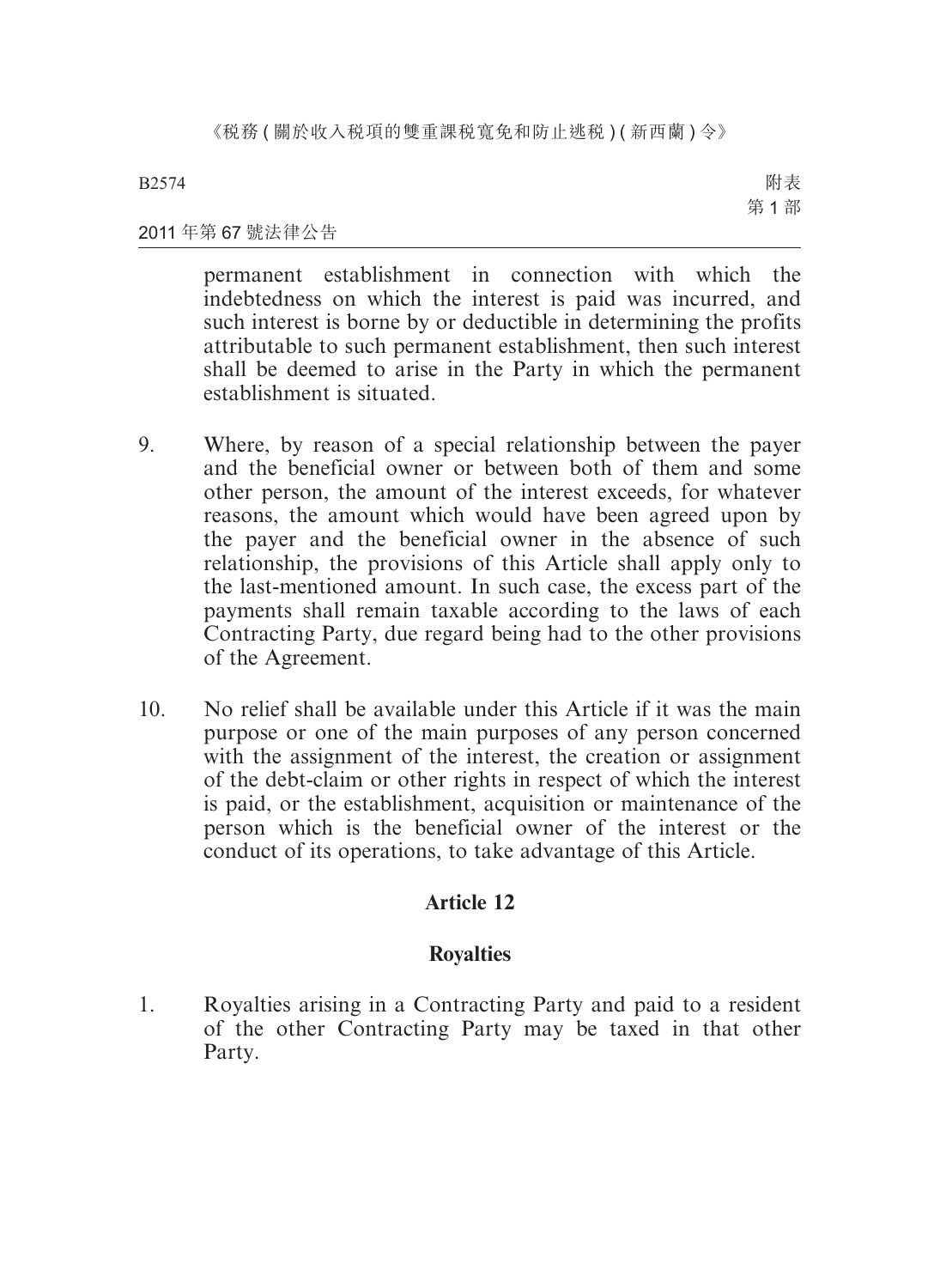附表 第 1 部

#### 2011 年第 67 號法律公告

- 2. However, such royalties may also be taxed in the Contracting Party in which they arise, and according to the laws of that Party, but if the beneficial owner of the royalties is a resident of the other Contracting Party, the tax so charged shall not exceed 5 per cent of the gross amount of the royalties.
- 3. The term "royalties" as used in this Article means payments of any kind received as a consideration for:
	- (a) the use of, or the right to use, any copyright (including the use of or the right to use any copyright of literary, dramatic, musical, or artistic works, sound recordings, films, broadcasts, cable programmes, or typographical arrangements of published editions), patent, design or model, plan, secret formula or process, trade-mark, or other like property or right;
	- (b) the use of, or the right to use, any industrial, scientific or commercial equipment;
	- (c) knowledge or information concerning technical, industrial, commercial or scientific experience;
	- (d) any assistance that is ancillary and subsidiary to, and is furnished as a means of enabling the application or enjoyment of, any such property or right as is mentioned in subparagraph (a), any such equipment as is mentioned in subparagraph (b) or any such knowledge or information as is mentioned in subparagraph (c);
	- (e) total or partial forbearance in respect of the use or supply of any property or right referred to in this paragraph.
- 4. The provisions of paragraphs 1 and 2 shall not apply if the beneficial owner of the royalties, being a resident of a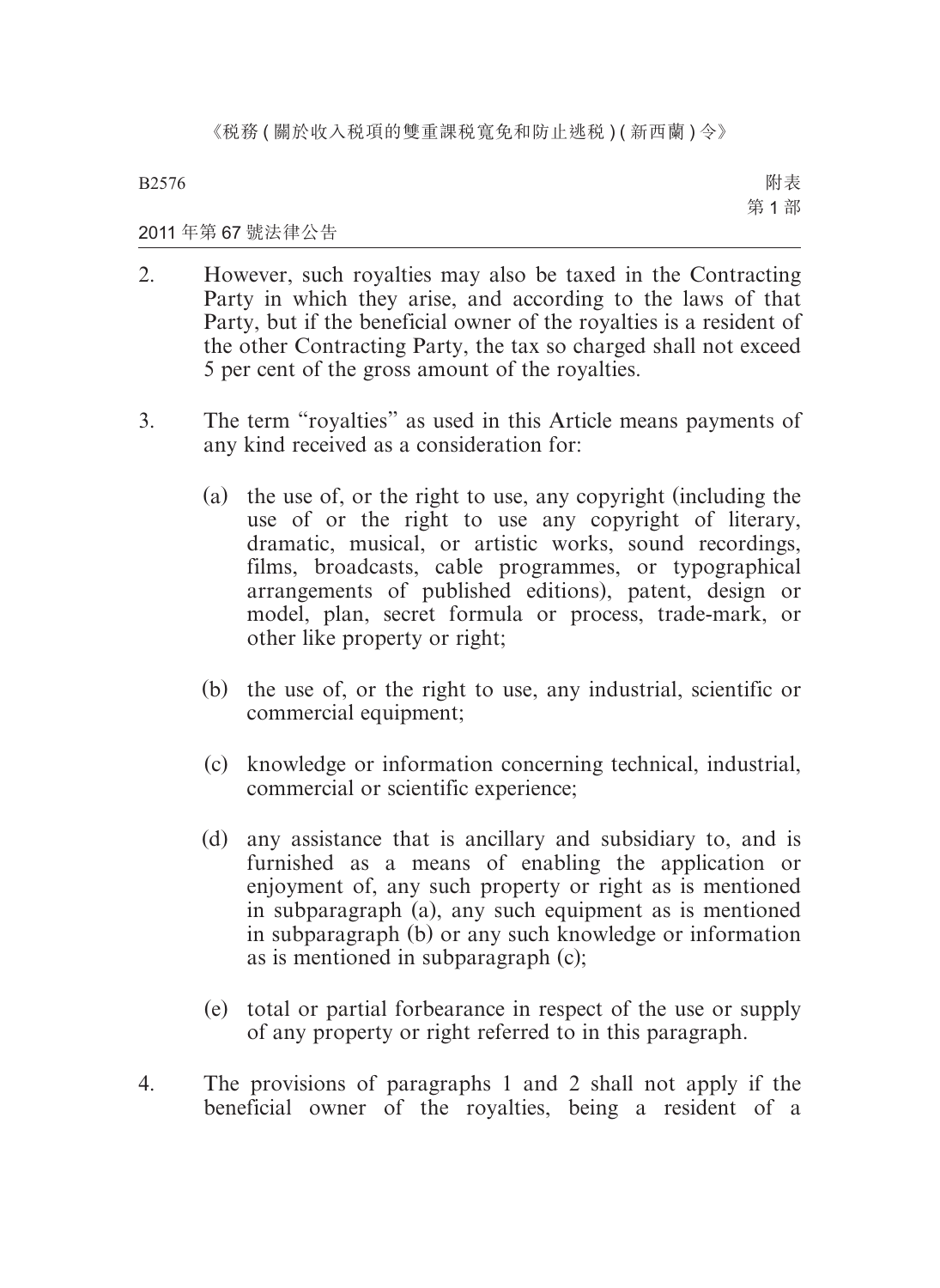附表 第 1 部

#### 2011 年第 67 號法律公告

Contracting Party, carries on business in the other Contracting Party in which the royalties arise through a permanent establishment situated therein and the right or property in respect of which the royalties are paid is effectively connected with such permanent establishment. In such case the provisions of Article 7 shall apply.

- 5. Royalties shall be deemed to arise in a Contracting Party when the payer is a resident of that Party. Where, however, the person paying the royalties, whether the person is a resident of a Contracting Party or not, has in a Contracting Party a permanent establishment in connection with which the liability to pay the royalties was incurred, and the royalties are borne by or deductible in determining the profits attributable to such permanent establishment, then the royalties shall be deemed to arise in the Party in which the permanent establishment is situated.
- 6. Where, by reason of a special relationship between the payer and the beneficial owner or between both of them and some other person, the amount of the royalties exceeds, for whatever reasons, the amount which would have been agreed upon by the payer and the beneficial owner in the absence of such relationship, the provisions of this Article shall apply only to the last-mentioned amount. In such case, the excess part of the payments shall remain taxable according to the laws of each Contracting Party, due regard being had to the other provisions of this Agreement.
- 7. No relief shall be available under this Article if it was the main purpose or one of the main purposes of any person concerned with an assignment of the royalties, or with the creation or assignment of the rights in respect of which the royalties are paid, or the establishment, acquisition or maintenance of the person which is the beneficial owner of the royalties or the conduct of its operations, to take advantage of this Article.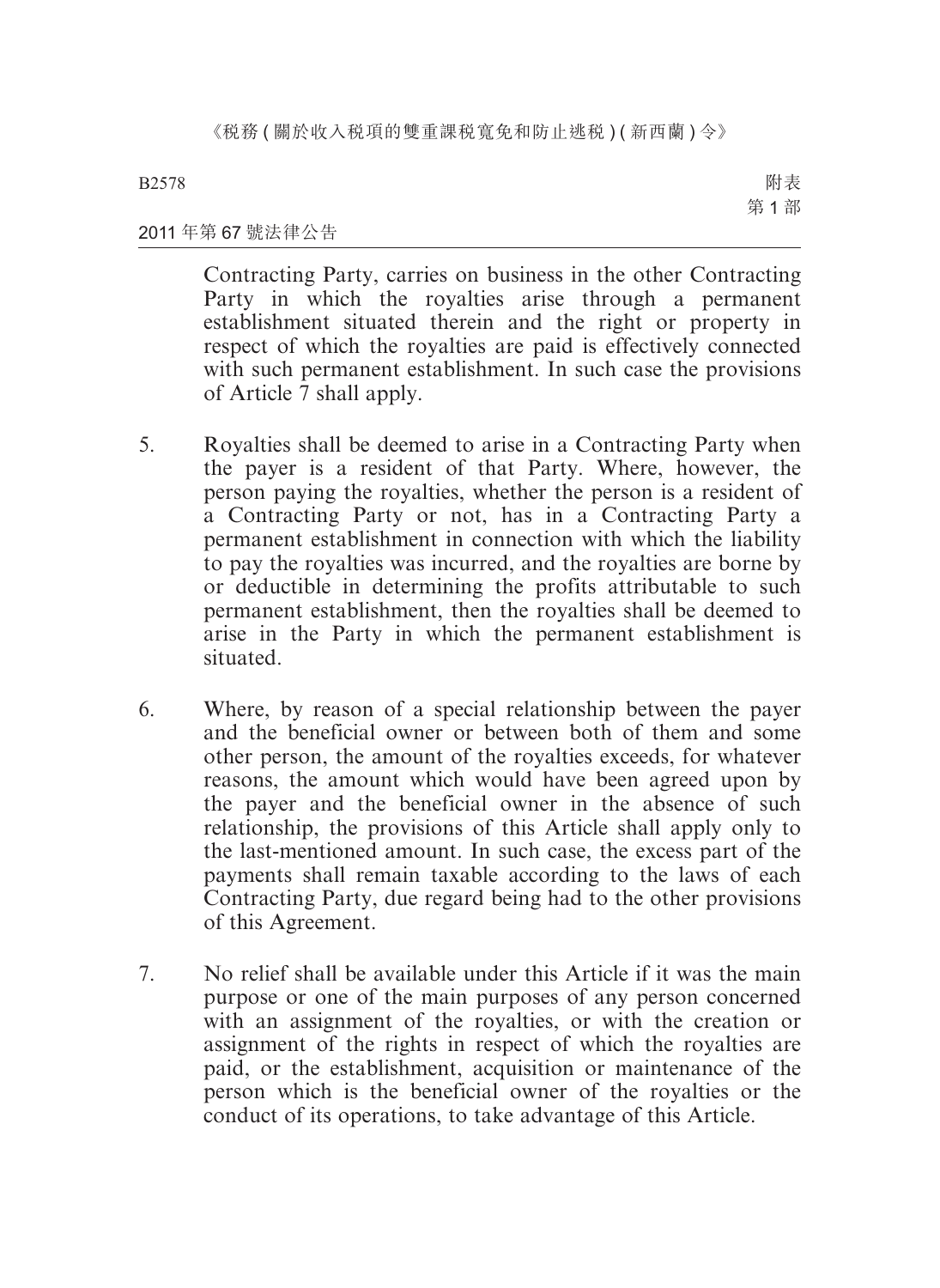附表 第 1 部

2011 年第 67 號法律公告

## **Article 13**

## **Alienation of Property**

- 1. Income or gains derived by a resident of a Contracting Party from the alienation of immovable property referred to in Article 6 and situated in the other Contracting Party may be taxed in that other Party.
- 2. Income or gains from the alienation of movable property forming part of the business property of a permanent establishment which an enterprise of a Contracting Party has in the other Contracting Party, including such income or gains from the alienation of such a permanent establishment (alone or with the whole enterprise), may be taxed in that other Party.
- 3. Income or gains derived by an enterprise of a Contracting Party from the alienation of ships or aircraft operated in international traffic, or movable property pertaining to the operation of such ships or aircraft, shall be taxable only in that Party.
- 4. Income or gains derived by a resident of a Contracting Party from the alienation of shares of a company deriving more than 50 per cent of its asset value directly or indirectly from immovable property situated in the other Contracting Party may be taxed in that other Party. However, this paragraph does not apply to gains derived from the alienation of shares:
	- (a) quoted on a recognised stock exchange; or
	- (b) alienated or exchanged in the framework of a reorganisation of a company, a merger or a similar operation; or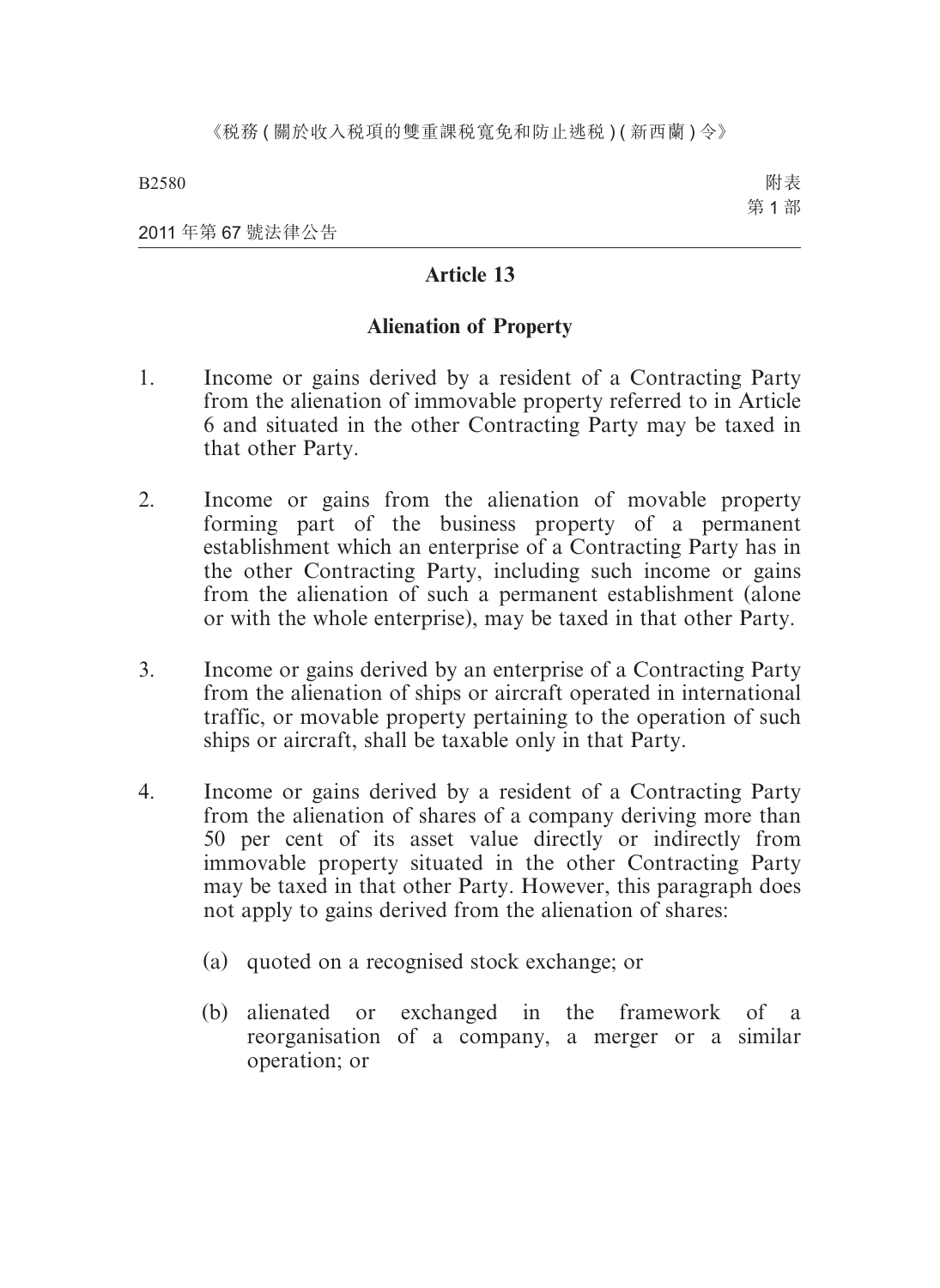附表 第 1 部

#### 2011 年第 67 號法律公告

- (c) in a company deriving more than 50 per cent of its asset value from immovable property in which it carries on its business.
- 5. Nothing in this Agreement affects the application of the laws of a Contracting Party relating to the taxation of gains of a capital nature derived from the alienation of any property other than that to which any of the preceding paragraphs of this Article apply.

## **Article 14**

## **Income from Employment**

- 1. Subject to the provisions of Articles 15, 17 and 18, salaries, wages and other similar remuneration derived by a resident of a Contracting Party in respect of an employment shall be taxable only in that Party unless the employment is exercised in the other Contracting Party. If the employment is so exercised, such remuneration as is derived therefrom may be taxed in that other Party.
- 2. Notwithstanding the provisions of paragraph 1, remuneration derived by a resident of a Contracting Party in respect of an employment exercised in the other Contracting Party shall be taxable only in the first-mentioned Party if:
	- (a) the recipient is present in the other Party for a period or periods not exceeding in the aggregate 183 days in any 12 month period commencing or ending in the year of assessment or income year concerned, and
	- (b) the remuneration is paid by, or on behalf of, an employer who is not a resident of the other Party, and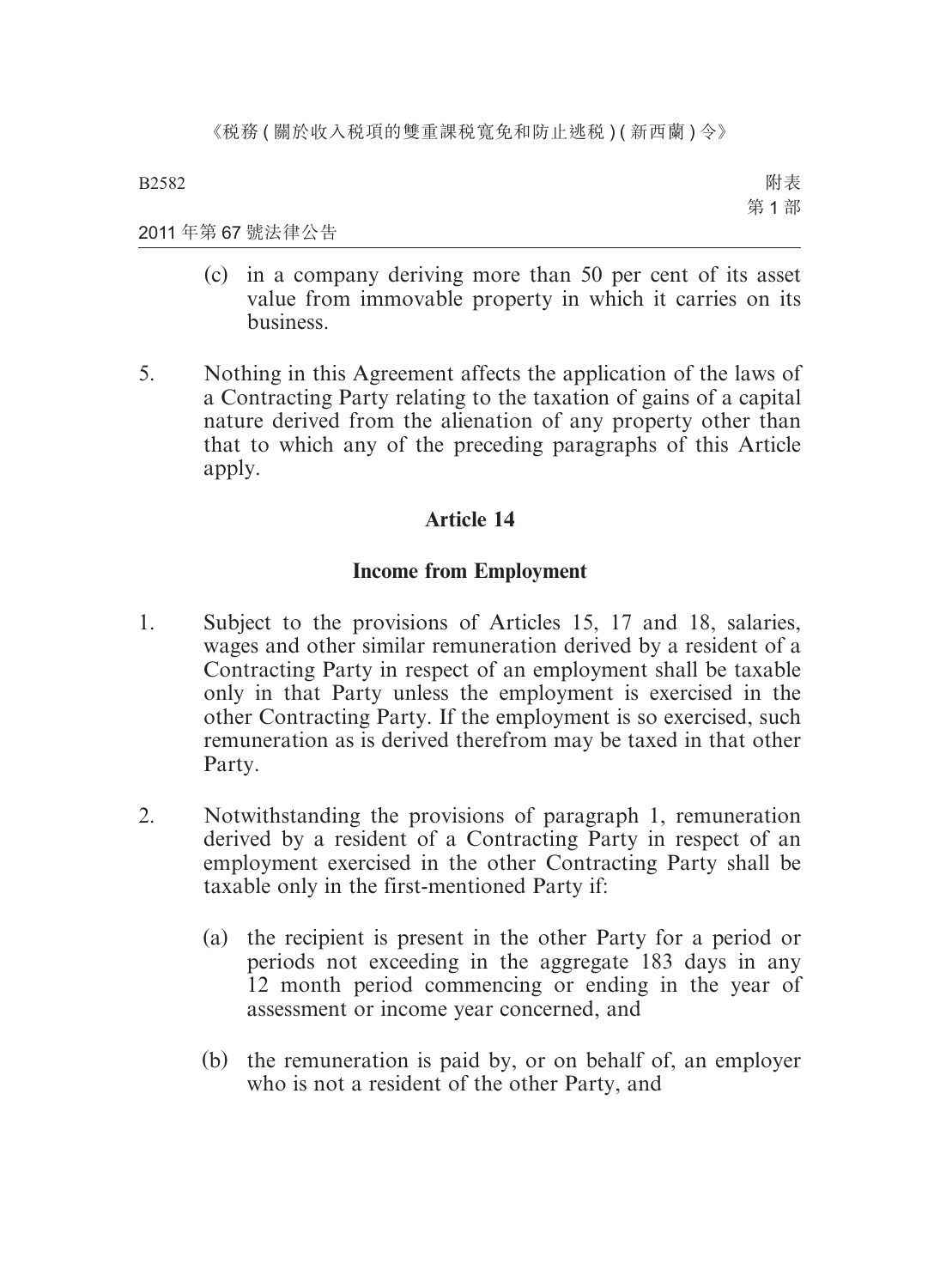附表 第 1 部

#### 2011 年第 67 號法律公告

- (c) the remuneration is neither borne by nor deductible in determining the profits attributable to a permanent establishment which the employer has in the other Party.
- 3. Notwithstanding the preceding provisions of this Article, remuneration derived in respect of an employment exercised aboard a ship or aircraft operated in international traffic by an enterprise of a Contracting Party shall be taxable only in that Party.

## **Article 15**

## **Directors' Fees**

Directors' fees and other similar payments derived by a resident of a Contracting Party in that person's capacity as a member of the board of directors of a company which is a resident of the other Contracting Party may be taxed in that other Party.

## **Article 16**

## **Entertainers and Sportspersons**

- 1. Notwithstanding the provisions of Articles 7 and 14, income derived by a resident of a Contracting Party as an entertainer, such as a theatre, motion picture, radio or television artiste, or a musician, or as a sportsperson, from that person's personal activities as such exercised in the other Contracting Party, may be taxed in that other Party.
- 2. Where income in respect of personal activities exercised by an entertainer or a sportsperson in that person's capacity as such accrues not to the entertainer or sportsperson but to another person, that income may, notwithstanding the provisions of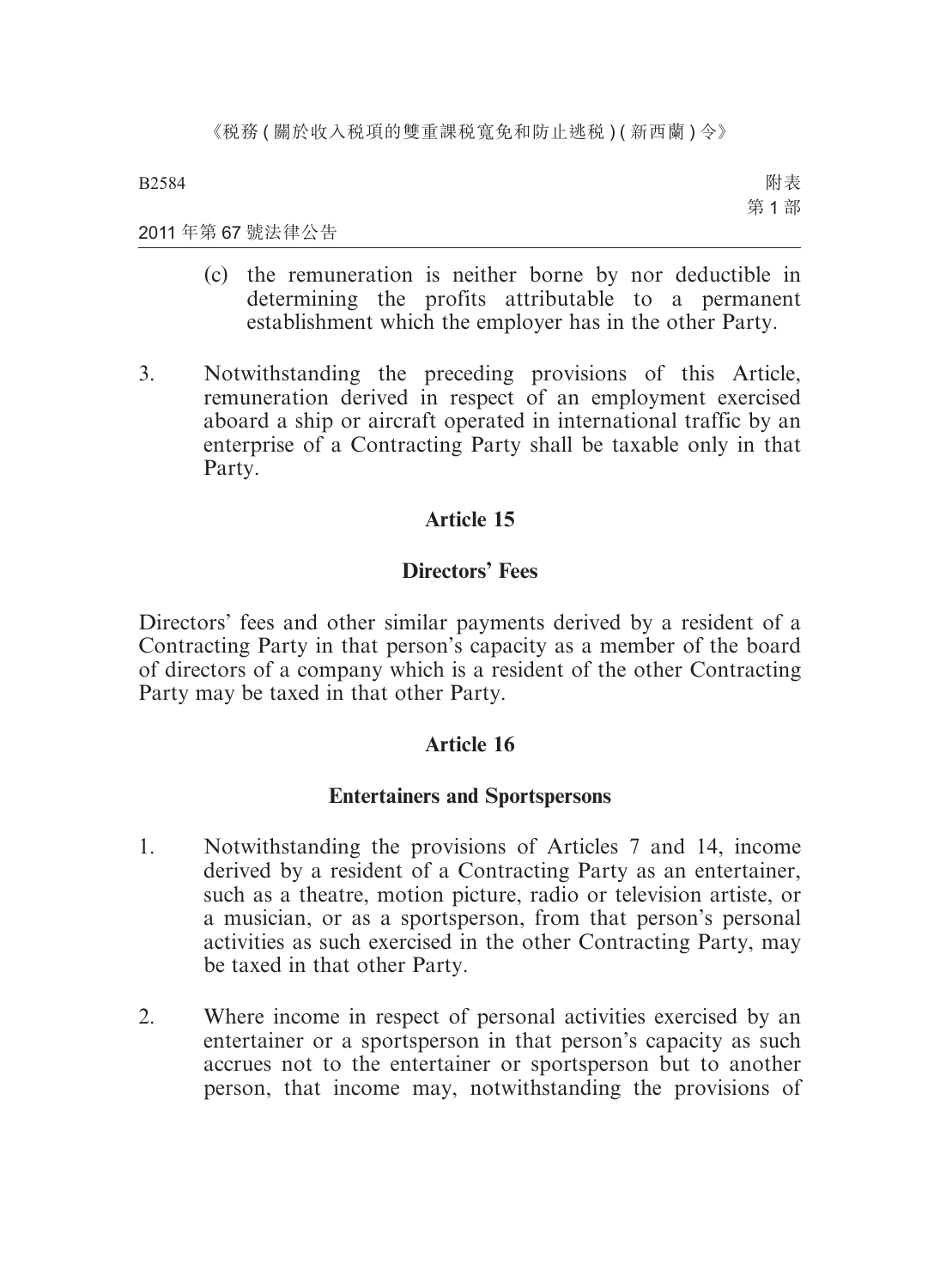附表 第 1 部

#### 2011 年第 67 號法律公告

Articles 7 and 14, be taxed in the Contracting Party in which the activities of the entertainer or sportsperson are exercised.

## **Article 17**

## **Pensions**

- 1. Subject to the provisions of paragraph 2 of Article 18, pensions and other similar remuneration paid to a resident of a Contracting Party in consideration of past employment or selfemployment shall be taxable only in that Party.
- 2. Notwithstanding the provisions of paragraph 1, lump sums paid under a mandatory provident fund scheme, and any other schemes or arrangements that may be established to replace the said scheme, shall be taxable only in the Hong Kong Special Administrative Region.

## **Article 18**

#### **Government Service**

- 1. (a) Salaries, wages and other similar remuneration, other than a pension, paid by the Government of a Contracting Party to an individual in respect of services rendered to that Party shall be taxable only in that Party.
	- (b) However, such salaries, wages and other similar remuneration shall be taxable only in the other Contracting Party if the services are rendered in that Party and the individual is a resident of that Party who:
		- (i) in the case of the Hong Kong Special Administrative Region, has the right of abode therein and in the case of New Zealand, is a national thereof; or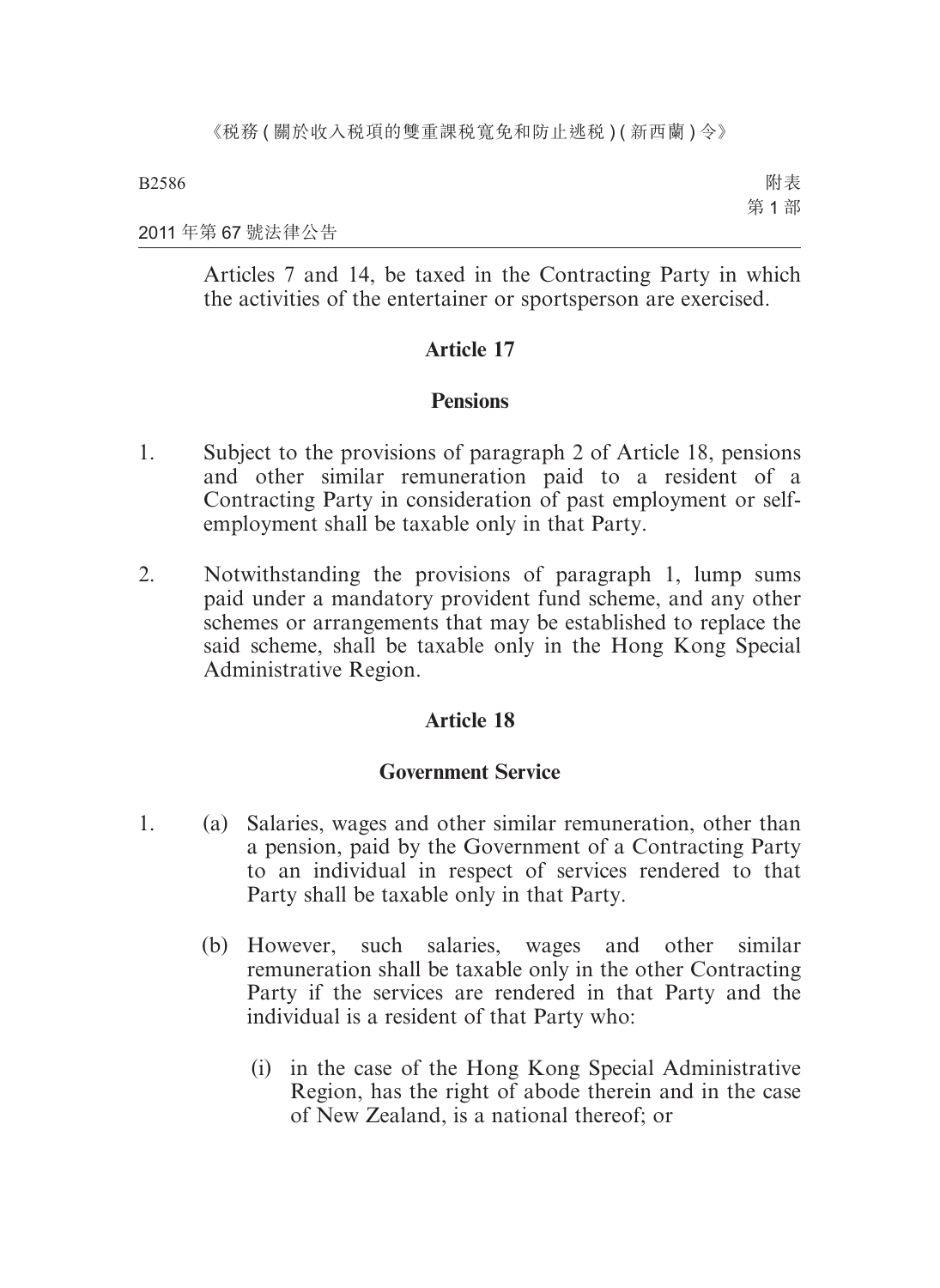附表 第 1 部

#### 2011 年第 67 號法律公告

- (ii) did not become a resident of that Party solely for the purpose of rendering the services.
- 2. (a) Any pension (excluding a lump sum payment) paid by, or paid out of funds created or contributed by, the Government of a Contracting Party to an individual in respect of services rendered to that Party may be taxed in that Party.
	- (b) Lump sums paid by, or paid out of funds created by, the Government of a Contracting Party to an individual in respect of services rendered to that Party shall be taxable only in that Party.
	- (c) Lump sums paid under a mandatory provident fund scheme, and any other schemes or arrangements that may be established to replace the said scheme, shall be taxable only in the Hong Kong Special Administrative Region.
	- (d) Notwithstanding the provisions of subparagraphs (a), (b) and (c) of this paragraph, if the individual who rendered the services is a resident of the other Contracting Party and the case falls within subparagraph (b) of paragraph 1 of this Article, any corresponding pension (whether a payment in lump sum or by instalments) shall be taxable only in that other Contracting Party.
- 3. The provisions of Articles 14, 15, 16 and 17 shall apply to payments in respect of services rendered in connection with a business carried on by a Government of a Contracting Party.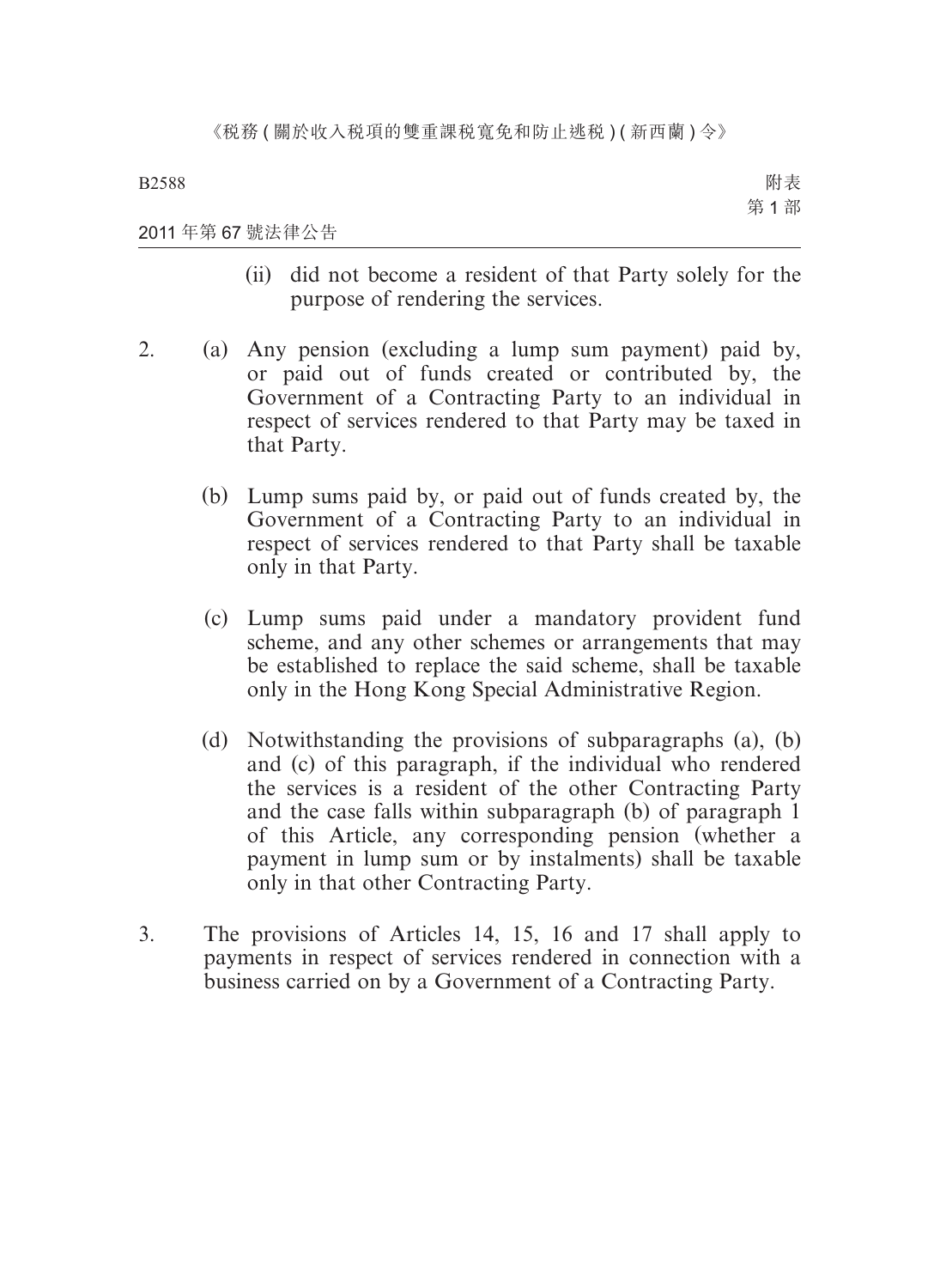附表 第 1 部

2011 年第 67 號法律公告

### **Article 19**

#### **Students**

Payments which a student who is or was immediately before visiting a Contracting Party a resident of the other Contracting Party and who is present in the first-mentioned Party solely for the purpose of the student's education receives for the purpose of the student's maintenance or education shall not be taxed in that Party, provided that such payments arise from sources outside that Party.

#### **Article 20**

#### **Other Income**

- 1. Items of income of a resident of a Contracting Party, wherever arising, not dealt with in the foregoing Articles of this Agreement shall be taxable only in that Party.
- 2. The provisions of paragraph 1 shall not apply to income, other than income from immovable property as defined in paragraph 2 of Article 6, if the recipient of such income, being a resident of a Contracting Party, carries on business in the other Contracting Party through a permanent establishment situated therein and the right or property in respect of which the income is paid is effectively connected with such permanent establishment. In such case the provisions of Article 7 shall apply.
- 3. Notwithstanding the provisions of paragraphs 1 and 2, items of income of a resident of a Contracting Party not dealt with in the foregoing Articles of the Agreement and arising in the other Contracting Party may also be taxed in that other Party.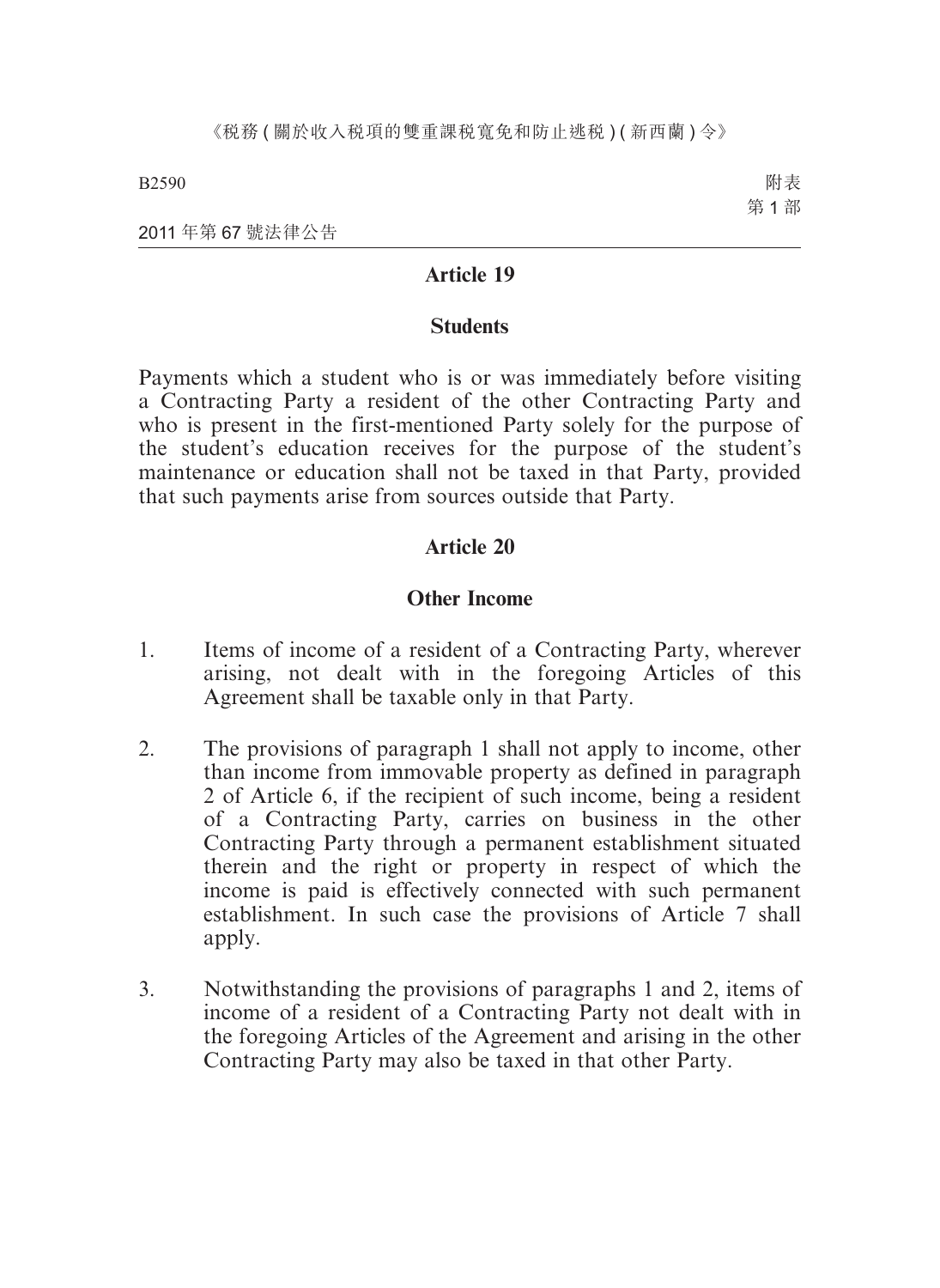附表 第 1 部

2011 年第 67 號法律公告

## **Article 21**

#### **Elimination of Double Taxation**

- 1. Subject to the provisions of the laws of the Hong Kong Special Administrative Region relating to the allowance of a credit against Hong Kong Special Administrative Region tax of tax paid in a jurisdiction outside the Hong Kong Special Administrative Region (which shall not affect the general principle of this Article), New Zealand tax paid under the laws of New Zealand and in accordance with this Agreement, whether directly or by deduction, in respect of income derived by a person who is a resident of the Hong Kong Special Administrative Region from sources in New Zealand, shall be allowed as a credit against Hong Kong Special Administrative Region tax payable in respect of that income, provided that the credit so allowed does not exceed the amount of Hong Kong Special Administrative Region tax computed in respect of that income in accordance with the tax laws of the Hong Kong Special Administrative Region.
- 2. Subject to the provisions of the laws of New Zealand which relate to the allowance of a credit against New Zealand tax of tax paid in a country outside New Zealand (which shall not affect the general principle of this Article), Hong Kong Special Administrative Region tax paid under the laws of the Hong Kong Special Administrative Region and consistent with the Agreement, in respect of income derived by a resident of New Zealand from sources in the Hong Kong Special Administrative Region (excluding, in the case of a dividend, tax paid in respect of the profits out of which the dividend is paid) shall be allowed as a credit against New Zealand tax payable in respect of that income.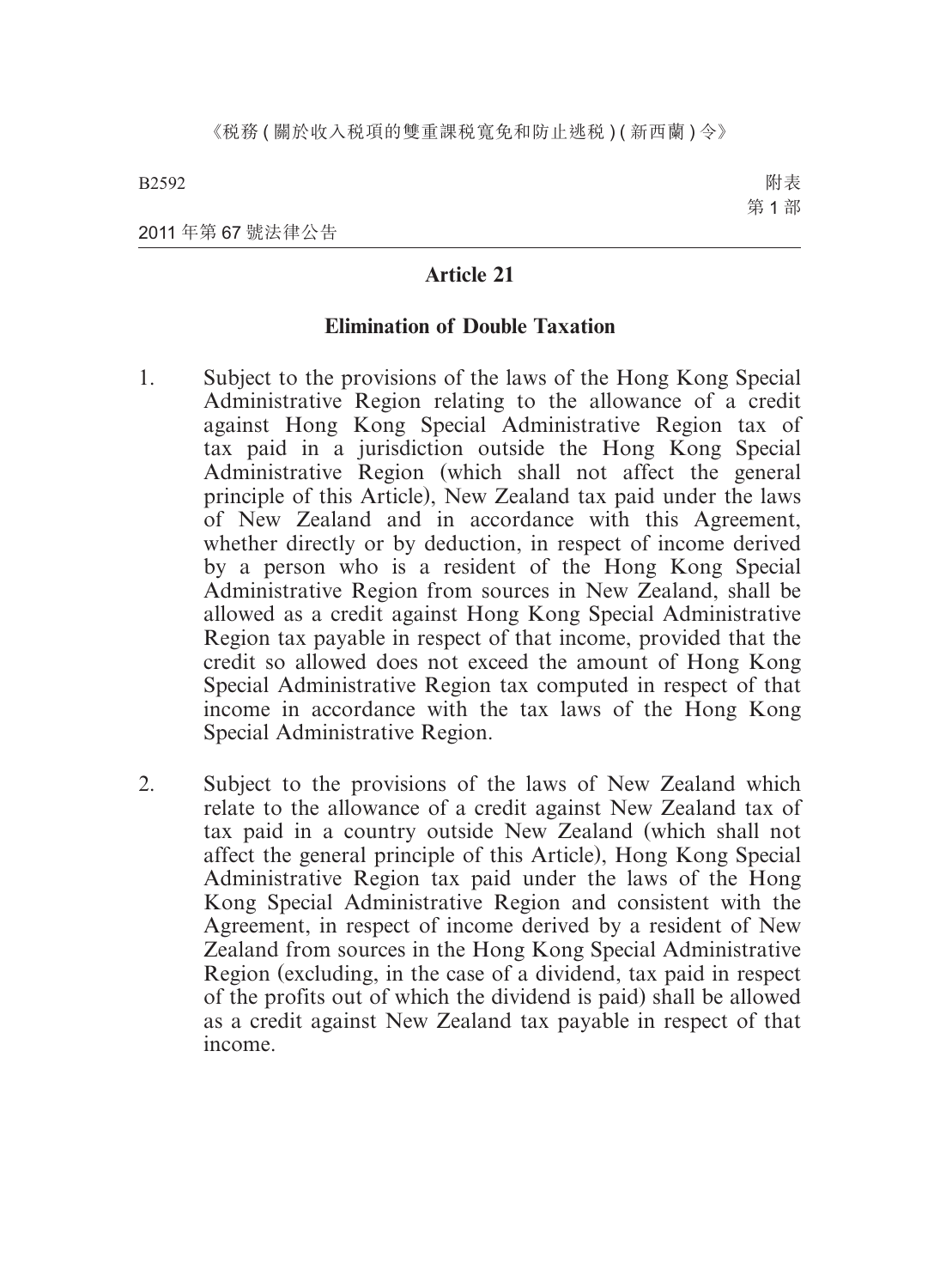附表 第 1 部

2011 年第 67 號法律公告

## **Article 22**

#### **Non-Discrimination**

- 1. Persons who, in the case of the Hong Kong Special Administrative Region, have the right of abode or are incorporated or otherwise constituted therein, and, in the case of New Zealand, are New Zealand nationals, shall not be subjected in the other Contracting Party to any taxation or any requirement connected therewith, which is more burdensome than the taxation and connected requirements to which persons who have the right of abode or are incorporated or otherwise constituted in that other Party (where that other Party is the Hong Kong Special Administrative Region) or nationals of that other Party (where that other Party is New Zealand) in the same circumstances, in particular with respect to residence, are or may be subjected. This provision shall, notwithstanding the provisions of Article 1, also apply to persons who are not residents of one or both of the Contracting Parties.
- 2. The taxation on a permanent establishment which an enterprise of a Contracting Party has in the other Contracting Party shall not be less favourably levied in that other Party than the taxation levied on enterprises of that other Party carrying on the same activities in similar circumstances. This provision shall not be construed as obliging a Contracting Party to grant to individuals who are residents of the other Contracting Party any personal allowances, reliefs and reduction for tax purposes which are granted to its own residents.
- 3. Except where the provisions of paragraph l of Article 9, paragraph 9 of Article 11, or paragraph 6 of Article 12, apply, interest, royalties and other disbursements paid by an enterprise of a Contracting Party to a resident of the other Contracting Party shall, for the purpose of determining the taxable profits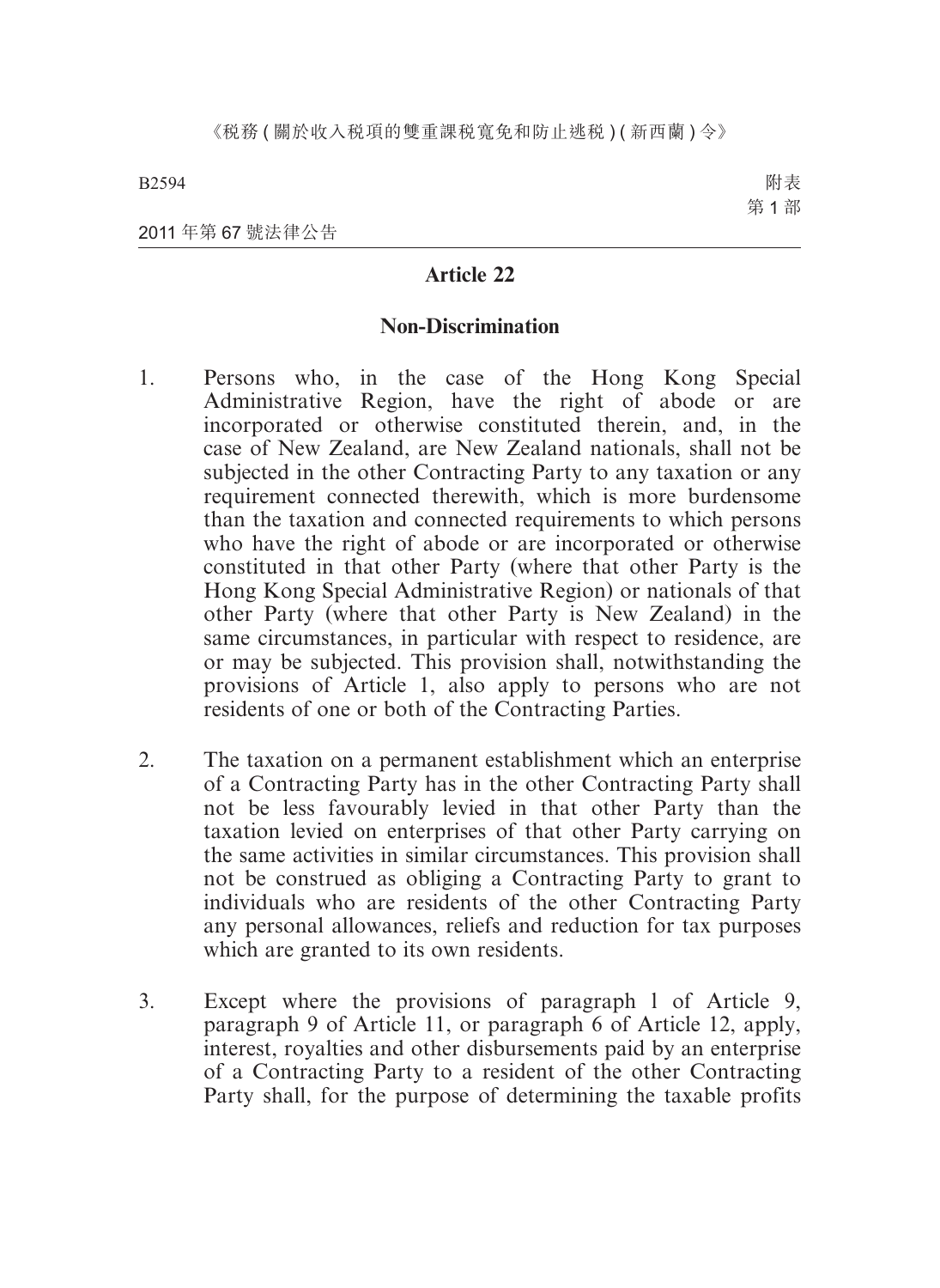附表 第 1 部

# 2011 年第 67 號法律公告

of such enterprise, be deductible under the same conditions as if they had been paid to a resident of the first-mentioned Party.

- 4. Enterprises of a Contracting Party, the capital of which is wholly or partly owned or controlled, directly or indirectly, by one or more residents of the other Contracting Party, shall not be subjected in the first-mentioned Party to any taxation or any requirement connected therewith which is more burdensome than the taxation and connected requirements to which other similar enterprises of the first-mentioned Party in similar circumstances are or may be subjected.
- 5. This Article shall not apply to any provision of the laws of a Contracting Party which:
	- (a) is designed to prevent the avoidance or evasion of taxes;
	- (b) does not permit the deferral of tax arising on the transfer of an asset where the subsequent transfer of the asset by the transferee would be beyond the taxing jurisdiction of the Contracting Party under its laws;
	- (c) provides for consolidation of group entities for treatment as a single entity for tax purposes;
	- (d) provides for the transfer of losses within a group of companies;
	- (e) does not allow tax rebates, credits or an exemption in relation to dividends paid by a company that is a resident of that Party for purposes of its tax; or
	- (f) is otherwise agreed by the competent authorities of the Contracting Parties to be unaffected by this Article.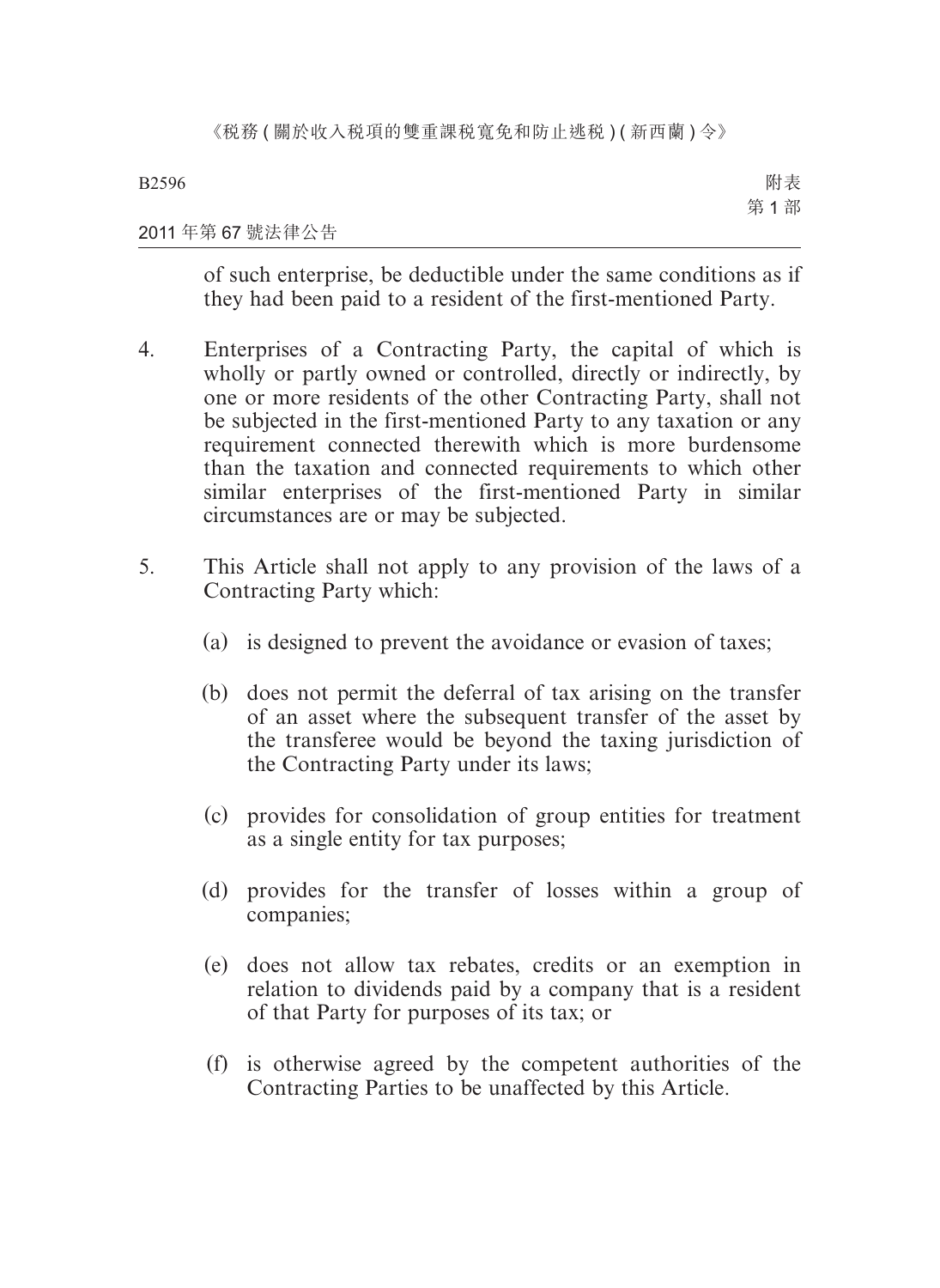附表 第 1 部

# 2011 年第 67 號法律公告

- 6. In this Article, provisions of the laws of a Contracting Party which are designed to prevent avoidance or evasion of taxes include:
	- (a) measures designed to address thin capitalisation, dividend stripping and transfer pricing;
	- (b) controlled foreign company and similar rules; and
	- (c) measures designed to ensure that taxes can be effectively collected and recovered, including conservancy measures.

# **Article 23**

# **Mutual Agreement Procedure**

- 1. Where a person considers that the actions of one or both of the Contracting Parties result or will result for that person in taxation not in accordance with the provisions of this Agreement, that person may, irrespective of the remedies provided by the domestic laws of those Parties, present a case to the competent authority of the Contracting Party of which that person is a resident or, if that case comes under paragraph 1 of Article 22, to that of the Contracting Party in which that person has the right of abode or is incorporated or otherwise constituted (in the case of the Hong Kong Special Administrative Region) or of which that person is a national (in the case of New Zealand). The case must be presented within three years from the first notification of the action resulting in taxation not in accordance with the provisions of the Agreement.
- 2. The competent authority shall endeavour, if the objection appears to it to be justified and if it is not itself able to arrive at a satisfactory solution, to resolve the case by mutual agreement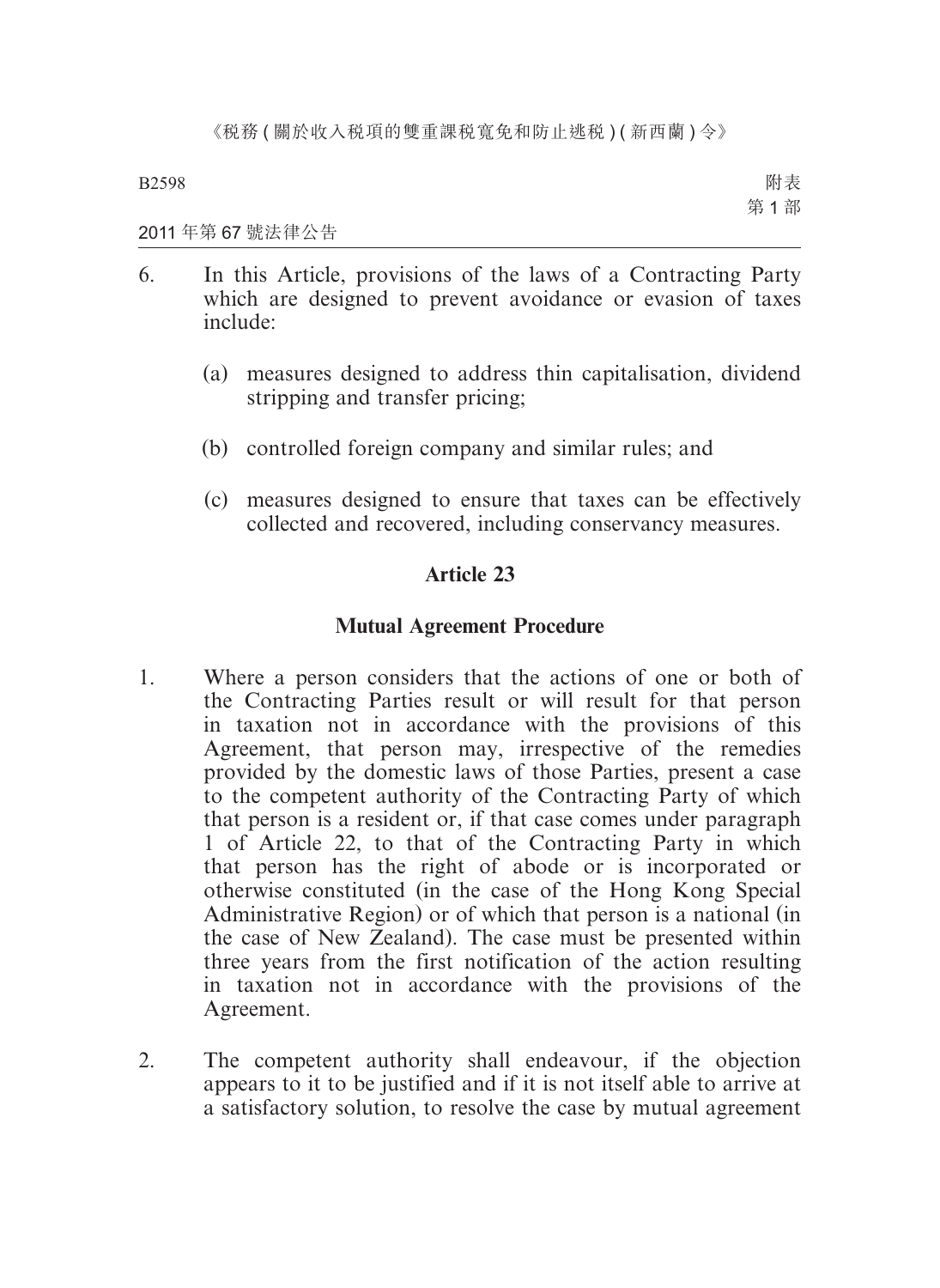附表 第 1 部

# 2011 年第 67 號法律公告

with the competent authority of the other Contracting Party, with a view to the avoidance of taxation which is not in accordance with the Agreement. Any agreement reached shall be implemented notwithstanding any time limits in the domestic laws of the Contracting Parties.

- 3. The competent authorities of the Contracting Parties shall endeavour to resolve by mutual agreement any difficulties or doubts arising as to the interpretation or application of the Agreement.
- 4. The competent authorities of the Contracting Parties may communicate with each other directly, including through a joint commission consisting of themselves or their representatives, for the purpose of reaching an agreement in the sense of the preceding paragraphs.

# **Article 24**

# **Exchange of Information**

- 1. The competent authorities of the Contracting Parties shall exchange such information as is foreseeably relevant for carrying out the provisions of this Agreement or to the administration or enforcement of the domestic laws of the Contracting Parties concerning taxes covered by the Agreement, insofar as the taxation thereunder is not contrary to the Agreement. The exchange of information is not restricted by Article 1.
- 2. Any information received under paragraph 1 by a Contracting Party shall be treated as secret in the same manner as information obtained under the domestic laws of that Party and shall be disclosed only to persons or authorities (including courts and administrative bodies) concerned with the assessment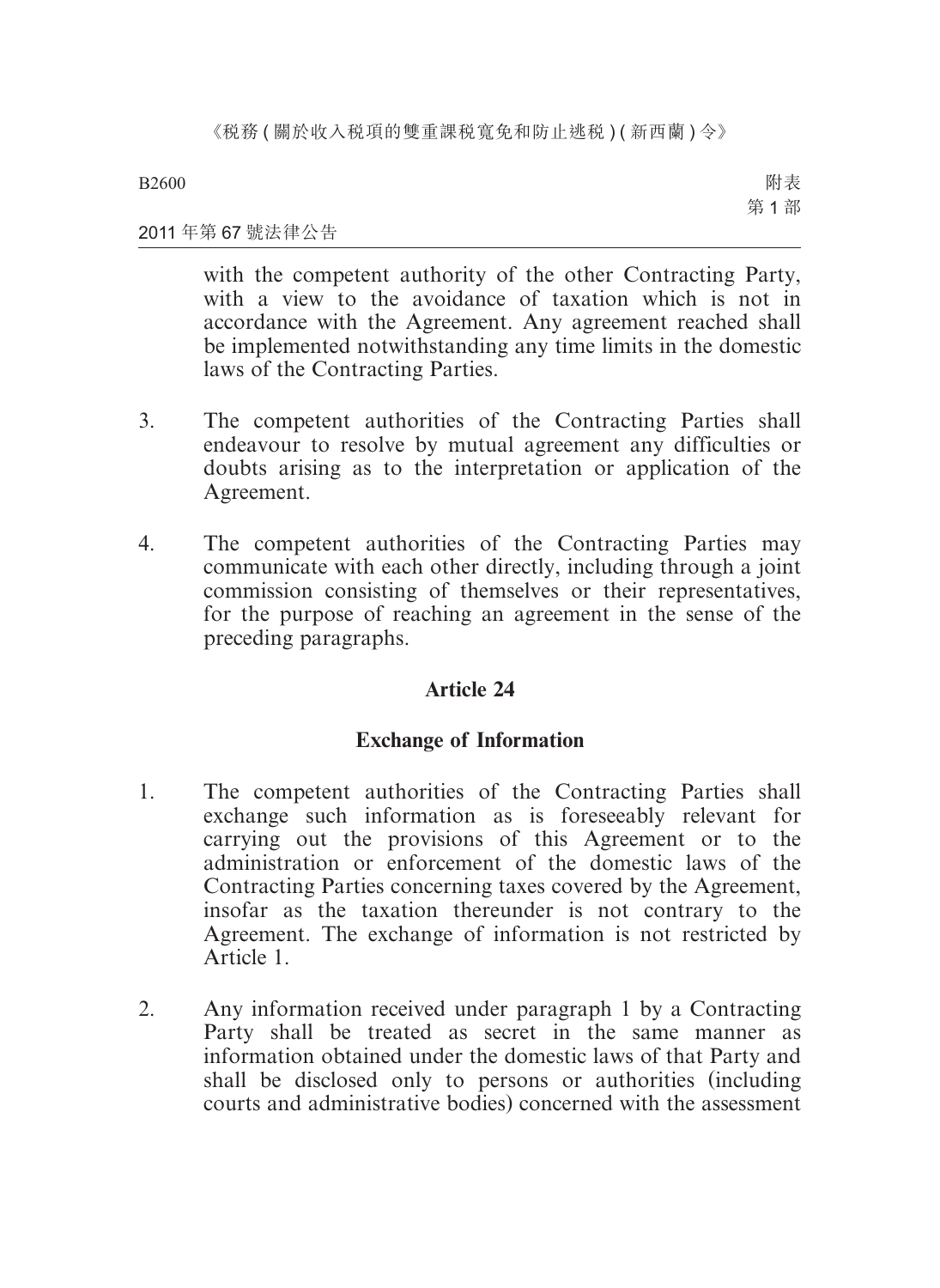附表 第 1 部

# 2011 年第 67 號法律公告

or collection of, the enforcement or prosecution in respect of, or the determination of appeals in relation to the taxes referred to in paragraph 1. Such persons or authorities shall use the information only for such purposes. They may disclose the information in public court proceedings or in judicial decisions. Information shall not be disclosed to any third jurisdiction for any purpose.

- 3. In no case shall the provisions of paragraphs 1 and 2 be construed so as to impose on a Contracting Party the obligation:
	- (a) to carry out administrative measures at variance with the laws and administrative practice of that or of the other Contracting Party;
	- (b) to supply information which is not obtainable under the laws or in the normal course of the administration of that or of the other Contracting Party;
	- (c) to supply information which would disclose any trade, business, industrial, commercial or professional secret or trade process, or information the disclosure of which would be contrary to public policy (ordre public).
- 4. If information is requested by a Contracting Party in accordance with this Article, the other Contracting Party shall use its information gathering measures to obtain the requested information, even though that other Party may not need such information for its own tax purposes. The obligation contained in the preceding sentence is subject to the limitations of paragraph 3 but in no case shall such limitations be construed to permit a Contracting Party to decline to supply information solely because it has no domestic interest in such information.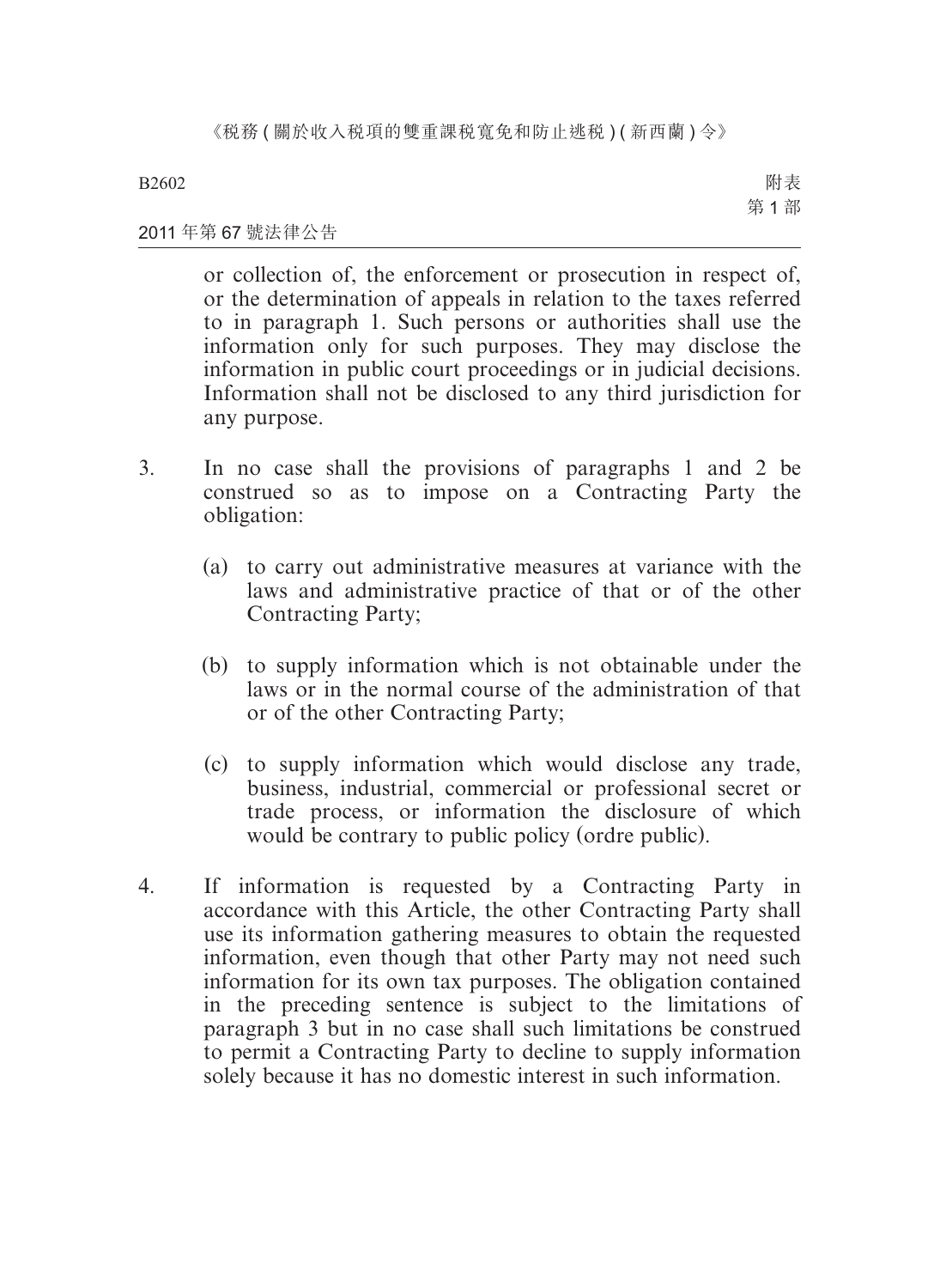附表 第 1 部

2011 年第 67 號法律公告

5. In no case shall the provisions of paragraph 3 be construed to permit a Contracting Party to decline to supply information solely because the information is held by a bank, other financial institution, nominee or person acting in an agency or a fiduciary capacity or because it relates to ownership interests in a person.

# **Article 25**

# **Members of Government Missions**

Nothing in this Agreement shall affect the fiscal privileges of members of government missions, including consular posts, under the general rules of international law or under the provisions of special agreements.

# **Article 26**

# **Entry into Force**

- 1. Each of the Contracting Parties shall notify the other in writing of the completion of the procedures required by its law for the bringing into force of this Agreement. The Agreement shall enter into force on the date of the later of these notifications.
- 2. The provisions of the Agreement shall thereupon have effect:
	- (a) in the Hong Kong Special Administrative Region:

in respect of Hong Kong Special Administrative Region tax, for any year of assessment beginning on or after 1 April in the calendar year next following that in which the Agreement enters into force;

(b) in New Zealand: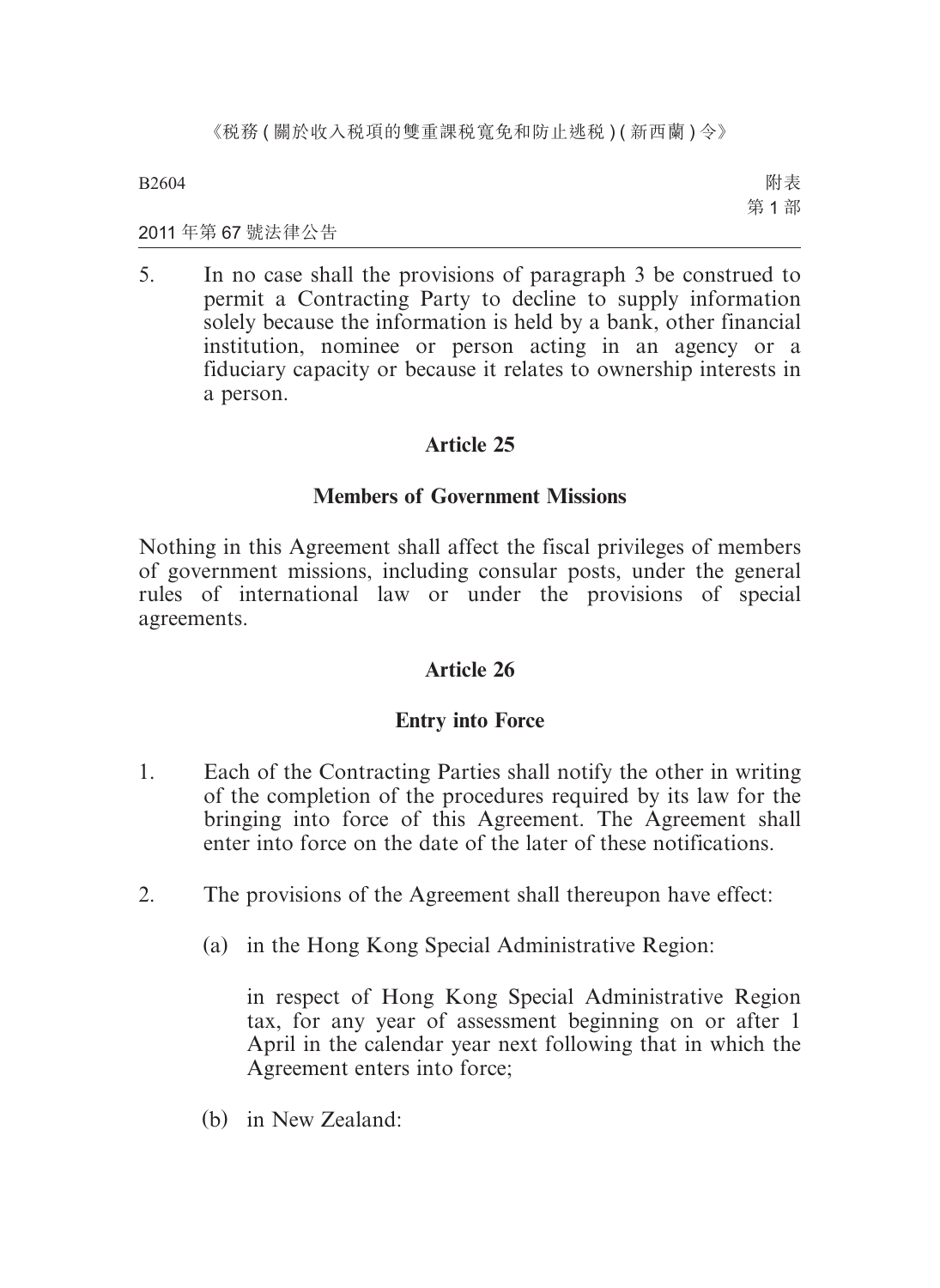附表 第 1 部

2011 年第 67 號法律公告

- (i) in respect of withholding tax on income, profits or gains derived by a non-resident, for amounts paid or credited on or after 1 April in the calendar year next following that in which the Agreement enters into force:
- (ii) in respect of other New Zealand tax, for any income year beginning on or after 1 April in the calendar year next following that in which the Agreement enters into force.

# **Article 27**

# **Termination**

This Agreement shall remain in force until terminated by a Contracting Party. Either Contracting Party may terminate the Agreement by giving the other Contracting Party written notice of termination on or before 30 June in any calendar year beginning after the expiration of 5 years from the date of its entry into force. In such event, the Agreement shall cease to have effect:

(a) in the Hong Kong Special Administrative Region:

in respect of Hong Kong Special Administrative Region tax, for any year of assessment beginning on or after 1 April in the calendar year next following that in which the notice of termination is given;

- (b) in New Zealand:
	- (i) in respect of withholding tax on income, profits or gains derived by a non-resident, for amounts paid or credited on or after 1 April in the calendar year next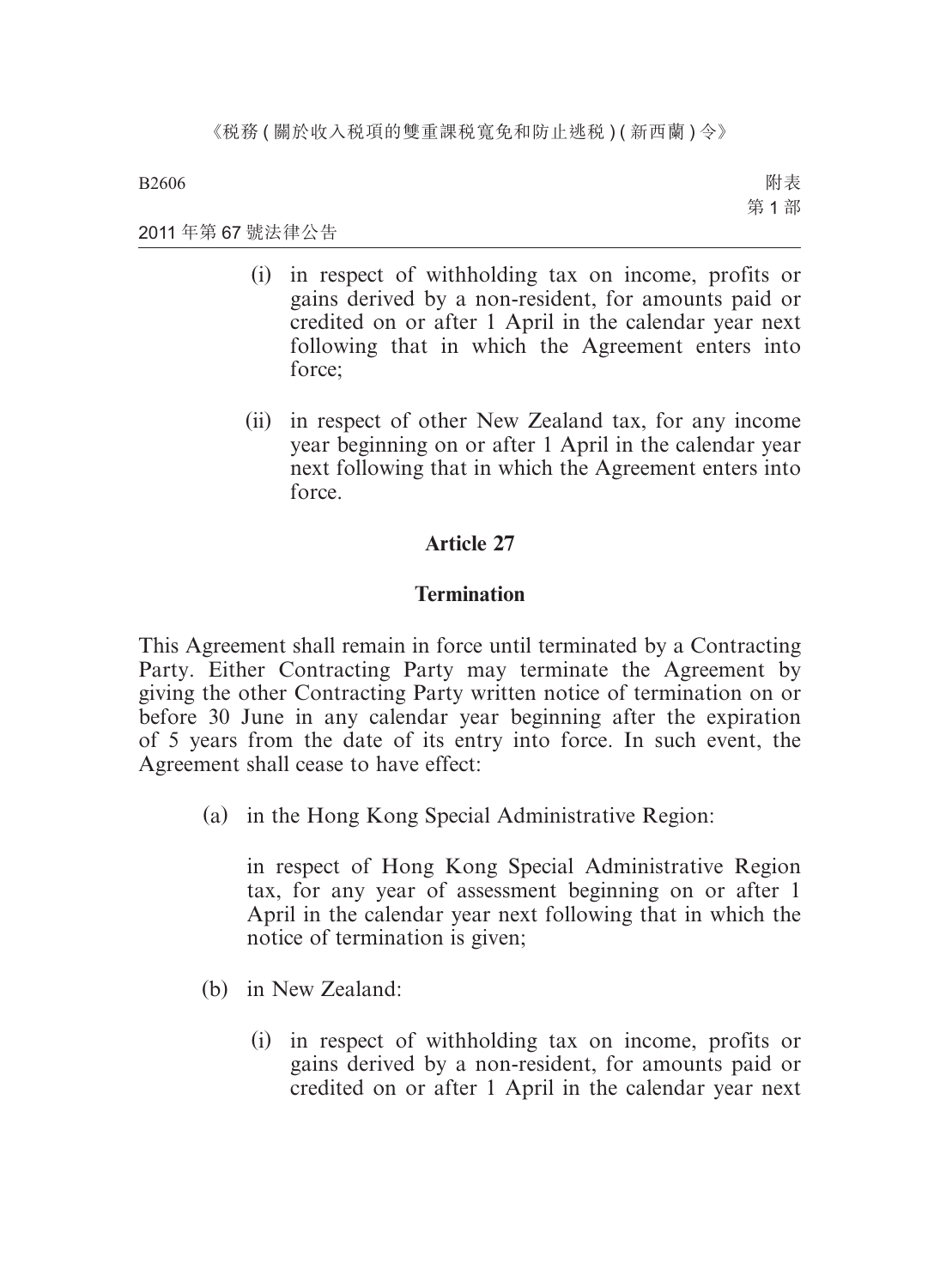附表 第 1 部

### 2011 年第 67 號法律公告

following that in which the notice of termination is given;

(ii) in respect of other New Zealand tax, for any income year beginning on or after 1 April in the calendar year next following that in which the notice of termination is given.

# **( 中文譯本 )**

# **第一條**

# **所涵蓋的人**

本協定適用於屬締約一方的居民或同時屬締約雙方的居民的人。

# **第二條**

# **所涵蓋的稅項**

- 1. 本協定適用於代締約方課徵的收入稅項,不論該等稅項以何種方 式徵收。
- 2. 對總收入或收入的組成部分課徵的所有稅項,包括對自轉讓動產 或不動產所得的收益、企業支付的工資或薪金總額以及資本增值 所課徵的稅項,須視為收入稅項。
- 3. 以下稅項屬本協定所適用的現有稅項:
	- (a) 就香港特別行政區而言︰
		- (i) 利得稅;
		- (ii) 薪俸稅;及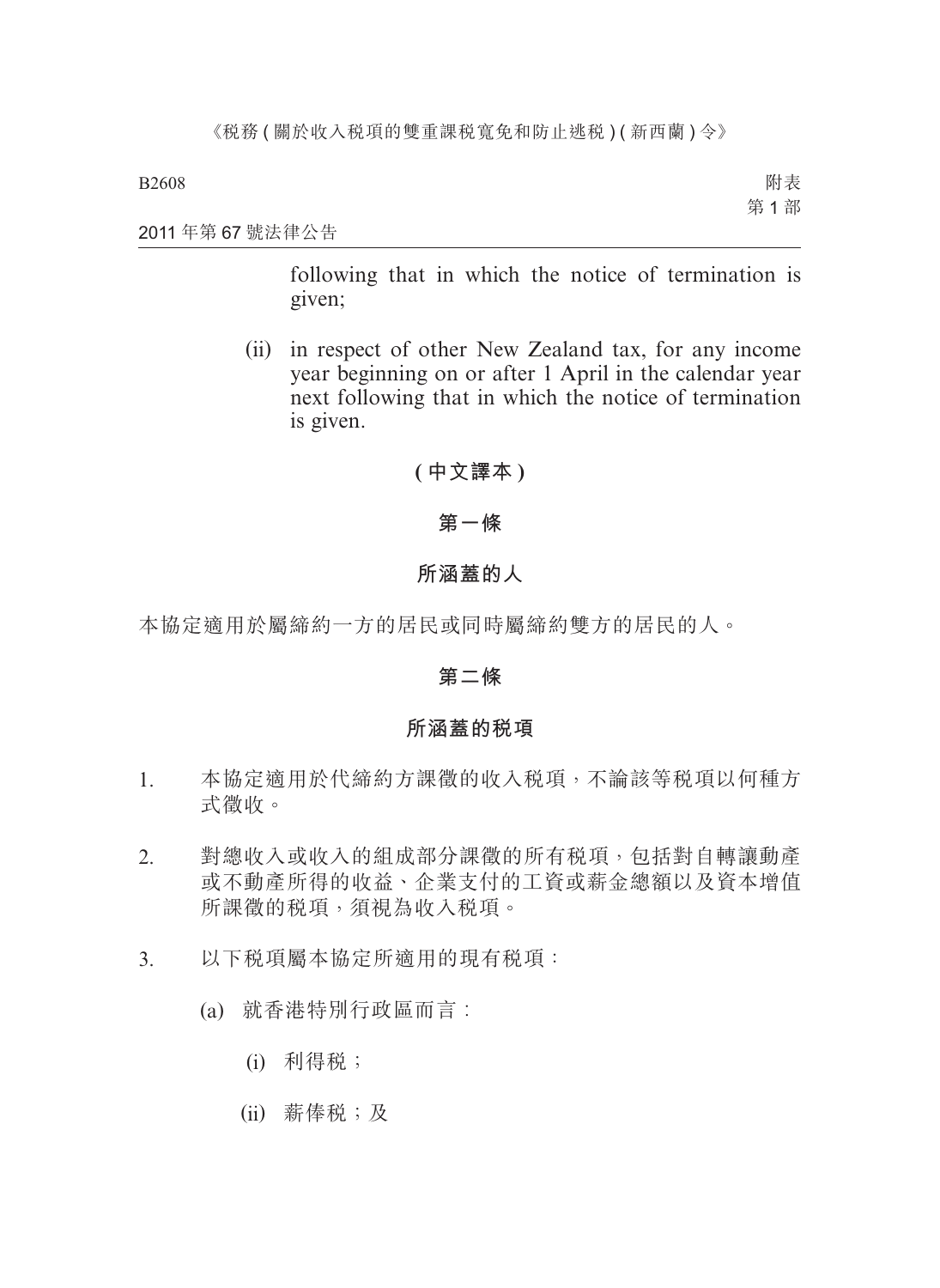附表 第 1 部

2011 年第 67 號法律公告

(iii) 物業稅;

不論是否按個人入息課稅徵收;

- (b) 就新西蘭而言,所得稅。
- 4. 本協定亦適用於在本協定的簽訂日期後,在第 3 款所列的現有稅 項以外課徵或為取代第 3 款所列的現有稅項而課徵的任何與該等 現有稅項相同或實質上類似的稅項,以及適用於締約方將來課徵 而又屬本條第 1 及 2 款所指的任何其他稅項。締約雙方的主管當 局須將其稅務法律的任何重大改變,通知對方的主管當局。
- 5. 儘管有第 1、3 及 4 款的規定,本協定所涵蓋的税項並不包括任 何屬根據任何締約方的法律所課徵的罰款或利息的款額。
- 6. 現有稅項連同在本協定簽訂後課徵的稅項,以下稱為 "香港特別 行政區稅項"或"新西蘭稅項",按文意所需而定。

#### **第三條**

# **一般定義**

- 1. 就本協定而言,除文意另有所指外:
	- (a) (i) "香港特別行政區"一詞指中華人民共和國香港特別行政 區的稅務法律所適用的任何地區;及
		- (ii) "新西蘭" 一詞指新西蘭領土 ( 但不包括托克勞 );它亦 包括根據新西蘭法律及按照國際法獲指定為新西蘭可在 其內就天然資源方面行使其主權的位於其領海以外的地 區;
	- (b) "業務"一詞包括進行專業服務及其他具獨立性質的活動;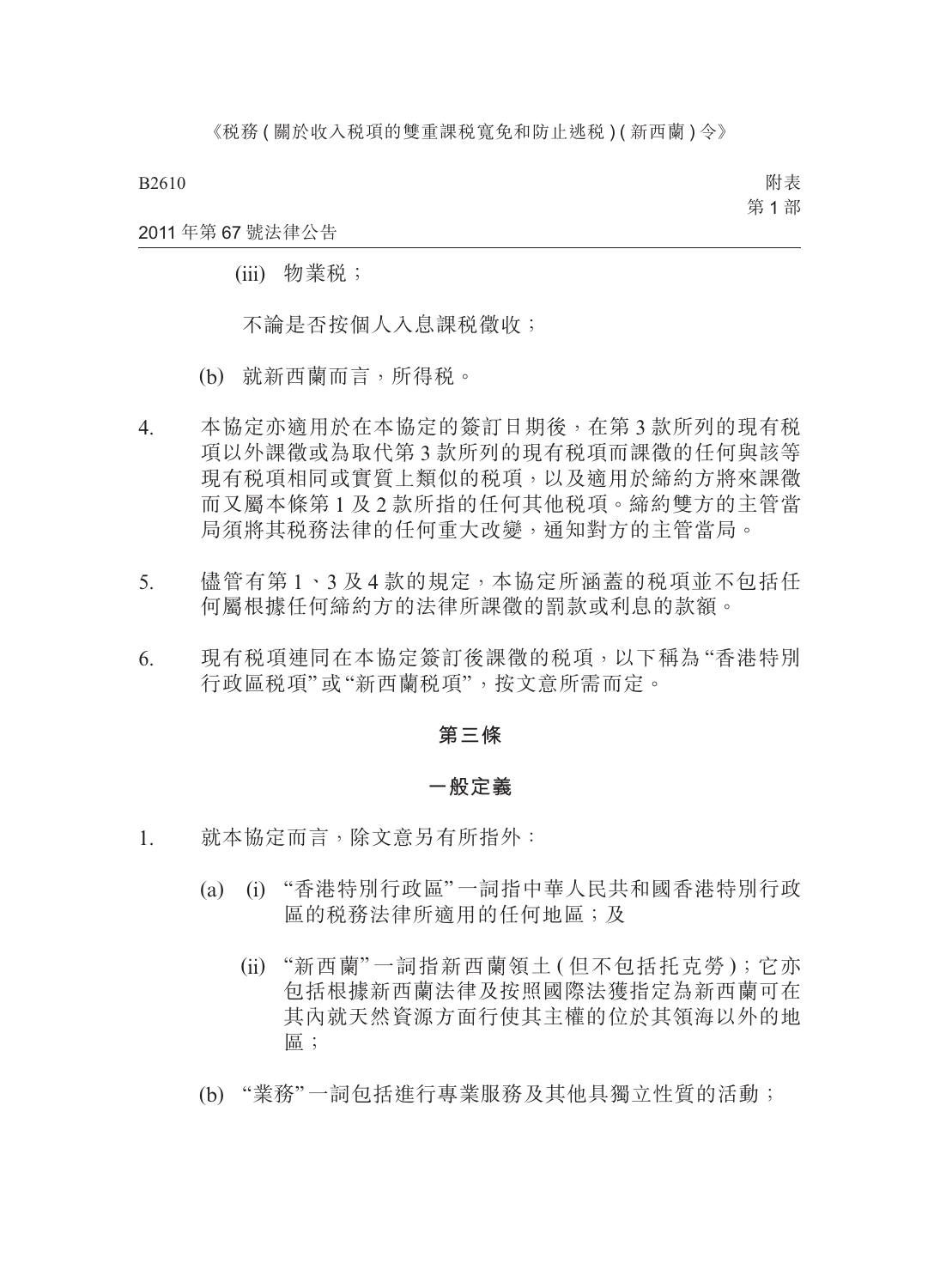附表 第 1 部

2011 年第 67 號法律公告

- (c) "公司"一詞指任何法團或就稅收而言視作法團的任何實體;
- (d) "主管當局"一詞:
	- (i) 就香港特別行政區而言,指稅務局局長或其獲授權代表; 及
	- (ii) 就新西蘭而言,指稅務局局長或其獲授權代表;
- (e) "締約方"及"另一締約方"兩詞指香港特別行政區或新西蘭, 按文意所需而定;
- (f) "企業"一詞適用於任何業務的經營;
- (g) "締約方的企業" 及 "另一締約方的企業" 兩詞分別指締約方 的居民所經營的企業和另一締約方的居民所經營的企業;
- (h) "國際運輸" 一詞指由締約方的企業營運的船舶或航空器所 進行的任何載運,但如該船舶或航空器只在另一締約方內的 不同地點之間營運,則屬例外;
- (i) "國民"一詞,就新西蘭而言,指︰
	- (i) 擁有新西蘭國籍或公民身分的任何個人;及
	- (ii) 藉新西蘭的現行法律而取得法人、合夥或組織地位的任 何法人、合夥或組織;
- (j) "人"一詞包括個人、公司、信託、合夥及任何其他團體;
- (k) "認可證券交易所"一詞指︰
	- (i) 香港聯合交易所有限公司,以及根據香港特別行政區法 律獲認可的任何香港特別行政區證券交易所;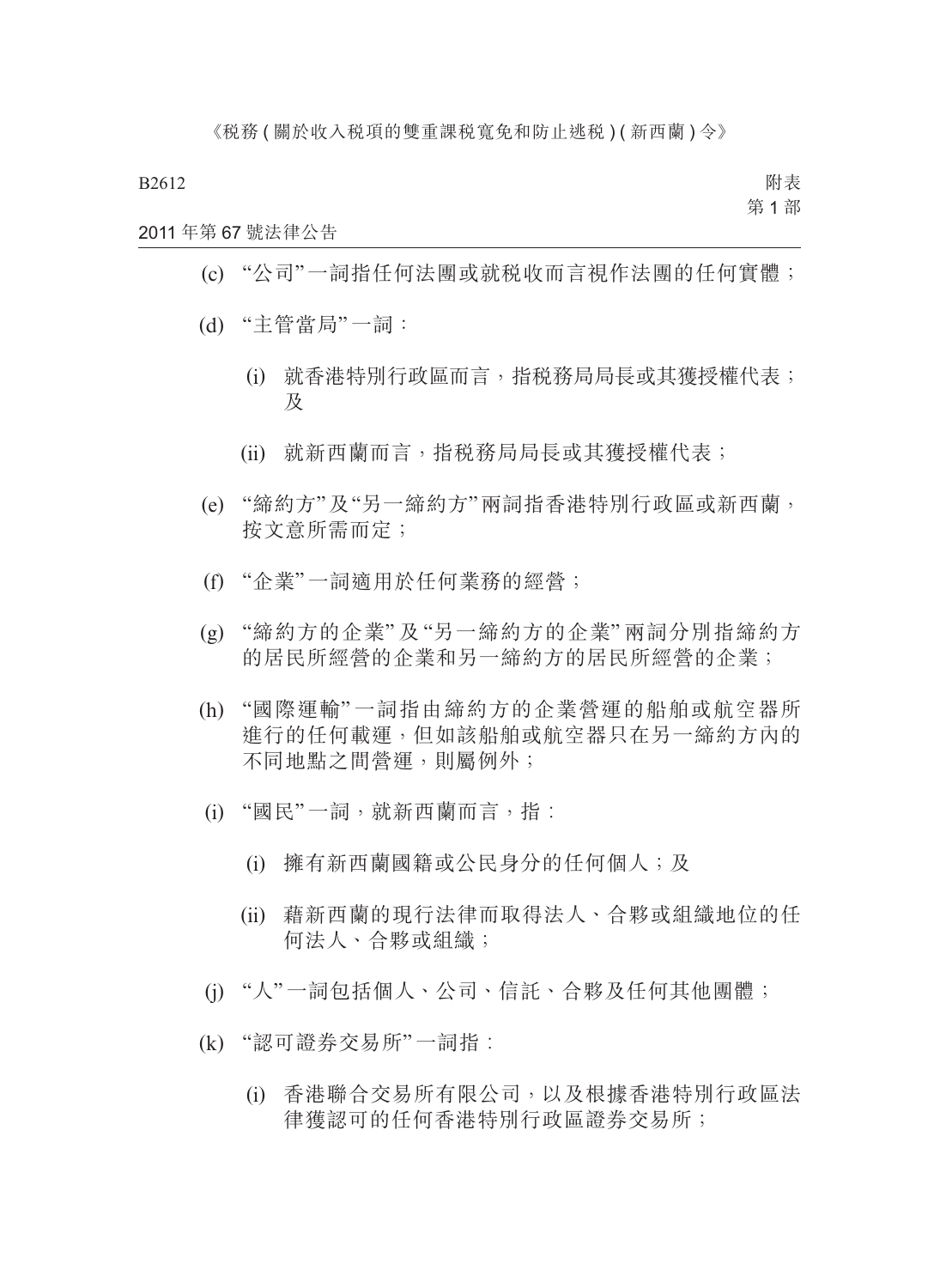附表 第 1 部

### 2011 年第 67 號法律公告

- (ii) 由新西蘭交易所有限公司營辦的證券市場,以及根據新 西蘭法律獲認可的任何其他新西蘭投資交易所;及
- (iii) 經締約雙方的主管當局議定的任何其他證券交易所。
- 2. 就第十、十一及十二條而言,凡股息、利息或特許權使用費是在 某締約方產生,並由某信託或透過某信託而取得,則如該收入在 該信託的受託人手中須在另一締約方課稅,則該收入須當作由該 另一方的居民實益擁有。
- 3. 在締約方於任何時候施行本協定時,凡有任何詞語在本協定中並 無界定,則除文意另有所指外,該詞語須具有它當其時根據該方 就本協定適用的稅項而施行的法律所具有的涵義,而在根據該方 適用的稅務法律給予該詞語的任何涵義與根據該方的其他法律 給予該詞語的涵義兩者中,以前者為準。

## **第四條**

# **居民**

- 1. 就本協定而言,"締約方的居民"一詞︰
	- (a) 就香港特別行政區而言,指,
		- (i) 通常居住於香港特別行政區的任何個人;
		- (ii) 在某課稅年度內在香港特別行政區逗留超過 180 天或在 連續兩個課税年度 (其中一個是有關的課税年度)內在 香港特別行政區逗留超過 300 天的任何個人;
		- (iii) 在香港特別行政區成立為法團的公司,或在香港特別行 政區以外成立為法團而通常在香港特別行政區內受管理 或控制的公司;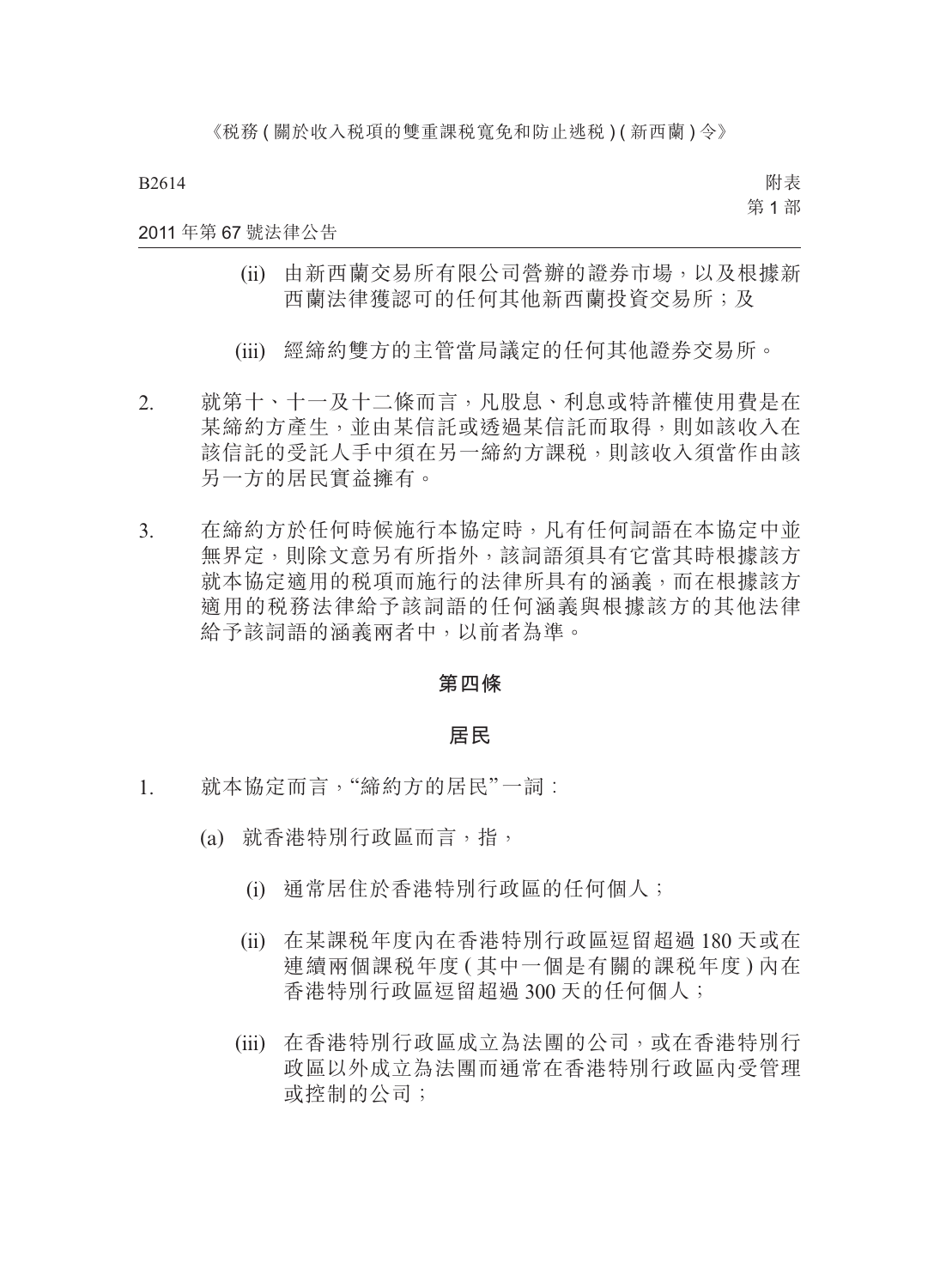附表 第 1 部

## 2011 年第 67 號法律公告

- (iv) 根據香港特別行政區的法律組成的任何其他人,或在香 港特別行政區以外組成而通常在香港特別行政區內受管 理或控制的任何其他人;
- (b) 就新西蘭而言,指就新西蘭的稅項而言屬新西蘭居民的人;
- (c) 就任何締約方而言,指該方政府及其任何政治分部或地區主 管當局。
- 2. 如任何個人因第 1 款的規定而同時屬締約雙方的居民,則該個人 的身分須按照下述規定斷定:
	- (a) 如該個人在其中一方有可供他使用的永久性住所,則該個人 須當作只是該方的居民;如該個人在雙方均有可供他使用的 永久性住所,則該個人須當作只是與其個人及經濟關係較為 密切的一方 ( 重要利益中心 ) 的居民;
	- (b) 如無法斷定該個人在哪一方有重要利益中心,或該個人在任 何一方均沒有可供他使用的永久性住所,則該個人須當作只 是他的慣常居所所在的一方的居民;
	- (c) 如該個人在雙方均有或均沒有慣常居所,則該個人須當作只 是他擁有居留權 ( 就香港特別行政區而言 ) 的一方或他屬其 國民 ( 就新西蘭而言 ) 的一方的居民;
	- (d) 如該個人既擁有香港特別行政區的居留權亦屬新西蘭的國民, 或該個人既沒有香港特別行政區的居留權亦不屬新西蘭的國 民,則締約雙方的主管當局須透過共同協商解決該問題。
- 3. 如並非個人的人因第1款的規定而同時屬締約雙方的居民,則該 個人須當作僅屬其實際管理工作地點所處的一方的居民。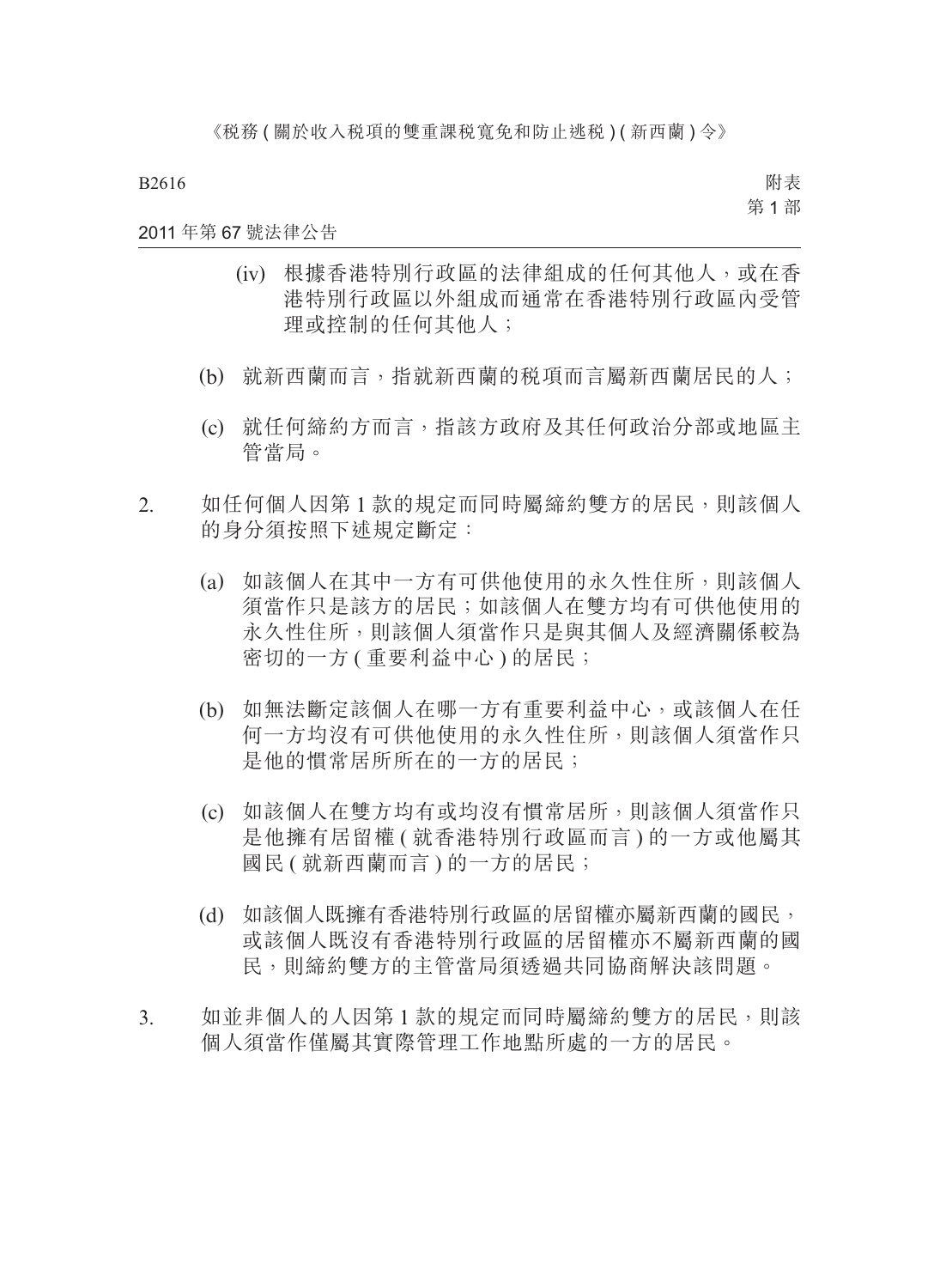附表 第 1 部

#### 2011 年第 67 號法律公告

# **第五條**

#### **常設機構**

- 1. 就本協定而言,"常設機構" 一詞在企業透過某固定營業場所經 營全部或部分業務的情況下,指該固定營業場所。
- 2. "常設機構"一詞尤其包括:
	- (a) 管理工作地點;
	- (b) 分支機構;
	- (c) 辦事處;
	- (d) 工廠;
	- (e) 作業場所;及
	- (f) 礦場、油井或氣井、石礦場或任何其他開採自然資源的場所。
- 3. 如建築工地或建築、安裝或裝配工程,或與該建築工地或建築、 安裝或裝配工程有關連的監督管理活動,持續 6 個月以上,則該 工地、工程或活動即構成常設機構。
- 4. 如某企業於任何 12 個月的期間內有超過 183 天:
	- (a) 對位於某締約方的天然資源 ( 包括石礦及未伐的木材 ) 進行 勘探或開發活動,或進行與該勘探或開發有關連的活動;或
	- (b) 在某締約方操作大型設備,

則該企業須當作在該締約方設有常設機構,並透過該常設機構經 營業務。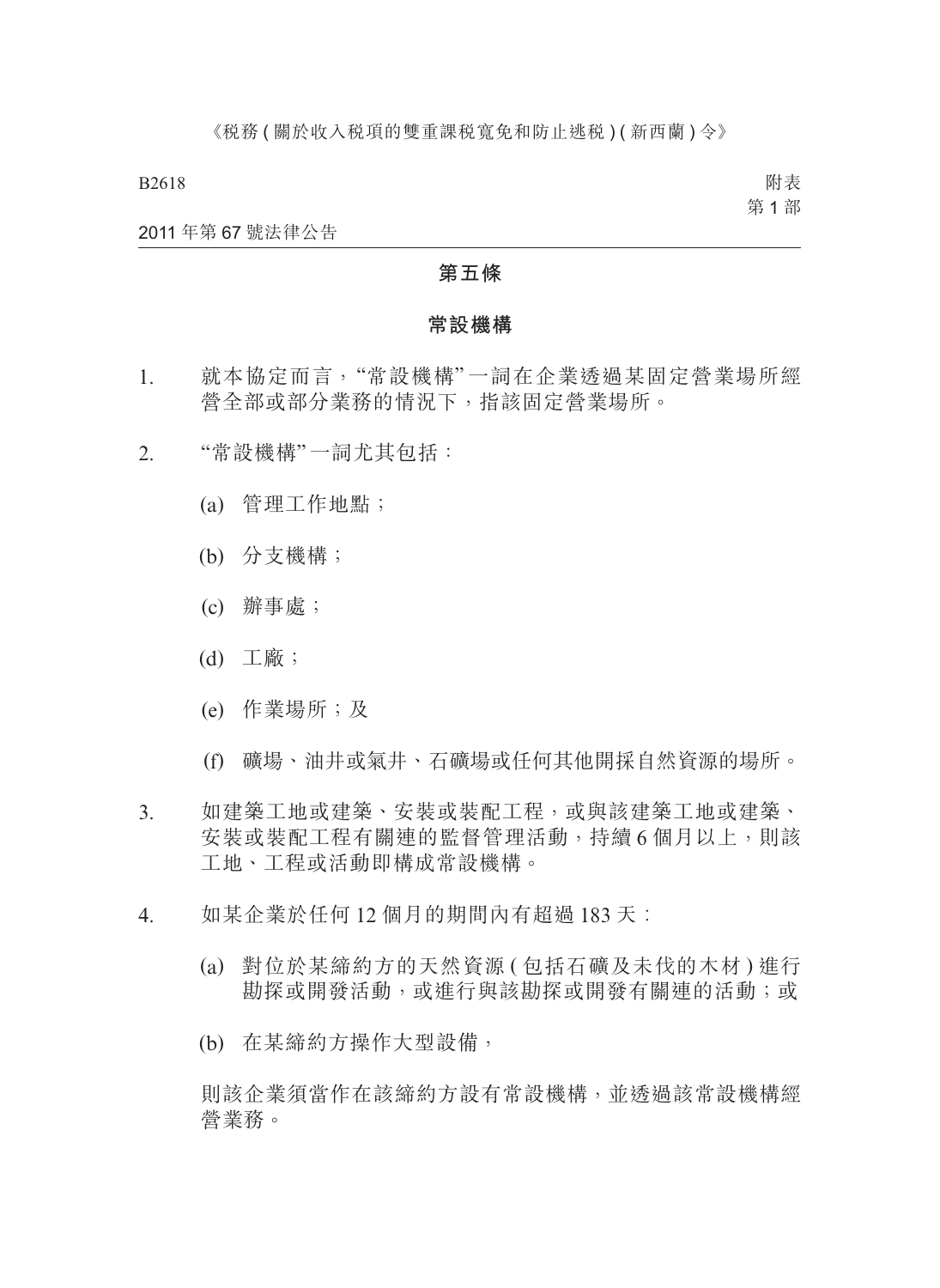《税務(關於收入税項的雙重課税寬免和防止逃税)(新西蘭)令》

B2620

附表 第 1 部

## 2011 年第 67 號法律公告

- 5. 儘管有第1、2及3款的規定,凡某締約方的企業在另一締約方 提供服務:
	- (a) 如該等服務是透過某個人提供的,而該個人在任何 12 個月 的期間內逗留在該另一方一段超過 183 天的時間或累計超過 183 天的多段時間,並有超過百分之五十可歸因於該企業在 上述一段或多段時間內進行的積極商業活動的總收入,是自 透過該個人於該另一方所提供的服務而取得的,或
	- (b) 如該等服務在任何 12 個月的期間內維持了一段超過 183 天 的時間或累計超過 183 天的多段時間,而該等服務是透過一 名或多名身處該另一方並在該另一方提供該等服務的個人為 同一項目或多個關連項目所提供的,

則除非該等服務局限於第 7 款所述的服務 ( 該等服務即使是透過 某固定營業場所提供也不會令該固定營業場所根據該款規定成 為常設機構 ),否則在提供該等服務時在該另一方所進行的活動, 須當作透過該企業位於該另一方的常設機構進行。就本款而言, 除非代表某一企業提供服務的個人,其提供服務的方式是受到另 一企業監督、指使或控制,否則該個人所提供的服務,不得視為 是由該另一企業透過該個人提供的。

- 6. 為根據第 3 及 4 款斷定活動持續的時間,凡某企業與另一企業有 相聯關係,而該企業及該另一企業均在某締約方進行活動,如兩 者的活動是相聯的,則該等活動的時間須予合計,但兩間或以上 的相聯企業進行同時進行的活動的時間只可計算一次。如某企業 是直接或間接由另一企業控制,或兩者均直接或間接由一個或多 個第三者控制,則該企業須當作是與該另一企業有相聯關係。
- 7. 儘管有本條以上各款的規定,"常設機構"一詞須當作不包括:
	- (a) 純粹為了貯存、陳列或交付屬於有關企業的貨物或商品的目 的而使用設施;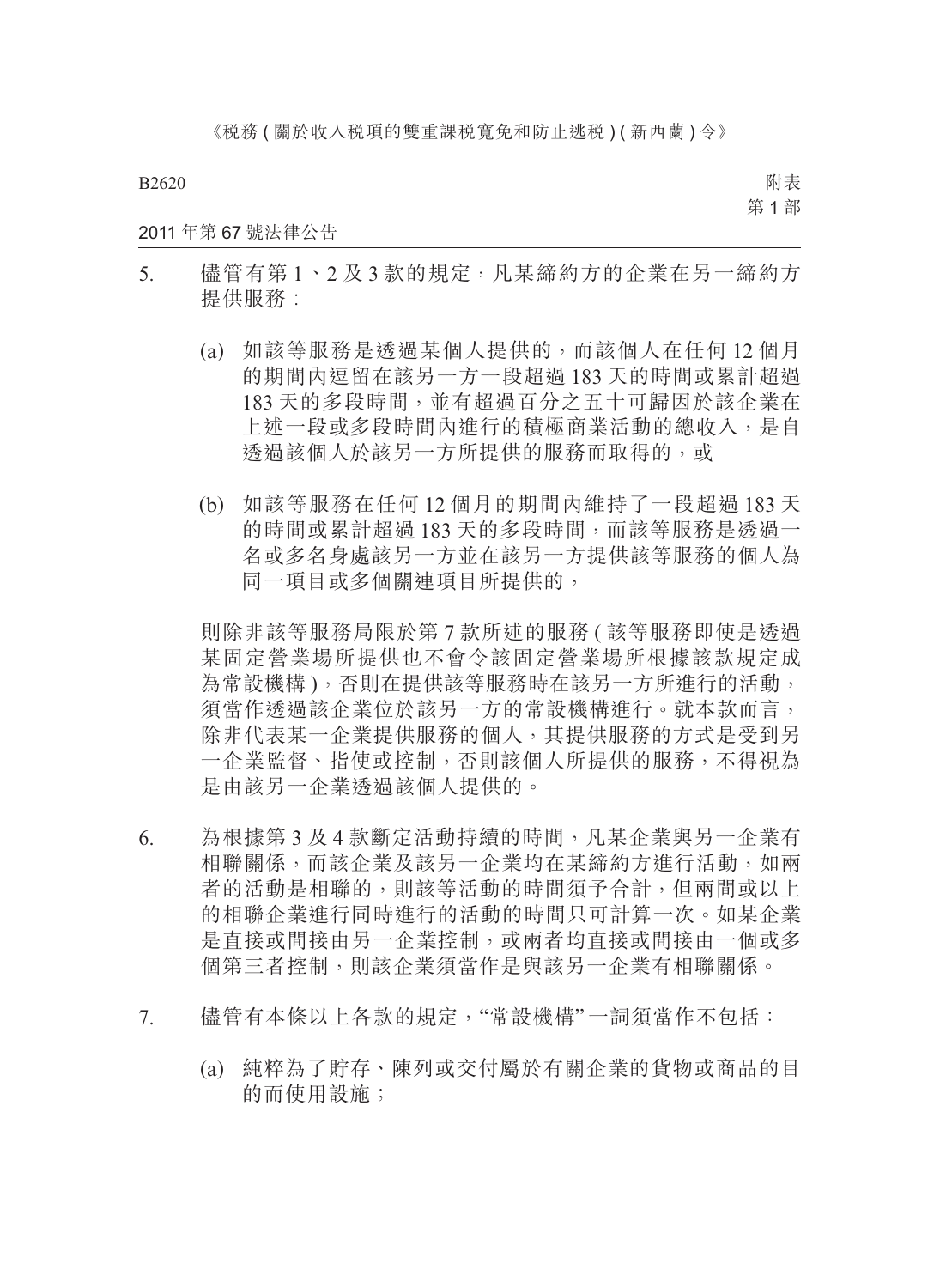附表 第 1 部

# 2011 年第 67 號法律公告

- (b) 純粹為了貯存、陳列或交付的目的而維持屬於有關企業的貨 物或商品的存貨;
- (c) 純粹為了由另一企業作加工的目的而維持屬於有關企業的貨 物或商品的存貨;
- (d) 純粹為了為有關企業採購貨物或商品或收集資訊的目的而維 持固定營業場所;
- (e) 純粹為了為有關企業進行任何其他屬準備性質或輔助性質的 活動而維持固定營業場所;
- (f) 純粹為了 (a) 至 (e) 段所述的活動的任何組合而維持固定營 業場所,但該固定營業場所因該項組合而產生的整體活動須 屬準備性質或輔助性質。
- 8. 儘管有第1及2款的規定,如某人 ( 第9 款適用的具獨立地位的 代理人除外)代表某企業行事,並:
	- (a) 在某締約方擁有代表該企業訂立合約的權限,並慣常在該締 約方行使該權限,或
	- (b) 在某締約方為該企業製造屬於該企業的貨物或商品,或對該 等貨物或商品進行加工,

則該企業須當作就該人為該企業所進行的任何活動在該締約方 設有常設機構;但如該人的活動局限於第 7 款所述的活動 ( 該等 活動即使透過某固定營業場所進行也不會令該固定營業場所根 據該款規定成為常設機構 ),則屬例外。

9. 凡某企業透過經紀、一般佣金代理人或任何其他具獨立地位的代 理人在某締約方經營業務,則只要該等人士是在其業務的通常運 作中行事的,該企業不得僅因它如此經營業務而被當作在該方設 有常設機構。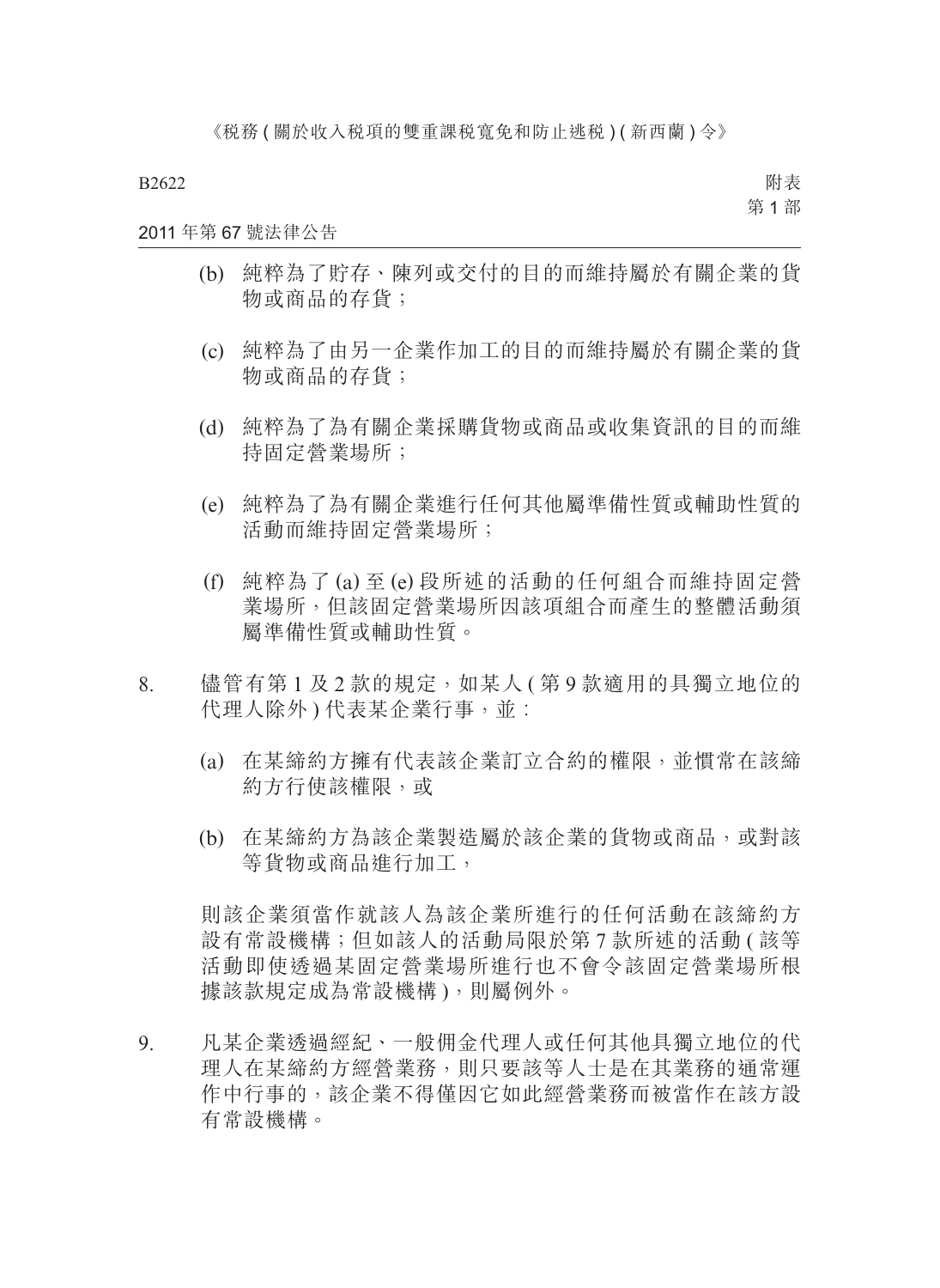附表 第 1 部

### 2011 年第 67 號法律公告

10. 如屬某締約方的居民的某公司,控制屬另一締約方的居民的其他 公司或在該另一締約方 ( 不論是透過常設機構或以其他方式 ) 經 營業務的其他公司,或受該其他公司所控制,此項事實本身並不 會令上述其中一間公司成為另一間公司的常設機構。

# **第六條**

# **來自不動產的收入**

- 1. 某締約方的居民自位於另一締約方的不動產而取得的收入 ( 包括 自農業、林業或捕魚業取得的收入 ),可在該另一方徵稅。
- 2. "不動產" 一詞具有該詞根據有關財產所處的締約方的法律而具 有的涵義。該詞在任何情況下須包括:任何自然資源 ( 包括石 礦 )、附屬於不動產的財產、用於農業及林業的牲畜和設備、關 於房地產的一般法律規定適用的權利、不動產的使用收益權,勘 探或開發自然資源 ( 包括石礦 ) 或未伐的木材的權利, 以及作為 開發或有權勘探或開發自然資源 ( 包括石礦 ) 或未伐的木材的代 價或就開發或有權勘探或開發自然資源 ( 包括石礦 ) 或未伐的木 材而取得不固定或固定收入的權利;船舶、船艇及航空器不得視 為不動產。
- 3. 第 1 款的規定適用於自直接使用、出租或以任何其他形式使用不 動產而取得的收入。
- 4. 本條第 2 款提述的權利,須視為處於與其有關的財產所處的地方 或處於會進行勘探或開發的地方。
- 5. 第 1 及 3 款的規定亦適用於來自企業的不動產的收入。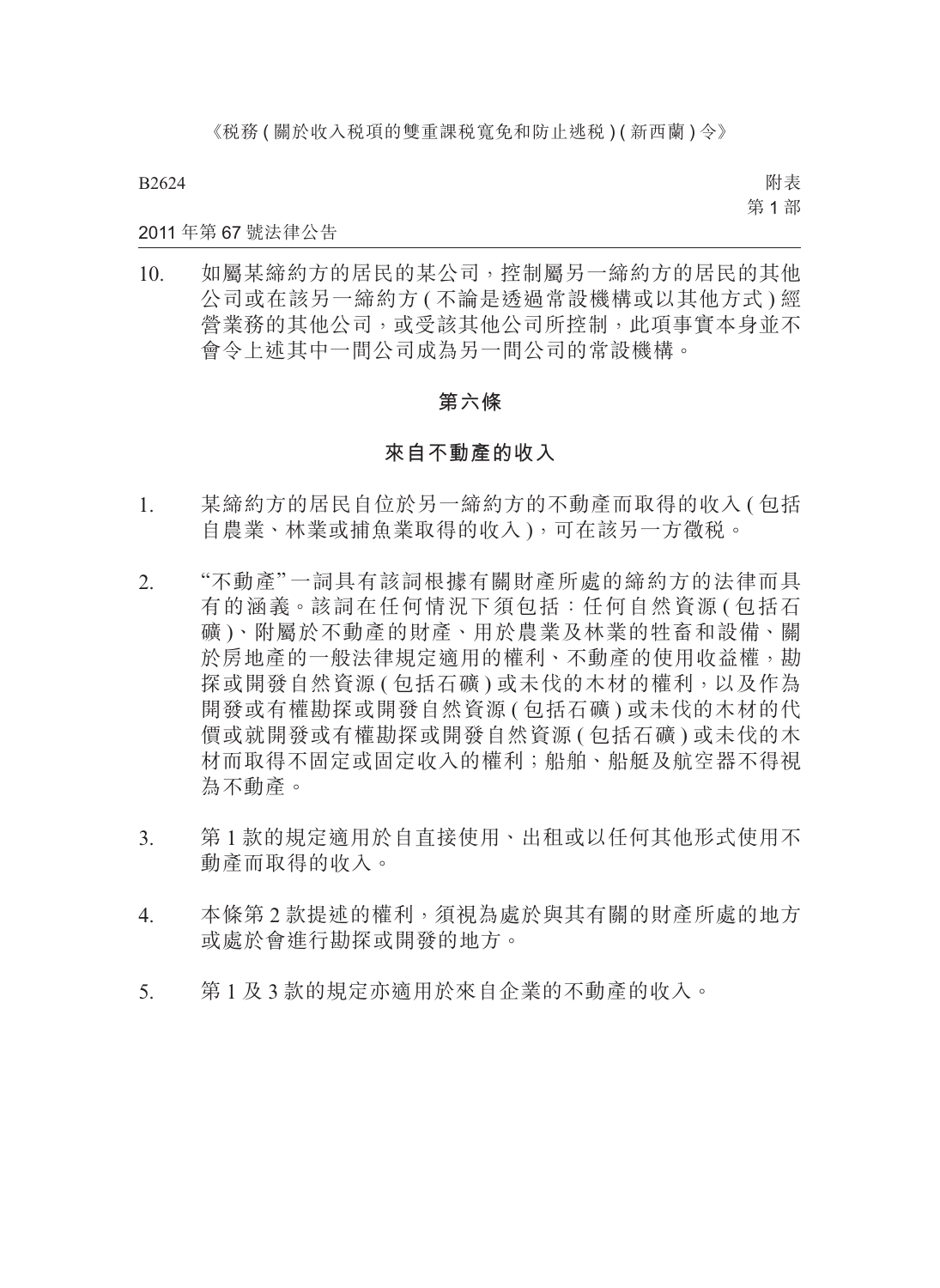附表 第 1 部

#### 2011 年第 67 號法律公告

# **第七條**

#### **營業利潤**

- 1. 某締約方的企業的利潤只可在該方徵稅,但如該企業透過位於另 一締約方的常設機構在該另一方經營業務則除外。如該企業如前 述般經營業務,其利潤可在該另一方徵稅,但以該等利潤中可歸 因於該常設機構的利潤為限。
- 2. 在符合第 3 款的規定下,如某締約方的企業透過位於另一締約方 的常設機構在該另一方經營業務,則須在每一締約方將該常設機 構在某些情況下可預計獲得的利潤歸因於該機構,該等情況是指 假設該常設機構是一間可區分且獨立的企業,在相同或類似的條 件下從事相同或類似的活動,並在完全獨立的情況下,與首述企 業進行交易。
- 3. 在斷定某常設機構的利潤時,為該常設機構的目的而招致的開支 ( 包括如此招致的行政和一般管理開支 ) 須容許扣除,不論該等 開支是在該常設機構所處的一方或其他地方招致的。
- 4. 如某締約方習慣上是按照將某企業的總利潤分攤予其不同部分 的基準、或按照該方的法律訂明的其他方法的基準,而斷定可歸 因於有關常設機構的利潤,則第 2 款並不阻止該締約方按此分攤 方法或其他方法斷定該等應課稅的利潤;但採用的方法,須令所 得結果符合本條所載列的原則。
- 5. 不得僅因為某常設機構為有關企業採購貨物或商品,而將利潤歸 因於該常設機構。
- 6. 就上述各款而言,除非有良好而充分的理由需要改變方法,否則 每年須採用相同的方法斷定可歸因於有關常設機構的利潤。
- 7. 凡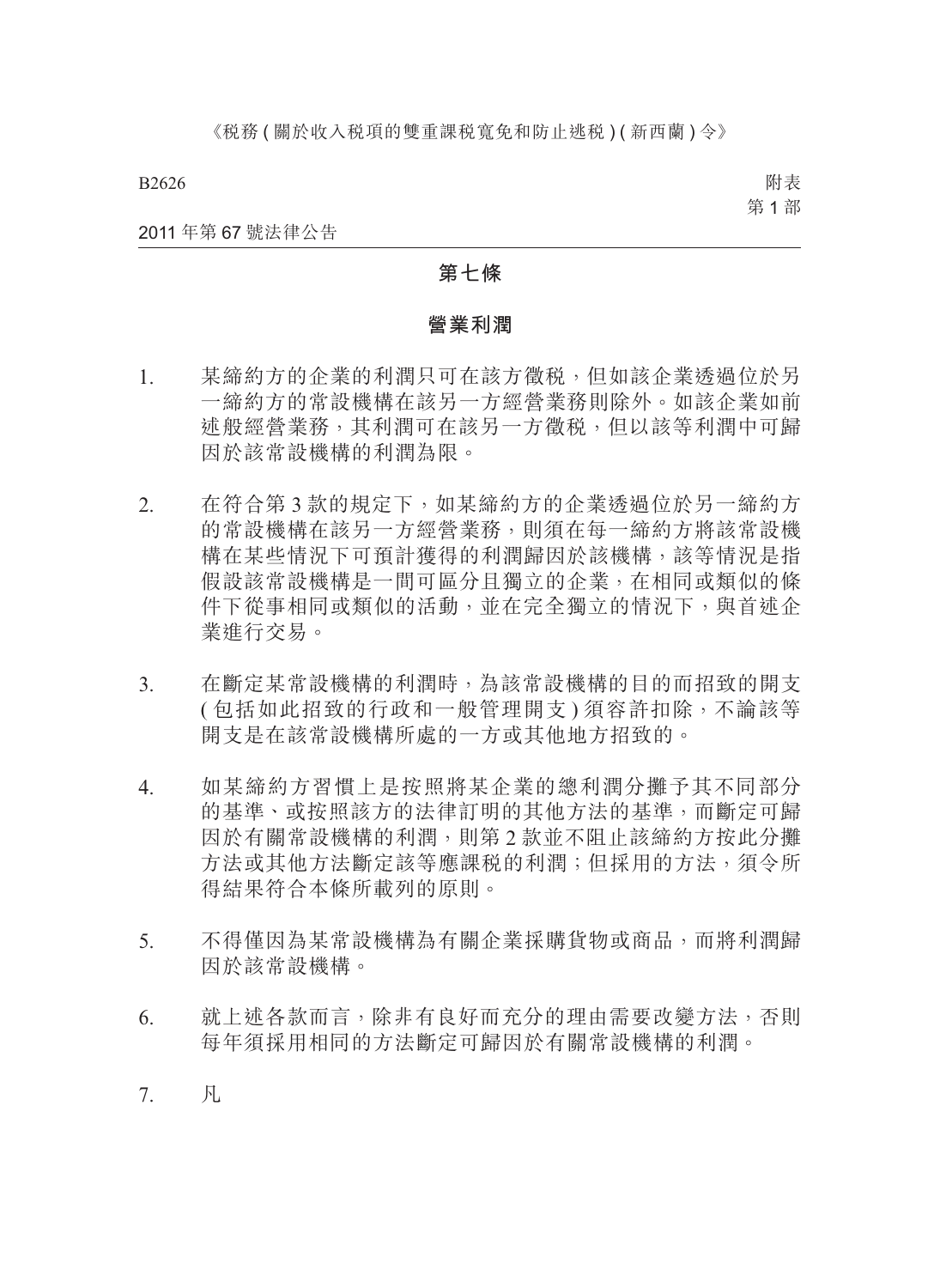附表 第 1 部

# 2011 年第 67 號法律公告

- (a) 某締約方的居民實益擁有 ( 不論作為信託的直接受益人或透 過一項或多項中間信託 ) 由某信託 ( 就稅收而言視作公司的 信託除外 ) 的受託人在另一締約方內經營的某企業的業務的 一部分利潤;而
- (b) 就該企業而言,該受託人在該另一方擁有常設機構或如該受 託人屬首述一方的居民,該受託人會在該另一方擁有常設機 構,

則由該受託人透過該常設機構所經營的該企業的業務,須被當作 為該居民透過位於該另一方的常設機構在該另一方所經營的業務, 而該部分屬該居民的利潤,可在該另一方徵稅 ( 但僅限於可歸因 於該常設機構的部分 )。

- 8. 如利潤包括在本協定其他條文另有規定的收入項目,該等條文的 規定不受本條的規定影響。
- 9. 本條不影響任何締約方在任何時候有效的、影響對來自任何形式 的保險的收入的課稅的法律規定。

# **第八條**

### **航運及空運**

- 1. 某締約方的企業自營運船舶或航空器從事國際運輸所得的利潤, 只可在該方徵稅。
- 2. 儘管有第 1 款的規定, 該等利潤中來自僅限於在另一締約方內的 地方之間的運輸的部分,可在該另一方徵稅。
- 3. 第 1 及 2 款的規定亦適用於來自參與聯營、聯合業務或國際營運 機構的利潤。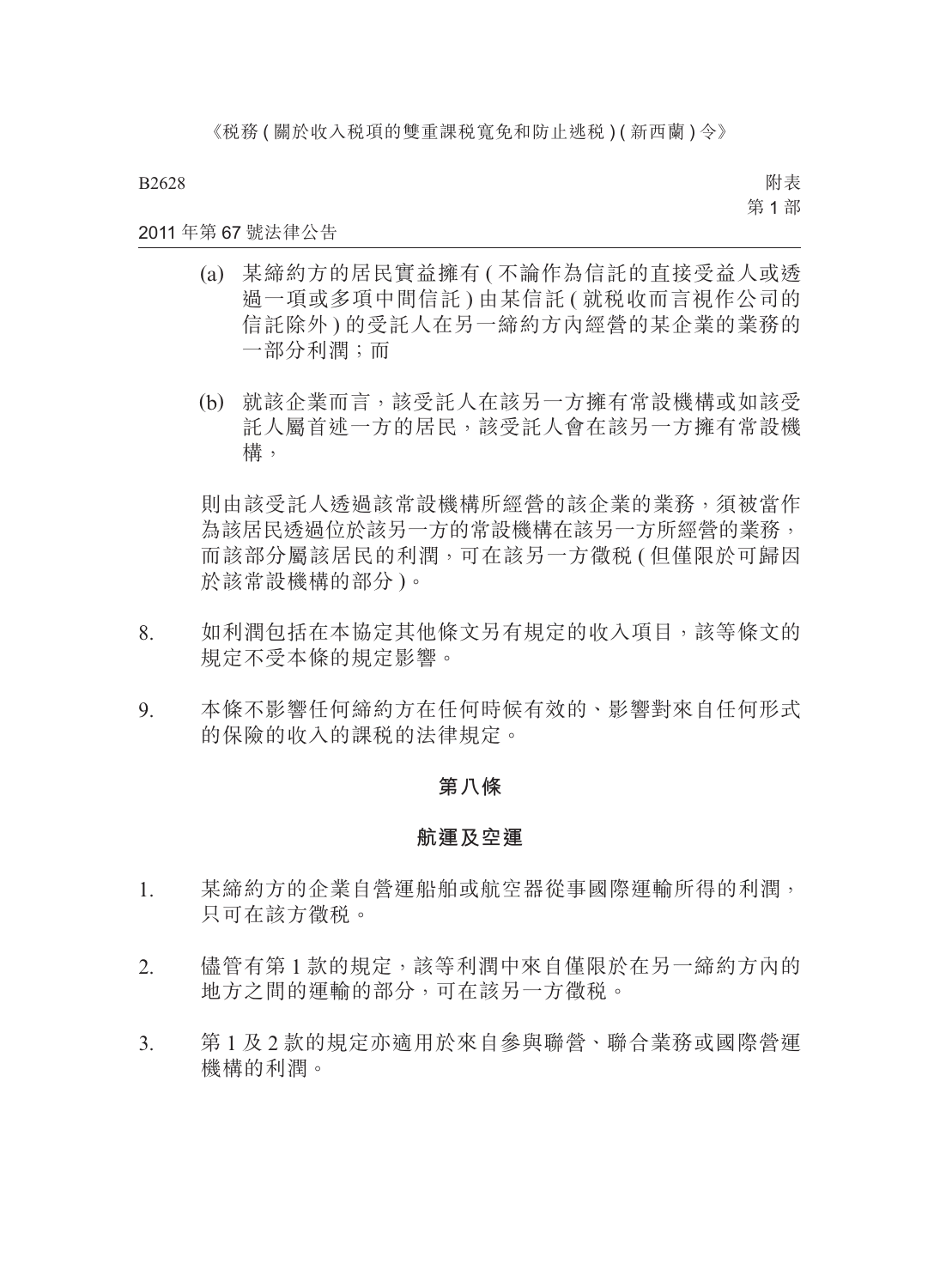附表 第 1 部

### 2011 年第 67 號法律公告

4. 就本條而言,凡在某締約方以船舶或航空器載運乘客、牲畜、郵 件、貨物或商品至該方內某地方,自該等載運而取得的利潤,須 視為來自僅限於在該方內的地方之間的運輸的利潤。

# **第九條**

### **相聯企業**

- 1. 凡
	- (a) 某締約方的企業直接或間接參與另一締約方的企業的管理、 控制或資本,或
	- (b) 相同的人直接或間接參與某締約方的企業的和另一締約方的 企業的管理、控制或資本,

而在上述任何一種情況下,該兩間企業之間在商業或財務關係上 訂立或施加的條件,是有別於互相獨立的企業之間所訂立的條件 的,則若非因該等條件便本應會產生而歸於其中一間企業、但因 該等條件而未有產生而歸於該企業的利潤,可計算在該企業的利 潤之內,並據此徵稅。

2. 凡某締約方將某些利潤計算在該方的某企業的利潤之內,並據此 徵稅,而另一締約方的某企業已在該另一方就該等被計算在內的 利潤課稅,如假設上述兩間企業之間訂立的條件正如互相獨立的 企業之間所訂立的條件一樣,該等被計算在內的利潤是會產生而 歸於首述一方的該企業的,則該另一方須就其對該等利潤徵收的 稅額,作出適當的調整。在斷定上述調整時,須充分顧及本協定 的其他規定,而締約雙方的主管當局在有必要的情況下須共同磋 商。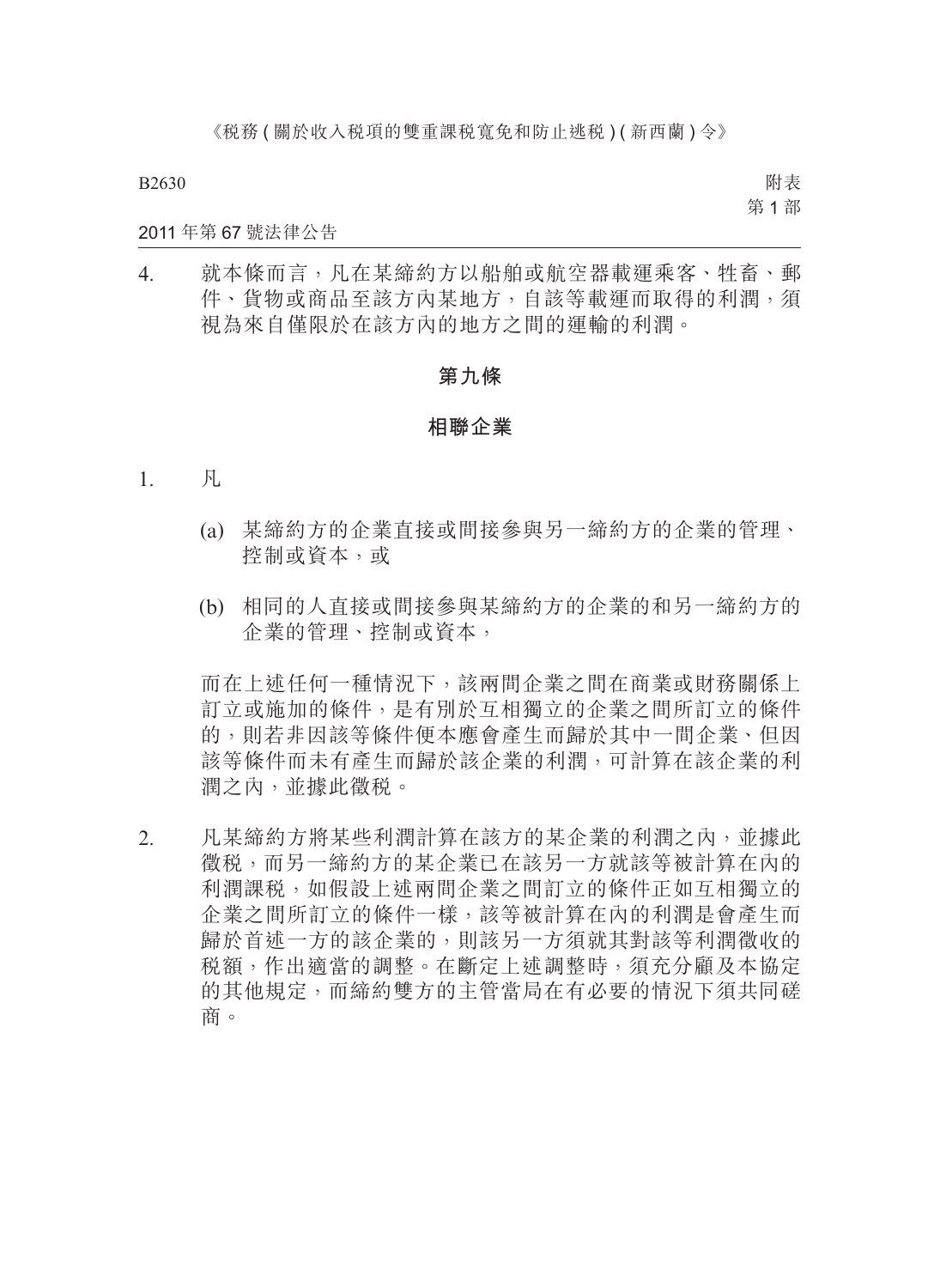附表 第 1 部

#### 2011 年第 67 號法律公告

# **第十條**

#### **股息**

- 1. 由屬某締約方的居民的公司支付予另一締約方的居民的股息,可 在該另一方徵稅。
- 2. 然而,如支付股息的公司屬某締約方的居民,上述股息亦可在該 締約方按照該方的法律徵稅,但如該等股息的實益擁有人是另一 締約方的居民,則:
	- (a) 在該實益擁有人是一間公司,而該公司直接持有支付股息的 公司的表決權至少百分之十的情況下,如此徵收的稅款不得 超過該等股息總額的百分之五;及
	- (b) 在所有其他情況下,如此徵收的稅款不得超過該等股息總額 的百分之十五。

如某公司從利潤中支付股息,本款並不影響就該等利潤對該公司 徵稅。

- 3. 儘管有第 2 款的規定,在下述情況下,股息不得在支付股息的公 司屬居民的締約方被徵稅︰如股息的實益擁有人是一間屬另一締 約方的居民的公司,而該公司直接持有或透過一名或多名屬任何 締約方的居民間接持有相當於支付股息的公司百分之五十或以 上的表決權,且該作為股息的實益擁有人的公司:
	- (a) 其主要類別的股份是於第三條第 1(k)(i) 或 (ii) 款所指明的認 可證券交易所上市,並經常於一個或多個認可證券交易所進 行買賣;
	- (b) 直接或間接由一間或多間符合以下説明的公司擁有: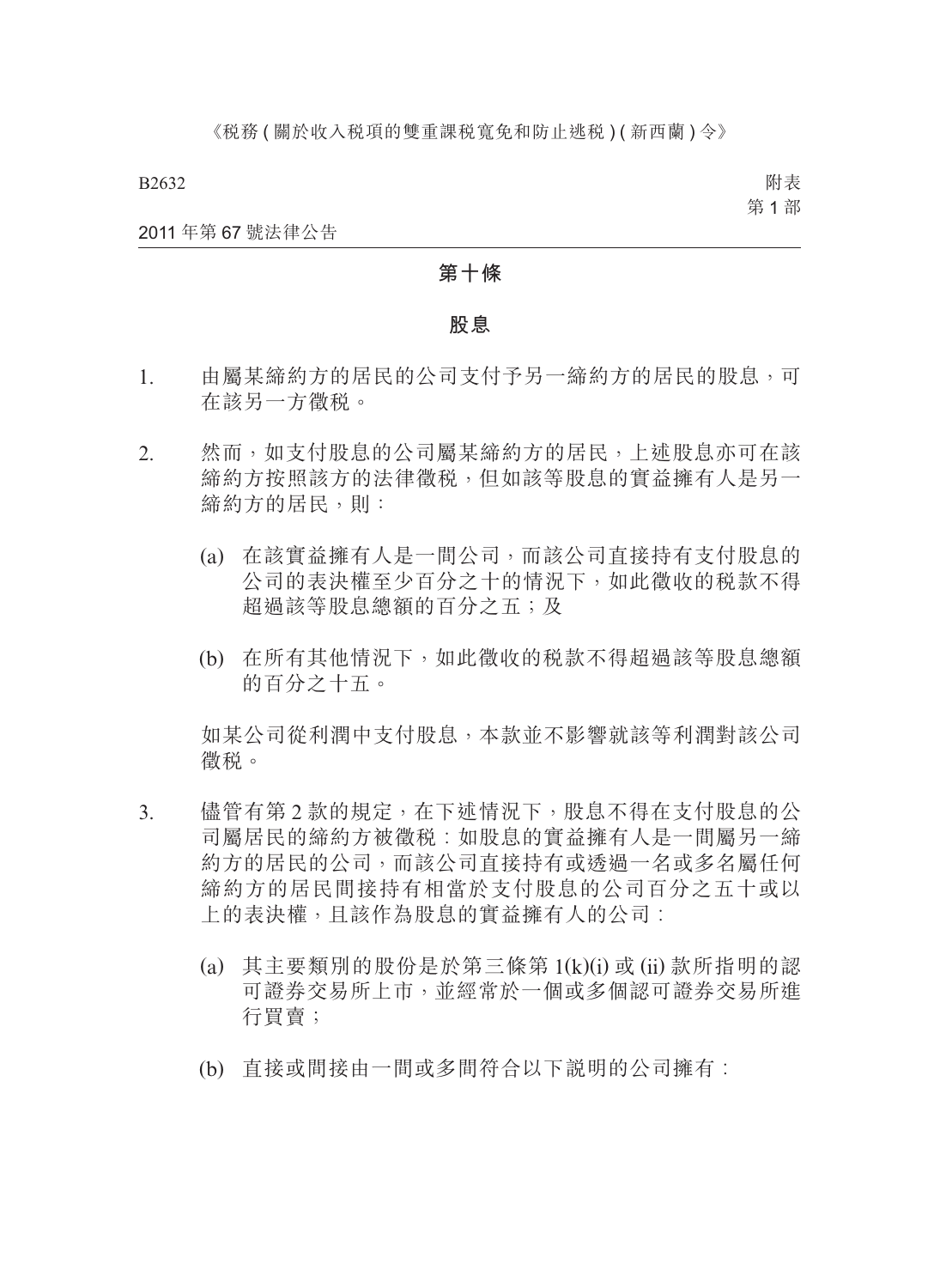附表 第 1 部

### 2011 年第 67 號法律公告

- (i) 其主要類別的股份是於第三條第 1(k)(i) 或 (ii) 款所指明 的認可證券交易所上市,並經常於一個或多個認可證券 交易所進行買賣;或
- (ii) 假若該公司或每一該等公司直接擁有有關股份 ( 即所支 付的股息所涉及者 ),則根據由該公司屬居民的一方與 支付該股息的公司屬居民的另一締約方所訂立的稅收協 定,該公司或每一該等公司有權就該等股息享有同等的 利益;或
- (c) 未能符合本款 (a) 或 (b) 段的規定,但首述締約方的主管當 局決定本條第 8 款並不適用。首述締約方的主管當局須在拒 絕根據本段批予利益之前先諮詢另一締約方的主管當局。

如某公司從利潤中支付股息,本款並不影響就該等利潤對該公司 徵稅。

- 4. 儘管有本條第 2 及 3 款的規定, 在某締約方產生的股息如屬支付 予下列機構者,則可在該方獲豁免繳税:
	- (a) 就香港特別行政區而言︰
		- (i) 香港特別行政區政府;
		- (ii) 香港金融管理局;
		- (iii) 任何經締約雙方的主管當局不時議定的由香港特別行政 區政府完全擁有或主要由香港特別行政區政府擁有的機 構;
	- (b) 就新西蘭而言︰
		- (i) 新西蘭政府;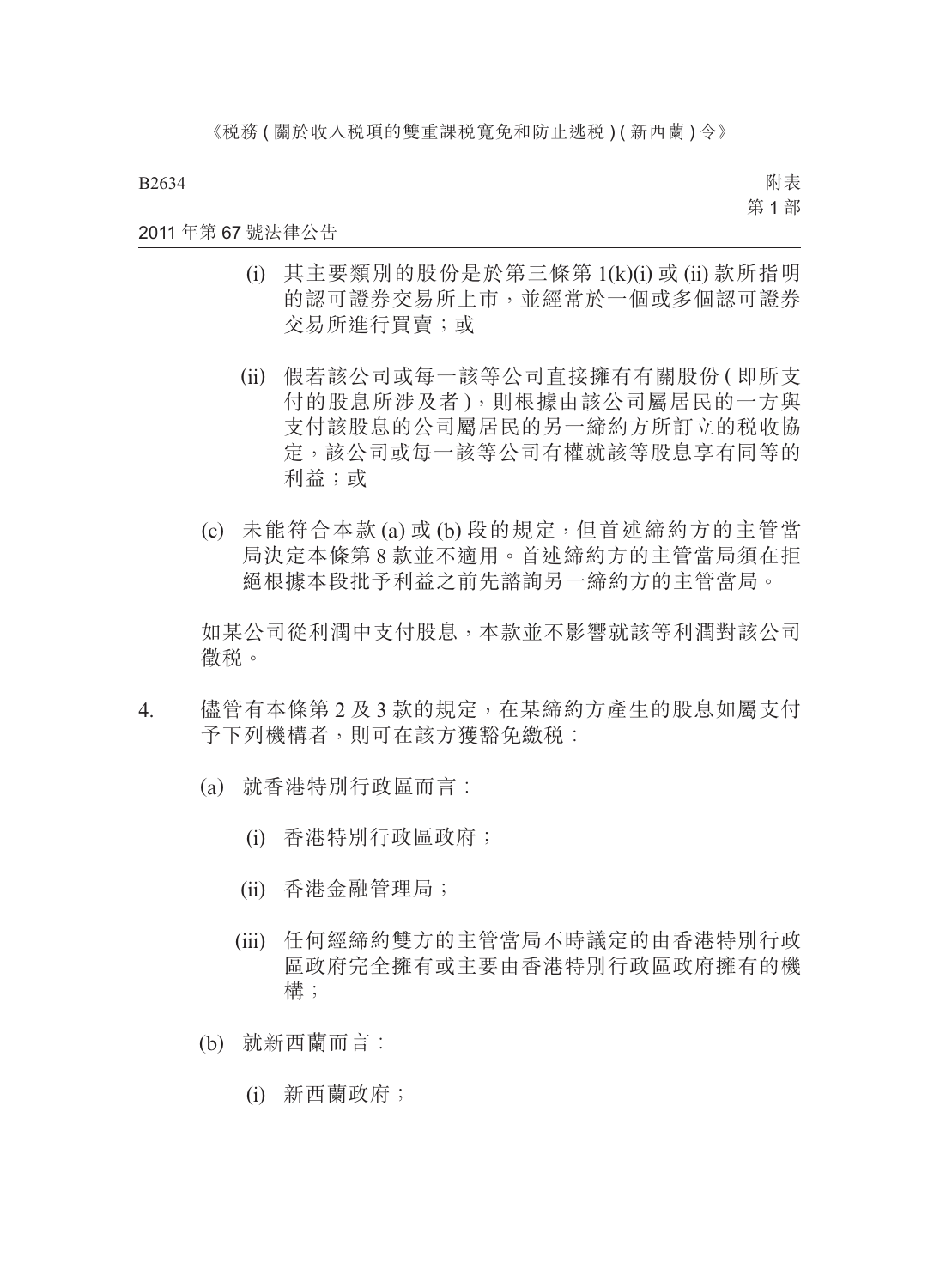附表 第 1 部

# 2011 年第 67 號法律公告

- (ii) 新西蘭儲備銀行;
- (iii) 新西蘭出口信貸辦公室;
- (iv) 新西蘭養老金基金;
- (v) 任何經締約雙方的主管當局不時議定的由新西蘭政府完 全擁有或主要由新西蘭政府擁有的機構。
- 5. "股息"一詞用於本條中時,指來自股份的收入,如作出派發的公 司屬某方的居民,而按該方的法律某收入被視為來自股份的收入, 則亦指該收入。
- 6. 凡就某股份支付的股息的實益擁有人是某締約方的居民,支付該 股息的公司則是另一締約方的居民,而該擁有人在該另一締約方 內透過位於該另一方的常設機構經營業務,且持有該股份是與該 常設機構有實際關連的,則第 1、2、3 及 4 款的規定並不適用。 在此情況下,第七條的規定適用。
- 7. 如某公司是某締約方的居民,並自另一締約方取得利潤或收入, 則該另一方不得對該公司就某股份支付的股息徵稅 ( 但在有關股 息是支付予該另一方的居民的範圍內,或在持有該股份是與位於 該另一方的常設機構有實際關連的範圍內,則屬例外 ),而即使 支付的股息或未派發利潤的全部或部分,是在該另一方產生的利 潤或收入,該另一方亦不得對該公司的未派發利潤徵收未派發利 潤的稅項。
- 8. 任何與股息轉讓,或與產生或轉讓孳生股息的股份或其他權利有 關的人,或與成立、收購或維持作為該股息的實益擁有人的公司 或與執行其運作有關的人,如其主要目的或其中一個主要目的是 利用本條,則不得根據本條獲得寬免。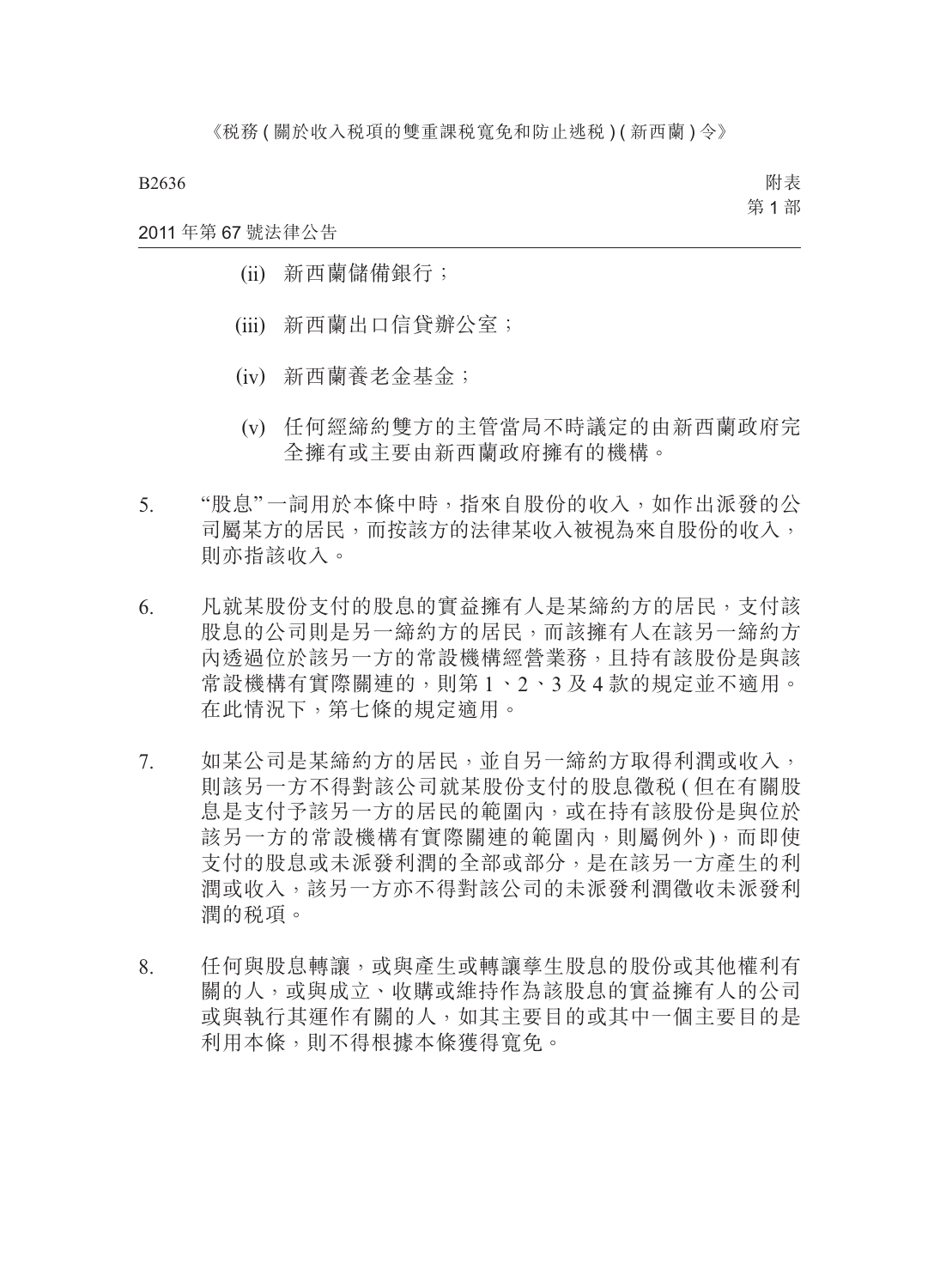附表 第 1 部

2011 年第 67 號法律公告

# **第十一條**

#### **利息**

- 1. 產生於某締約方而支付予另一締約方的居民的利息,可在該另一 方徵稅。
- 2. 然而,在某締約方產生的上述利息,亦可在該締約方按照該方的 法律徵税,但如該等利息的實益擁有人是另一締約方的居民,則 如此徵收的稅款不得超過該等利息總額的百分之十。
- 3. 儘管有本條第 2 款的規定,在某締約方產生的利息如屬支付予下 列機構者,則可在該方獲豁免繳税:
	- (a) 就香港特別行政區而言:
		- (i) 香港特別行政區政府;
		- (ii) 香港金融管理局;
		- (iii) 任何經締約雙方的主管當局不時議定的由香港特別行政 區政府完全擁有或主要由香港特別行政區政府擁有的機 構;
	- (b) 就新西蘭而言︰
		- (i) 新西蘭政府;
		- (ii) 新西蘭儲備銀行;
		- (iii) 新西蘭出口信貸辦公室;
		- (iv) 新西蘭養老金基金;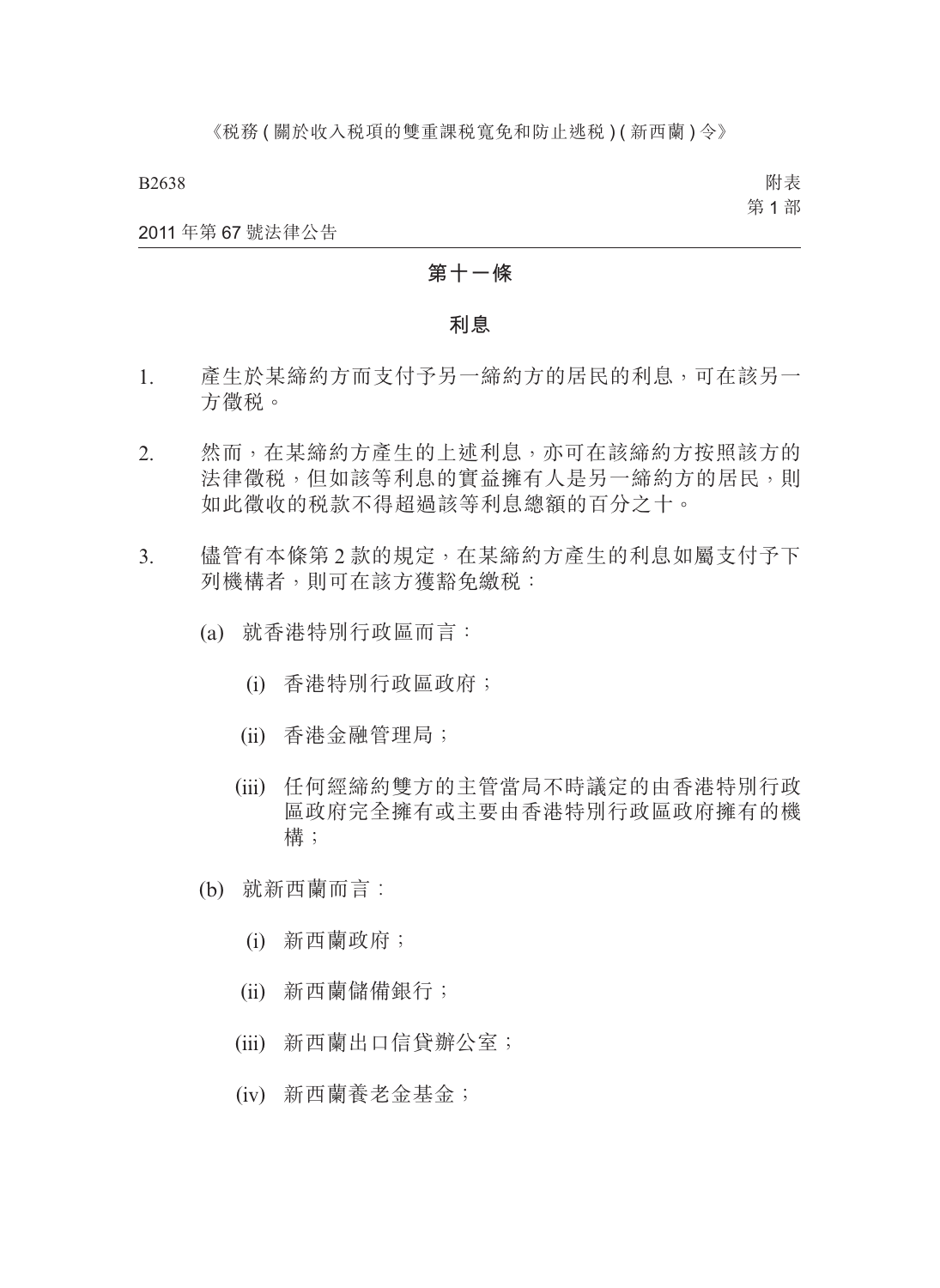附表 第 1 部

### 2011 年第 67 號法律公告

- (v) 任何經締約雙方的主管當局不時議定的由新西蘭政府完 全擁有或主要由新西蘭政府擁有的機構。
- 4. 儘管有第 2 款的規定, 在某締約方產生的利息, 如為屬另一締約 方的居民所實益擁有,而該居民是一間與支付人沒有關係且是完 全獨立地與支付人進行交易的金融機構,則該利息須獲首述締約 方豁免繳稅。就本條而言,"金融機構"一詞指銀行或符合以下說 明的其他企業︰其利潤主要來自在金融市場發債融資或接受有息 存款,以及將該等資金用於營運提供融資業務。
- 5. 儘管有第 4 款的規定,在下述情況下,該款提述的利息可在它所 產生的一方被徵稅,但稅率不得超過該利息總額的百份之十︰
	- (a) 就在新西蘭產生的利息而言,支付該利息的人未曾就該利息 支付認可發行人徵費。本段在下述情況下不適用:如新西蘭 並無任何認可發行人徵費,或利息的支付人並無資格選擇支 付認可發行人徵費,或如就該利息須支付的認可發行人徵費 的徵費率超過該利息總額的百分之二。就本條而言,"認可 發行人徵費" 包括利息的支付人須就在新西蘭產生的利息支 付的任何於本協定日期後制定用以取代認可發行人徵費而與 該徵費相同或實質上類似的收費;或
	- (b) 該利息是作為一項涉及背對背貸款的安排的一部分而支付的, 或是作為一項涉及在經濟上等同背對背貸款並旨在跟背對背 貸款具有類似作用的其他安排的一部分而支付的。
- 6. "利息" 一詞用於本條中時,指來自任何類別的債權的收入 ( 不論 該債權是否以按揭作抵押,亦不論該債權是否附有分享債務人的 利潤的權利 ),並尤其指來自政府證券和來自債券或債權證的收 入,包括該等證券、債券或債權證所附帶的溢價及獎賞,以及所 有其他被收入產生所在的締約方的稅務法律視為來自借款的收入, 但不包括任何根據第十條視為股息的收入。就本條而言,逾期付 款的罰款不被視作利息。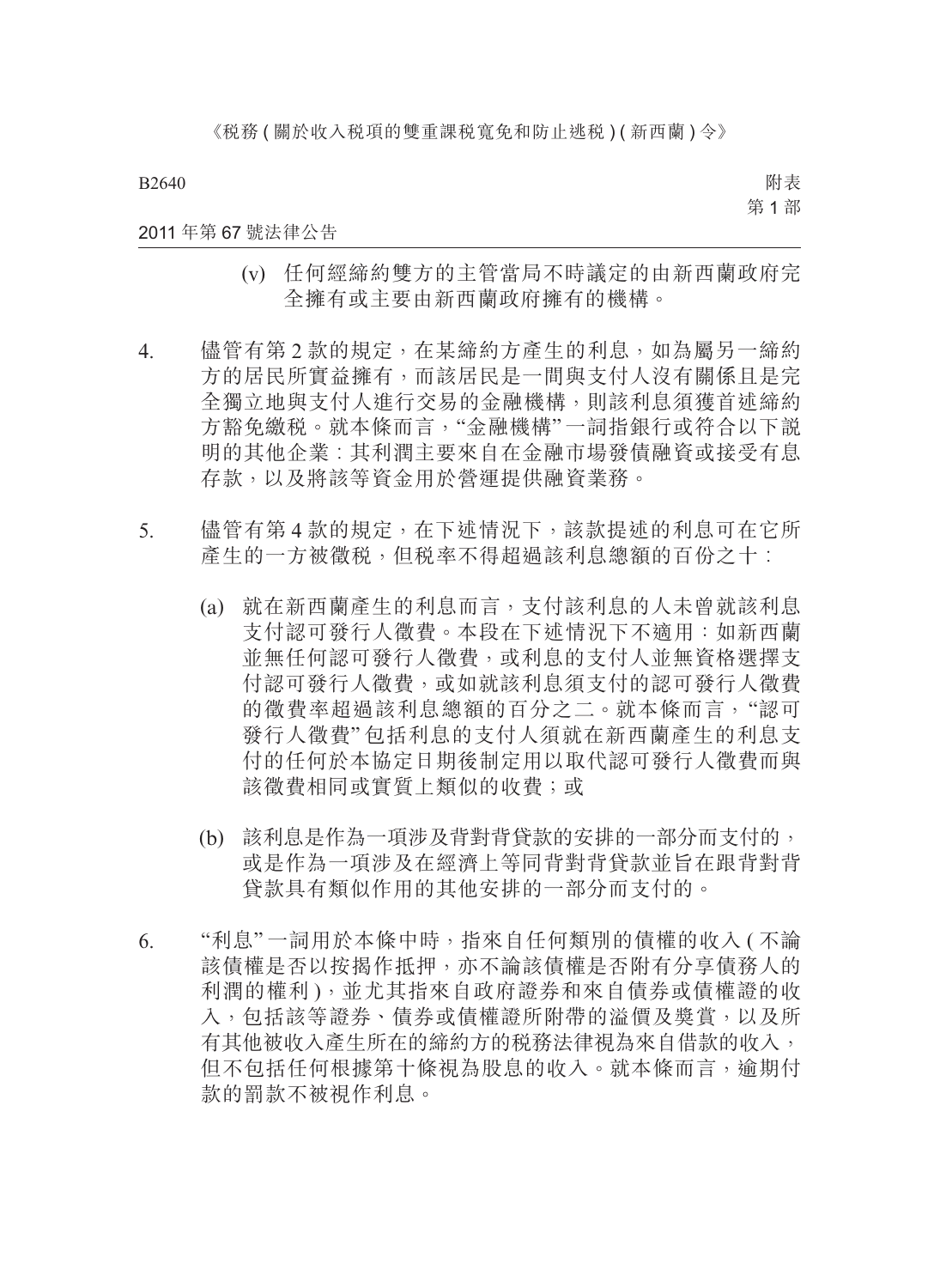《税務(關於收入税項的雙重課税寬免和防止逃税)(新西蘭)令》

B2642

附表 第 1 部

# 2011 年第 67 號法律公告

- 7. 凡就某項債權支付的利息的實益擁有人是某締約方的居民,並在 該利息產生所在的另一締約方內,透過位於該另一方的常設機構 經營業務,而該債權是與該常設機構有實際關連的,則第 1、2、 3、4 及 5 款的規定並不適用。在此情況下,第七條的規定適用。
- 8. 如就某項債務支付利息的人是某締約方的居民,則該利息須當作 是在該方產生。但如支付利息的人 ( 不論該人是否某締約方的居 民 ) 在某締約方設有常設機構,而該債務是在與該機構有關連的 情況下招致的,且該利息是由該機構負擔或在斷定可歸因於該機 構的利潤時可予扣除的,則該利息須當作是在該機構所在的一方 產生。
- 9. 凡因支付人與實益擁有人之間或他們兩人與某其他人之間的特 殊關係,以致所支付的利息的款額,無論因何理由屬超出支付人 與實益擁有人在沒有上述關係時會同意的款額,則本條的規定只 適用於該會同意的款額。在此情況下,多付的部分仍須在充分顧 及本協定的其他規定下,按照每一締約方的法律徵稅。
- 10. 任何與利息轉讓、與產生或轉讓孳生利息的債權或其他權利有關 的人,或與成立、收購或維持作為該利息的實益擁有人的人或與 執行其運作有關的人,如其主要目的或其中一個主要目的是利用 本條,則不得根據本條獲得寬免。

# **第十二條**

### **特許權使用費**

- 1. 產生於某締約方而支付予另一締約方的居民的特許權使用費,可 在該另一方徵稅。
- 2. 然而,在某締約方產生的上述特許權使用費亦可在該締約方按照 該方的法律徵稅;但如該等特許權使用費的實益擁有人是另一締 約方的居民,則如此徵收的稅款不得超過該等特許權使用費總額 的百分之五。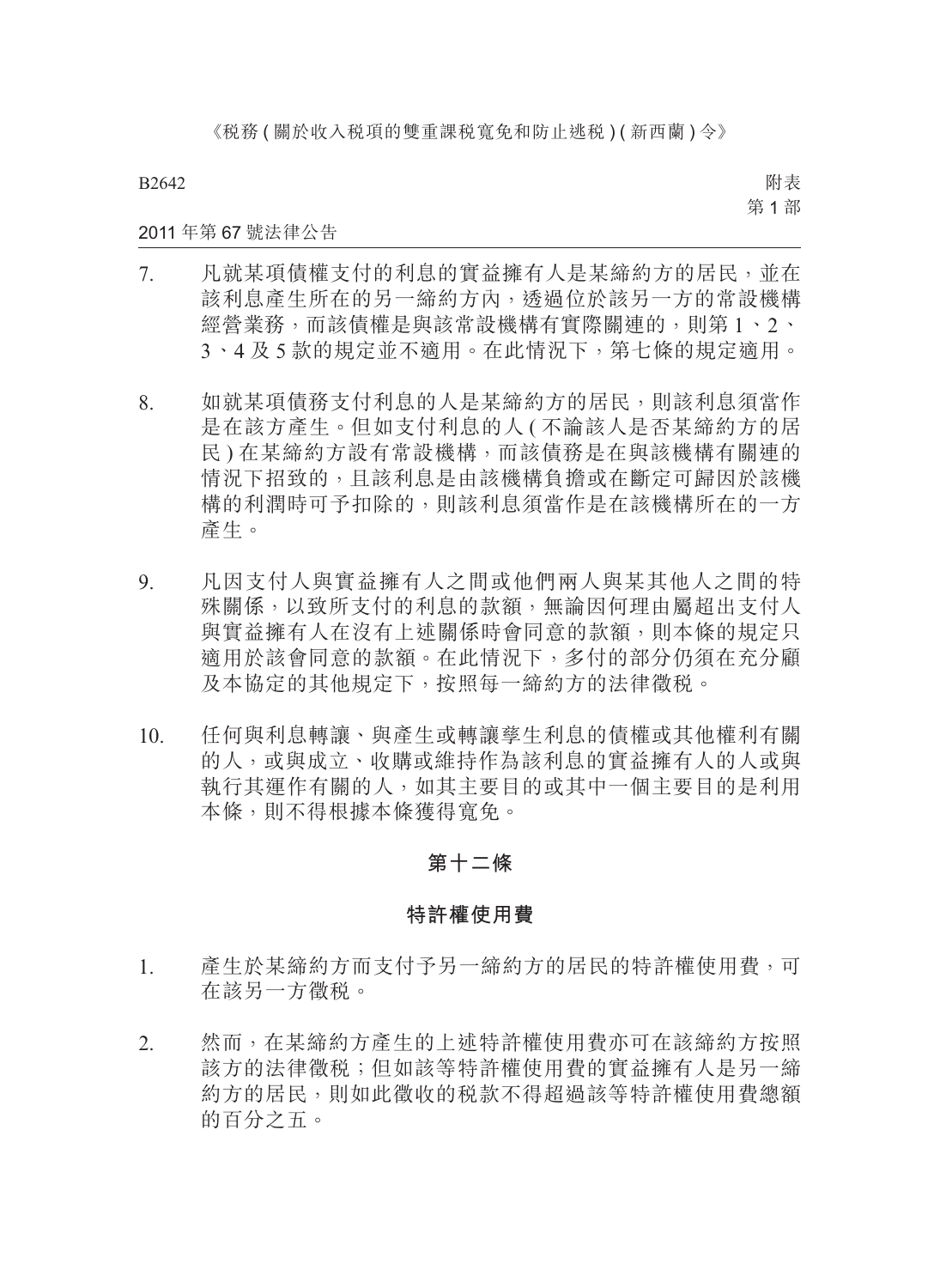附表 第 1 部

2011 年第 67 號法律公告

- 3. "特許權使用費" 一詞用於本條中時,指作為下列事項的代價而 收取的任何種類的付款:
	- (a) 使用或有權使用任何版權 ( 包括使用或有權使用文學、戲劇、 音樂或藝術作品、錄音、膠片、廣播、有線傳播節目、或已 發表版本的排印編排的任何版權 )、專利、設計或模型、圖 則、秘密程式或程序、商標、或其他類似財產或權利;
	- (b) 使用或有權使用任何工業、科學或商業裝備;
	- (c) 有關技術、工業、商業或科學經驗的知識或資訊;
	- (d) 任何附帶於及附屬於 (a) 段所述的任何財產或權利、在 (b) 段所述的任何裝備或在 (c) 段所述的任何知識或資訊、並為 使該財產或權利、裝備、知識或資訊得以應用或享用而提供 的協助;
	- (e) 就本款所提述的任何財產或權利的使用或提供所給予的全部 或部份延緩。
- 4. 凡就某權利或財產支付的特許權使用費的實益擁有人是某締約 方的居民,並在該特許權使用費產生所在的另一締約方內,透過 位於該另一方的常設機構經營業務,而該權利或財產是與該常設 機構有實際關連的,則第 1 及 2 款的規定並不適用。在此情況下, 第七條的規定適用。
- 5. 如支付特許權使用費的人是某締約方的居民,則該特許權使用費 須當作是在該方產生。但如支付特許權使用費的人 ( 不論該人是 否某締約方的居民 ) 在某締約方設有常設機構,而支付該特許權 使用費的法律責任,是在與該機構有關連的情況下招致的,且該 特許權使用費是由該機構負擔或在斷定可歸因於該機構的利潤 時可予扣除的,則該特許權使用費須當作是在該機構所在的一方 產生。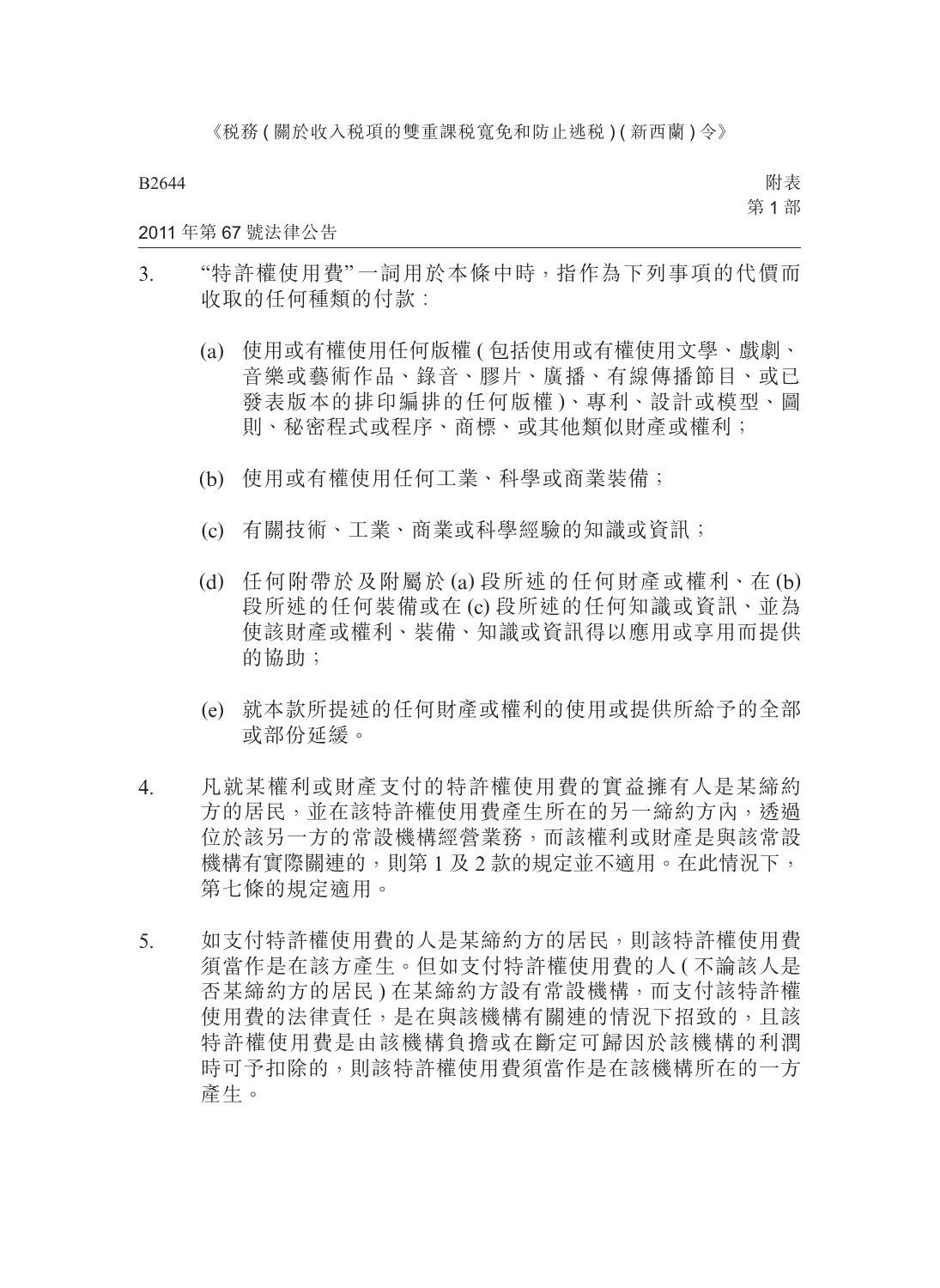《税務(關於收入税項的雙重課税寬免和防止逃税)(新西蘭)令》

B2646

附表 第 1 部

# 2011 年第 67 號法律公告

- 6. 凡因支付人與實益擁有人之間或他們兩人與某其他人之間的特 殊關係,以致所支付的特許權使用費的款額,無論因何理由屬超 出支付人與實益擁有人在沒有上述關係時會同意的款額,則本條 的規定只適用於該會同意的款額。在此情況下,多付的部分仍須 在充分顧及本協定的其他規定下,按照每一締約方的法律徵稅。
- 7. 任何與特許權使用費轉讓,或與產生或轉讓孳生特許權使用費的 權利有關的人,或與成立、收購或維持作為該特許權使用費的實 益擁有人的人或與執行其運作有關的人,如其主要目的或其中一 個主要目的是利用本條,則不得根據本條獲得寬免。

# **第十三條**

#### **財產轉讓**

- 1. 某締約方的居民自轉讓位於另一締約方並屬第六條所提述的不 動產而取得的收入或收益,可在該另一方徵稅。
- 2. 如某動產屬某常設機構的業務財產的一部分,而該機構是某締約 方的企業在另一締約方設立的,則自轉讓該動產而取得的收入或 收益,包括自轉讓該機構(單獨轉讓或隨同整個企業轉讓)而取 得的收入或收益,可在該另一方徵稅。
- 3. 某締約方的企業自轉讓被營運從事國際運輸的船舶或航空器而 取得的收入或收益,或自轉讓與上述船舶或航空器的營運有關的 動產而取得的收入或收益,只可在該方徵稅。
- 4. 如某締約方的居民自轉讓某公司的股份而取得收入或收益,而該 公司超過百分之五十的資產值是直接或間接來自位於另一締約 方的不動產的,則該收入或收益可在該另一方徵稅。然而,本款 不適用於自轉讓以下股份而取得的收益:
	- (a) 在認可證券交易所上市的股份;或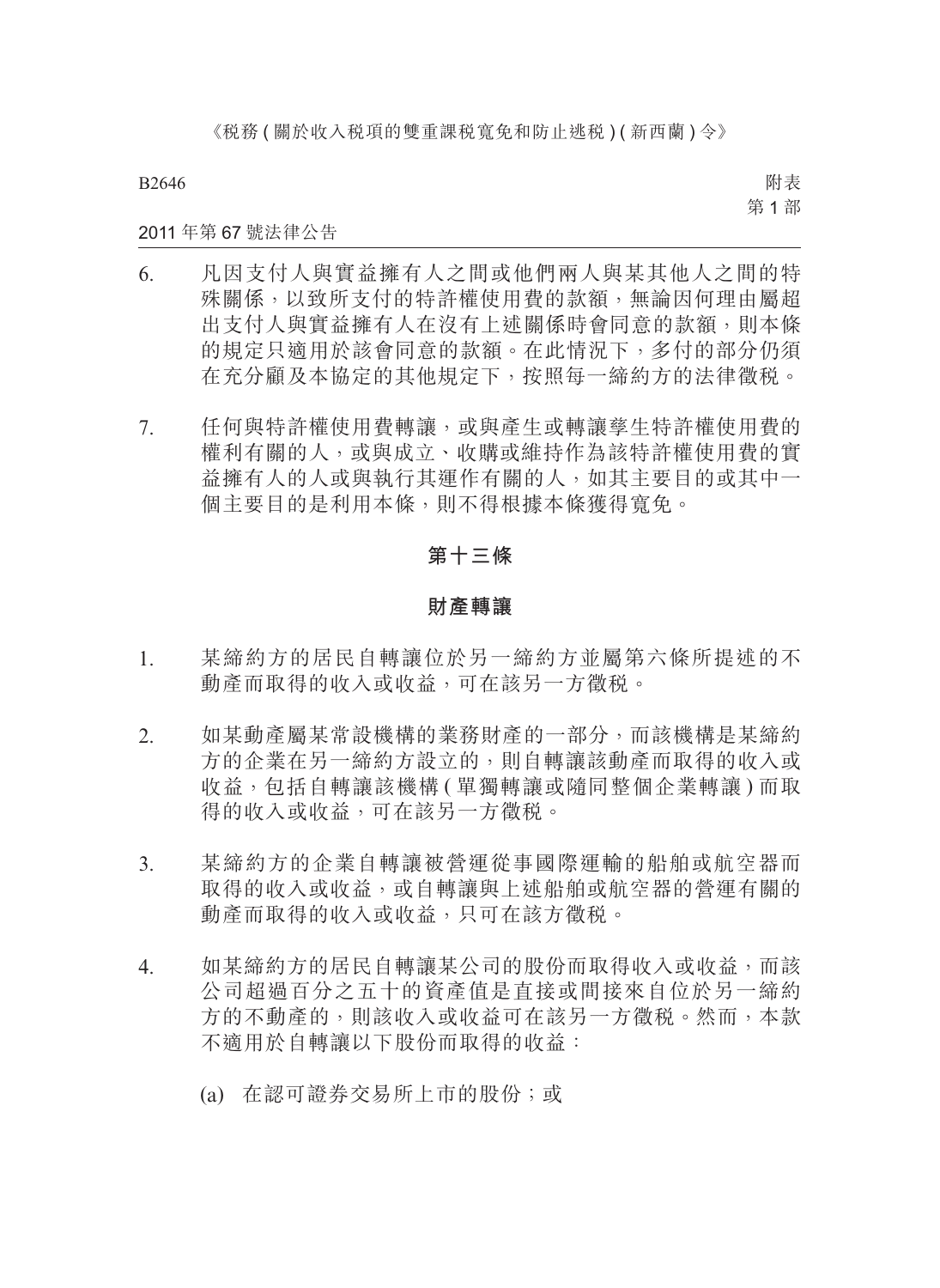附表 第 1 部

# 2011 年第 67 號法律公告

- (b) 在一間公司重組、合併或類似行動的框架內轉讓或交換的股 份;或
- (c) 符合以下說明的公司的股份:該公司有超過百分之五十的資 產值,是來自其經營業務所在的不動產。
- 5. 就締約方對自任何財產 ( 本條上述各款中任何一款適用之財產除 外 ) 轉讓而取得的資本性質收益進行徵稅的法律而言,本協定不 影響該等法律的施行。

### **第十四條**

### **來自受僱工作的入息**

- 1. 除第十五、十七及十八條另有規定外,某締約方的居民自受僱工 作而取得的薪金、工資及其他類似報酬,只可在該方徵税,但如 受僱工作是在另一締約方進行則除外。如受僱工作是在另一締約 方進行,則自該受僱工作而取得的報酬可在該另一方徵稅。
- 2. 儘管有第 1 款的規定,某締約方的居民自於另一締約方進行的受 僱工作而取得的報酬如符合以下條件,則只可在首述一方徵稅:
	- (a) 收款人在於有關的課稅年度或收入年度內開始或結束的任何 12 個月的期間中,在該另一方的逗留期間 ( 如多於一段期間 則可累計) 不超過 183 天,及
	- (b) 該報酬由一名並非該另一方的居民的僱主支付,或由他人代 該僱主支付,及
	- (c) 該報酬並非由該僱主在該另一方設有的常設機構所負擔,而 在斷定可歸因於該機構的利潤時亦不可予扣除。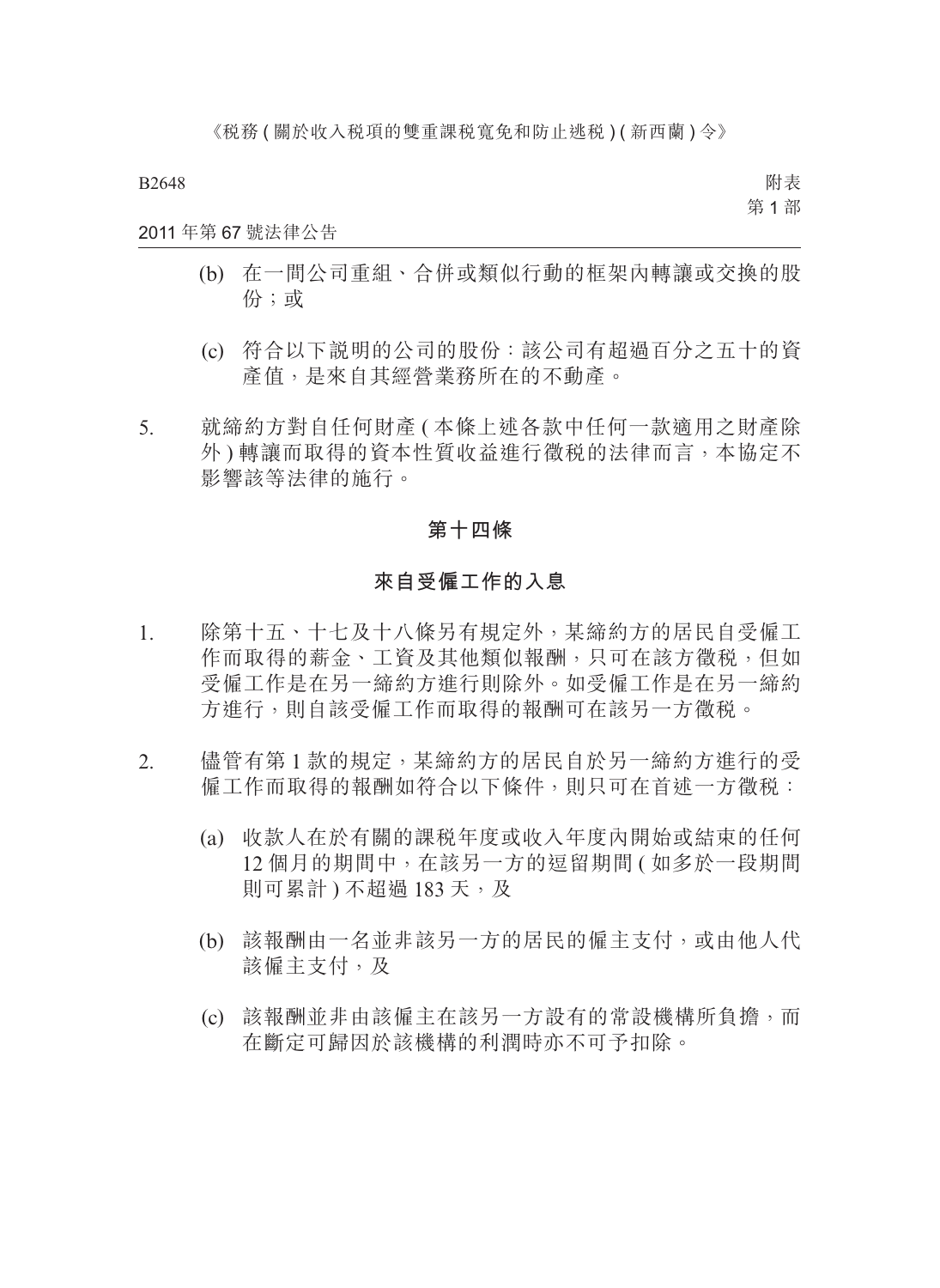附表 第 1 部

### 2011 年第 67 號法律公告

3. 儘管有本條上述各款的規定,自於某締約方的企業所營運從事國 際運輸的船舶或航空器上進行受僱工作而取得的報酬,只可在該 方徵稅。

# **第十五條**

### **董事酬金**

某締約方的居民以其作為屬另一締約方的居民的公司的董事會的成員 身分所取得的董事酬金及其他類似付款,可在該另一方徵稅。

# **第十六條**

# **演藝人員及運動員**

- 1. 儘管有第七及十四條的規定,某締約方的居民作為演藝人員 ( 例 如戲劇、電影、電台或電視藝人,或樂師 ) 或作為運動員在另一 締約方以上述身分進行其個人活動所取得的收入,可在該另一方 徵稅。
- 2. 演藝人員或運動員以其演藝人員或運動員的身分在某締約方進 行個人活動所取得的收入,如並非歸於該演藝人員或運動員,而 是歸於另一人,則儘管有第七及十四條的規定,該收入可在該締 約方徵稅。

### **第十七條**

#### **退休金**

1. 除第十八條第 2 款另有規定外,作為過往的受僱工作或過往的自 僱工作的代價而支付予某締約方的居民的退休金及其他類似報酬, 只可在該方徵稅。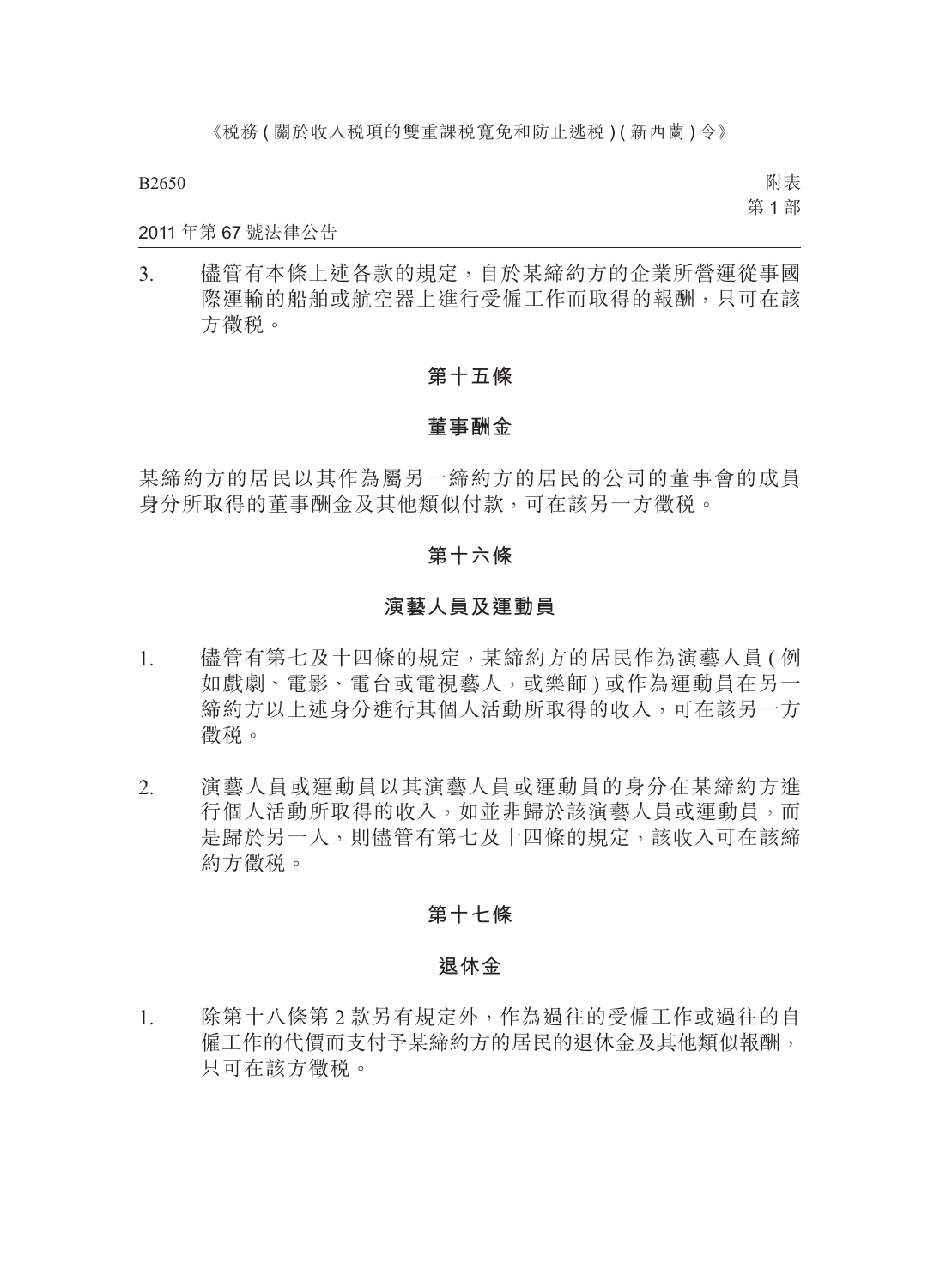附表 第 1 部

## 2011 年第 67 號法律公告

2. 儘管有第 1 款的規定,在強制性公積金計劃下以及在任何其他為 取代上述計劃而設立的計劃或安排下所支付的整筆付款,只可在 香港特別行政區徵稅。

# **第十八條**

### **政府服務**

- 1. (a) 某締約方的政府就提供予該方的服務而向任何個人支付的薪 金、工資及其他類似報酬 ( 退休金除外 ), 只可在該方徵税。
	- (b) 然而,如該等服務是在另一締約方提供,而該個人屬該另一 方的居民,並且:
		- (i) 就香港特別行政區而言,擁有香港特別行政區的居留權; 而就新西蘭而言,屬新西蘭的國民;或
		- (ii) 不是純粹為提供該等服務而成為該另一方的居民,

則該等薪金、工資及其他類似報酬只可在該另一方徵稅。

- 2. (a) 某締約方的政府就提供予該方的服務而向任何個人支付的任 何退休金 ( 不包括整筆付款 ),或就上述服務而從該方政府 所設立或供款的基金支付予任何個人的任何退休金 ( 不包括 整筆付款 ),可在該方徵稅。
	- (b) 某締約方的政府就提供予該方的服務而向任何個人支付的整 筆付款,或就上述服務而從該方政府所設立的基金支付予任 何個人的整筆付款,只可在該方徵稅。
	- (c) 在強制性公積金計劃下以及在任何其他為取代上述計劃而設 立的計劃或安排下所支付的整筆付款,只可在香港特別行政 區徵稅。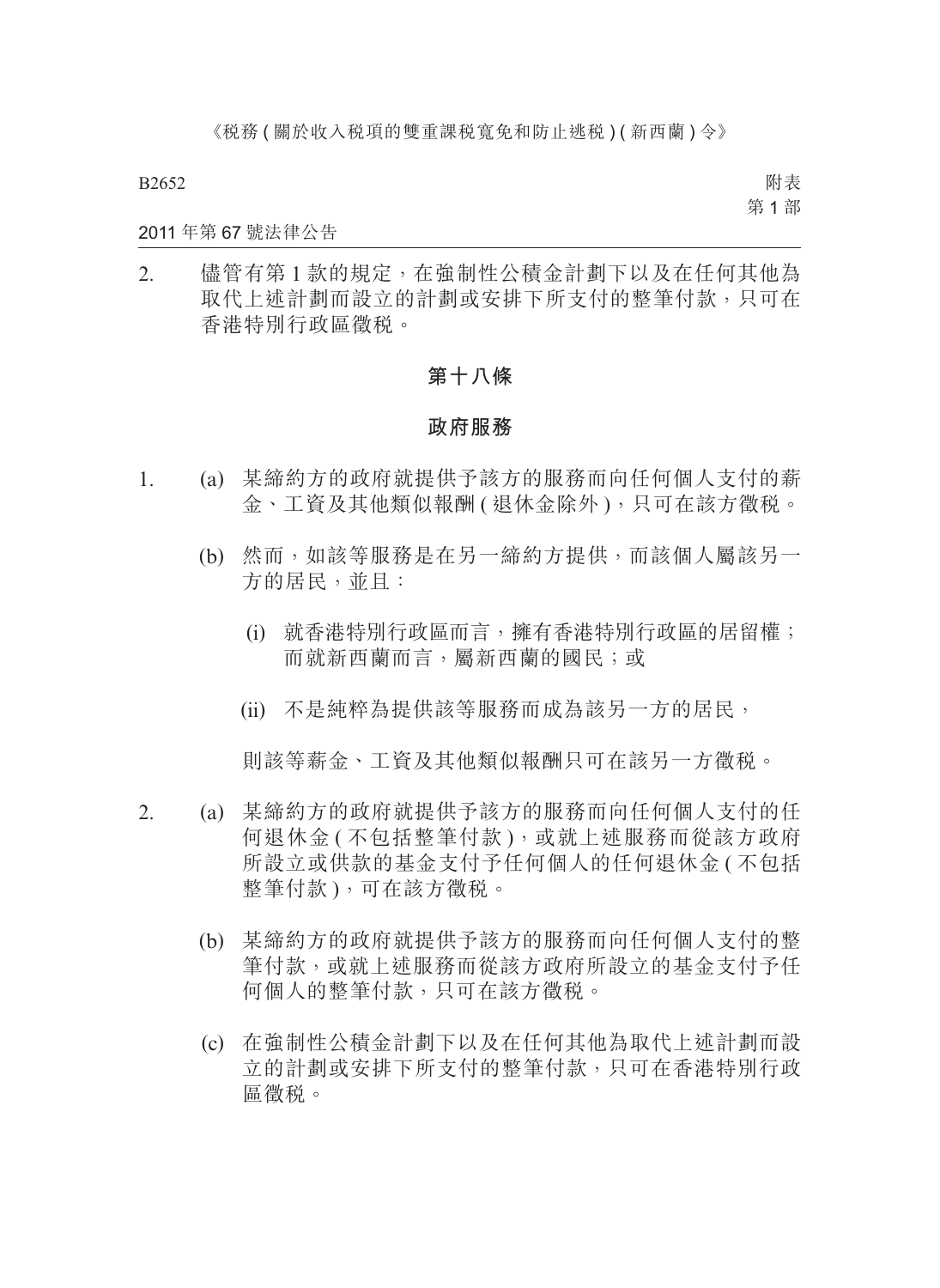附表 第 1 部

# 2011 年第 67 號法律公告

- (d) 儘管有本款 (a)、(b) 及 (c) 段的規定,如提供服務的個人屬 另一締約方的居民,且有關個案屬本條第1款(b)段所述者, 則相應的退休金 ( 不論是整筆付款或分期付款 ) 只可在該另 一締約方徵稅。
- 3. 第十四、十五、十六及十七條的規定,適用於就在與某締約方的 政府所經營的業務有關連的情況下提供的服務而取得的款項。

# **第十九條**

#### **學生**

如學生在緊接前往某締約方之前是或曾是另一締約方的居民,而該學 生逗留在首述一方純粹是為了接受教育,則該學生為了維持其生活或 教育的目的而收取的款項,如是在首述一方以外的來源產生,則不得在 該方徵稅。

# **第二十條**

### **其他收入**

- 1. 某締約方的居民的各項收入無論在何處產生,如在本協定位於本 條之前的各條中未有規定,均只可在該方徵稅。
- 2. 就某權利或財產支付的收入如非來自第六條第 2 款所界定的不動 產的收入,而該收入的收款人是某締約方的居民,並在另一締約 方內透過位於該另一方的常設機構經營業務,且該權利或財產是 與該機構有實際關連的,則第 1 款的規定不適用於該收入。在此 情況下,第七條的規定適用。
- 3. 儘管有第1及2款的規定,某締約方的居民在另一締約方產生的 各項收入,如在本協定位於本條之前的各條中未有規定,則亦可 在該另一方徵稅。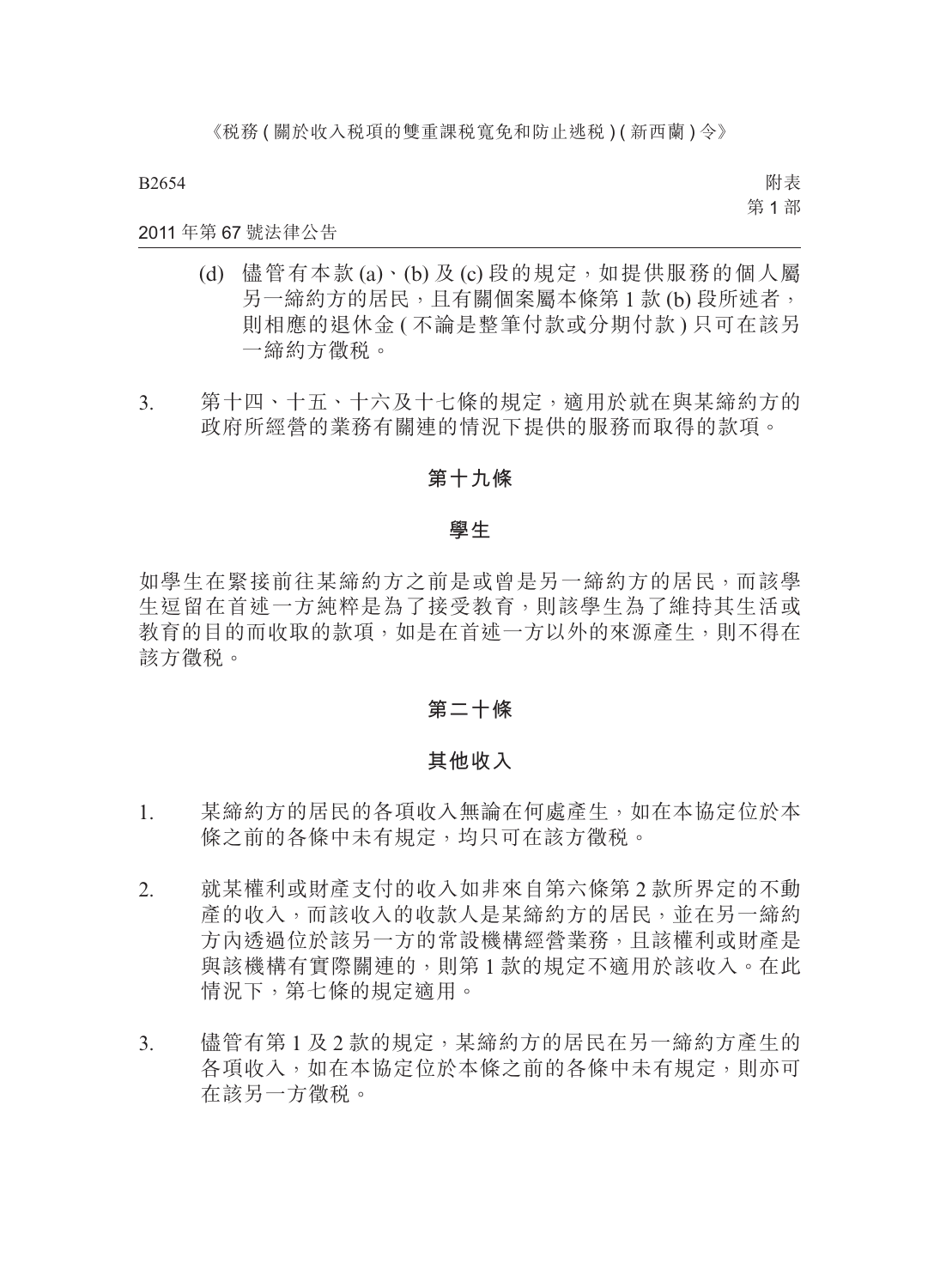附表 第 1 部

#### 2011 年第 67 號法律公告

# **第二十一條**

### **消除雙重課稅**

- 1. 在不抵觸香港特別行政區的法律中關乎容許在香港特別行政區 以外的管轄區繳付的稅項用作抵免香港特別行政區稅項的規定 ( 該 等規定並不影響本條的一般性原則) 的情況下, 如已根據新西蘭 法律和按照本協定,就屬香港特別行政區居民的人自新西蘭的來 源而取得收入繳付新西蘭稅項,則不論是直接繳付或以扣除的方 式繳付,所繳付的新西蘭税項須容許用作抵免就該收入而須繳付 的香港特別行政區稅項,但如此獲容許抵免的款額,不得超過按 照香港特別行政區的稅務法律就該收入計算所得的香港特別行 政區稅項的款額。
- 2. 在不抵觸新西蘭的法律中關乎容許在新西蘭以外的國家繳付的 稅項用作抵免新西蘭稅項的規定 ( 該等規定並不影響本條的一般 性原則)的情況下,如已根據香港特別行政區法律並在與本協定 相符的情況下,就新西蘭居民自香港特別行政區的來源而取得收 入繳付香港特別行政區税項 ( 就股息而言, 如股息是從利潤中支 付,則不包括就該等利潤而支付的稅項 ),所繳付的香港特別行 政區稅項須容許用作抵免就該收入而須繳付的新西蘭稅項。

# **第二十二條**

# **反歧視條文**

1. 任何人如就香港特別行政區而言享有該處的居留權或在該處成 立為法團或以其他方式組成,而就新西蘭而言屬新西蘭國民,則 該人在另一締約方不得受符合以下說明的任何課稅或與之有關 連的任何規定所規限:該課税是較在該另一方 (如該另一方是香 港特別行政區 ) 享有該處的居留權或在該處成立為法團或以其他 方式組成的人,或屬該另一方 (如該另一方是新西蘭) 的國民, 在相同情況下 ( 尤其是在居住方面 ) 須接受或可接受的課稅及與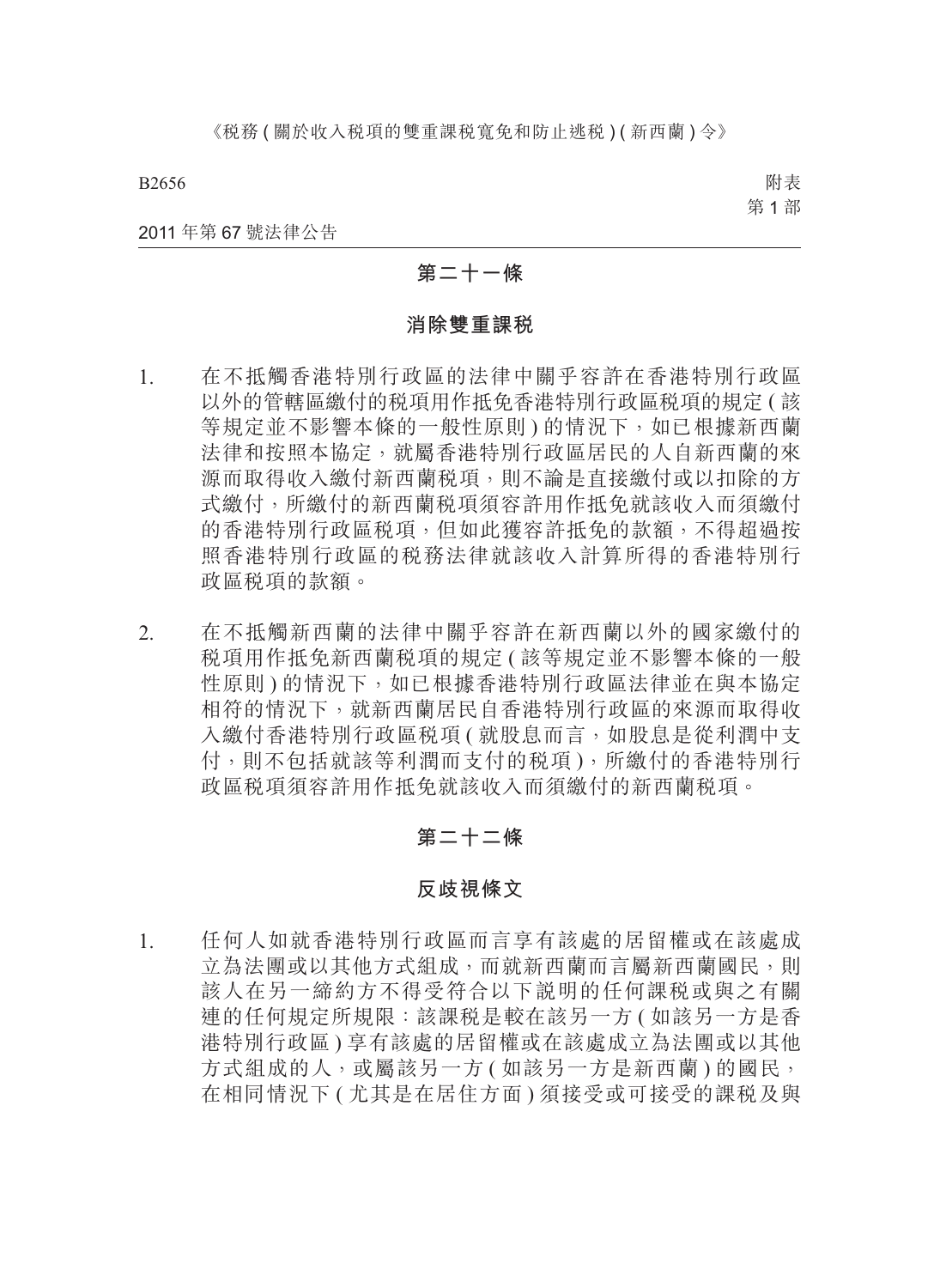附表 第 1 部

### 2011 年第 67 號法律公告

之有關連的規定更為嚴苛。儘管有第一條的規定,本規定亦適用 於並非締約一方或雙方的居民的人。

- 2. 某締約方的企業設於另一締約方的常設機構在該另一方的課稅 待遇,不得遜於在類似情況下進行相同活動的該另一方的企業的 課稅待遇。凡某締約方為課稅的目的授予其本身的居民任何個人 免稅額、稅務寬免及扣減,本條的規定不得解釋為使該締約方有 責任將該免稅額、稅務寬免及扣減授予屬另一締約方的居民的個 人。
- 3. 除第九條第 1 款、第十一條第 9 款或第十二條第 6 款的規定適用 的情況外,某締約方的企業支付予另一締約方的居民的利息、特 許權使用費及其他支出,為斷定該企業的須課稅利潤的目的,須 根據相同的條件而可予扣除,猶如該等款項是支付予首述一方的 居民一樣。
- 4. 如某締約方的企業的資本的全部或部分,是由另一締約方的一名 或多於一名居民直接或間接擁有或控制,則該企業在首述的締約 方不得受符合以下說明的任何課稅或與之有關連的任何規定所 規限:該課稅是較首述一方的其他類似企業在類似情況下須接受 或可接受的課稅及與之有關連的規定更為嚴苛。
- 5. 本條不滴用於任何締約方的符合以下説明的法律規定:
	- (a) 用於防止避稅或逃稅;
	- (b) 在根據該締約方的法律,資產轉讓的受讓者其後對有關資產 的轉讓,會超出該締約方的課稅管轄範圍的前提下,不容許 自該資產轉讓而產生的稅項延期支付;
	- (c) 就為稅務目的將實體群合併作為單一實體處理,作出規定;
	- (d) 就在公司集團內轉移虧損,作出規定;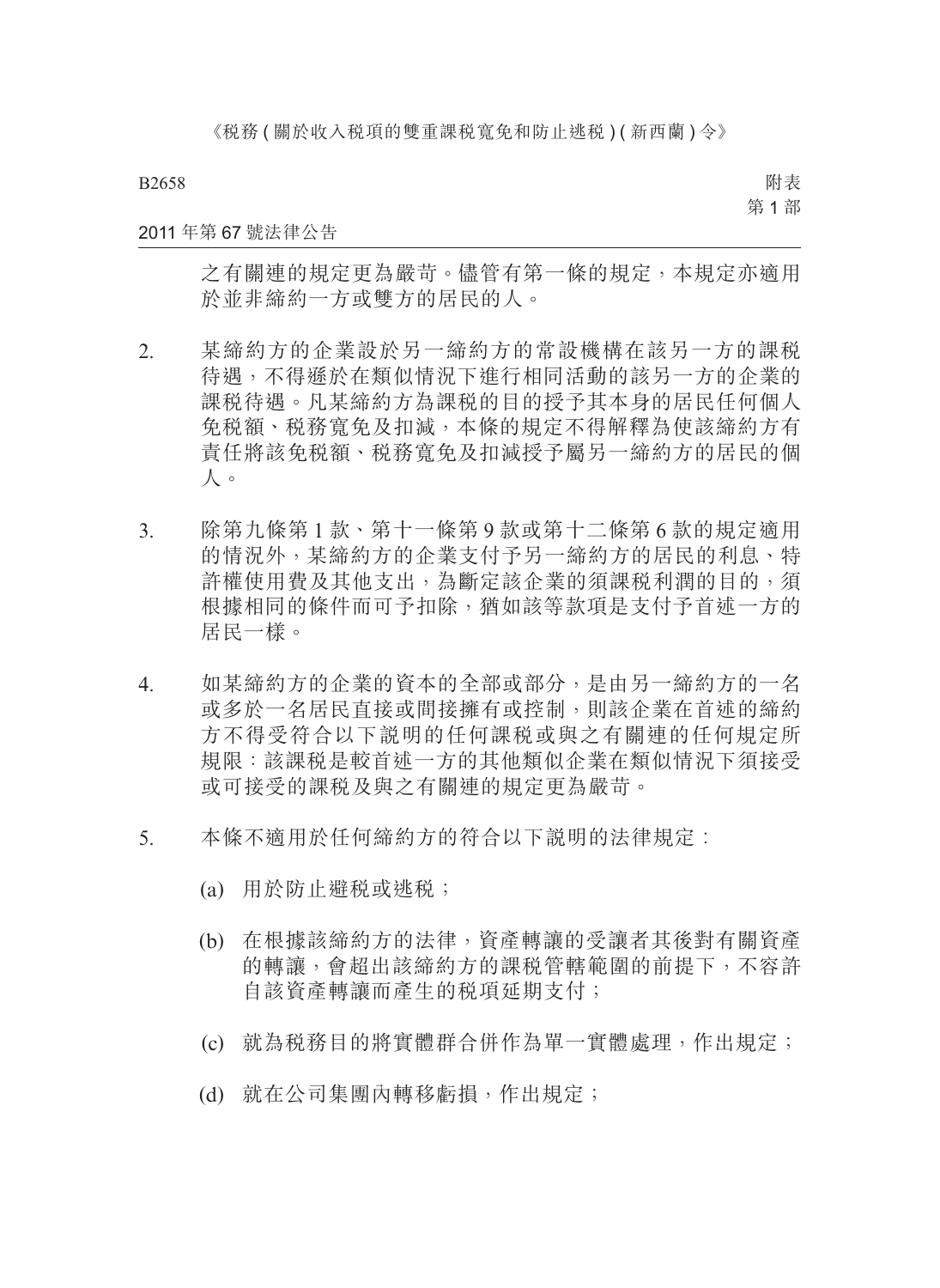附表 第 1 部

# 2011 年第 67 號法律公告

- (e) 為該方的稅務目的,不容許屬該方居民的公司就其支付的股 息獲得退稅、抵免或豁免;或
- (f) 由締約雙方的主管當局以其他形式協定不受本條影響。

6. 在本條中,締約方用於防止避税或逃税的法律規定包括:

- (a) 用於對付稀釋資本、逃避股息稅及轉移定價的措施;
- (b) 受控制的外國公司及類似規則;及
- (c) 用於確保能有效地收取及討回稅款的措施 ( 包括保護措施 )。

# **第二十三條**

#### **雙方協商程序**

- 1. 如任何人認為任何締約方或締約雙方的行動導致或將導致對該 人作出不符合本協定規定的課稅時,則無論該等締約方的當地法 律的補救辦法如何,該人如屬某締約方的居民,可將其案件呈交 該締約方的主管當局;如該案件屬第二十二條第1款的情況,而 該人享有某締約方的居留權或在某締約方成立為法團或以其他 方式組成 ( 就香港特別行政區而言 ), 或屬某締約方的國民 ( 就 新西蘭而言 ),則該人可將其案件呈交該締約方的主管當局。該 案件須於就導致不符合本協定規定課稅的行動發出首次通知之 時起計的三年內呈交。
- 2. 如有關主管當局覺得所提反對屬有理可據,而它不能獨力達致令 人滿意的解決方案,它須致力與另一締約方的主管當局共同協商 解決該個案,以避免不符合本協定的課稅。任何達成的協議均須 予以執行,不論締約雙方的當地法律所設的時限為何。
- 3. 締約雙方的主管當局須致力共同協商,解決就本協定的詮釋或適 用而產生的任何困難或疑問。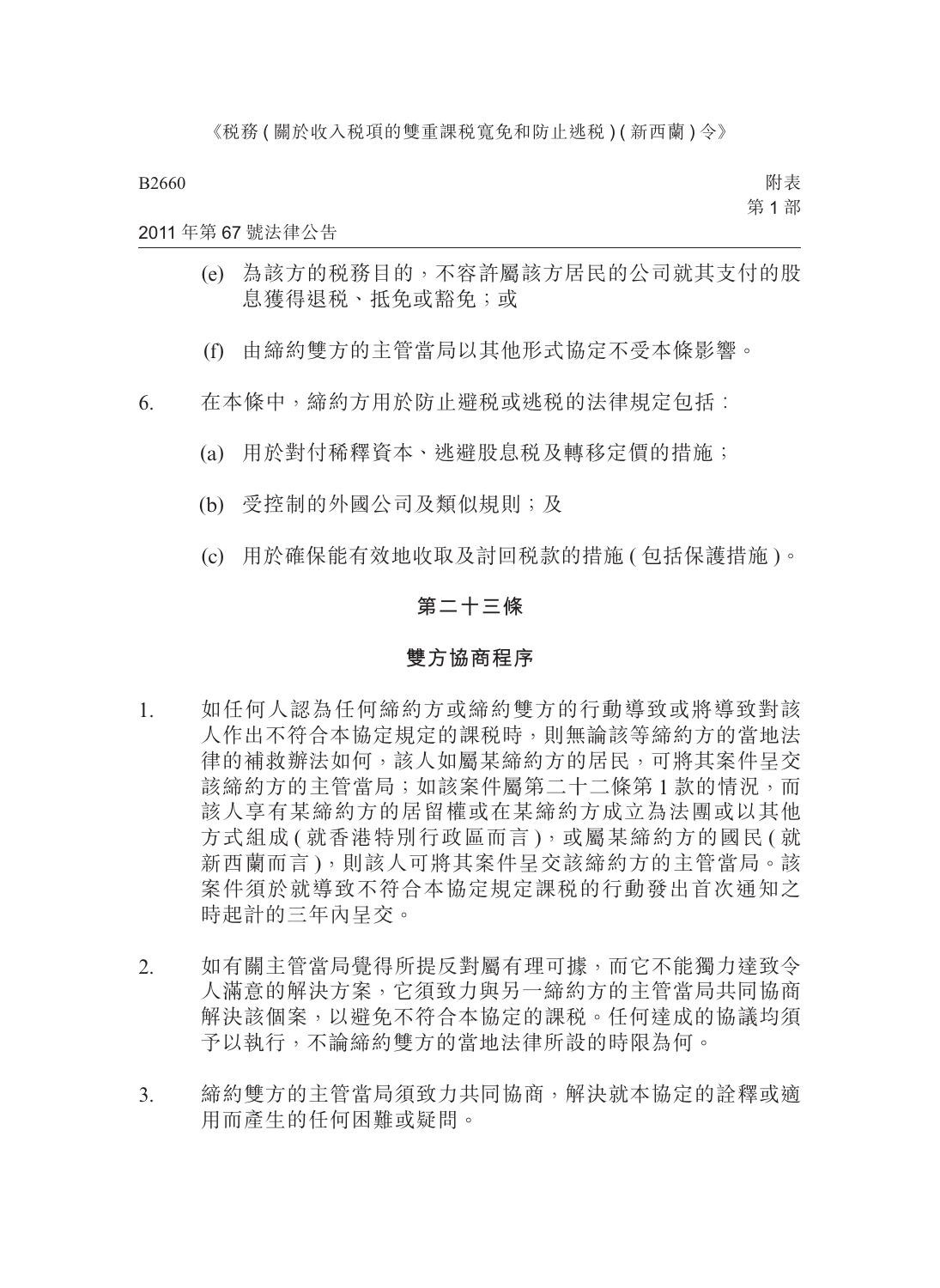附表 第 1 部

### 2011 年第 67 號法律公告

4. 締約雙方的主管當局可為達成以上各款所述的協議而直接 ( 包括 透過由締約雙方的主管當局或其代表組成的聯合委員會 ) 與對方 聯絡。

# **第二十四條**

### **資料交換**

- 1. 凡資料屬可預見攸關實施本協定的規定的資料,或可預見攸關施 行或強制執行締約雙方關乎本協定所涵蓋的稅項的當地法律 ( 但 以根據該等法律作出的課税不違反本協定者為限)的資料,締約 雙方的主管當局須交換該等資料。該等資料交換不受第一條的規 定所限制。
- 2. 某締約方根據第 1 款收到的任何資料均須保密處理,其方式須等 同於處理根據該方的當地法律而取得的資料,該資料只可向以下 人員或當局披露︰與第 1 款所提述的稅項的評估或徵收、執行或 檢控有關,或與關乎該等稅項的上訴的裁決有關的人員或當局 ( 包 括法院及行政機關 )。該等人員或當局只可為該等目的使用該資 料。他們可在公眾法庭的法律程序中或在司法裁定中披露該資料。 該資料不得為任何目的而向任何第三司法管轄區披露。
- 3. 在任何情況下,第1及2款的規定均不得解釋為向某締約方施加 作出以下作為的責任:
	- (a) 實施有異於該締約方或另一締約方的法律及行政慣例的行政 措施;
	- (b) 提供根據該締約方或另一締約方的法律或在該締約方或另一 締約方的正常行政運作過程中不能獲取的資料;
	- (c) 提供會披露任何貿易、業務、工業、商業或專業秘密或貿易 程序的資料,或提供若遭披露即屬違反公共政策的資料。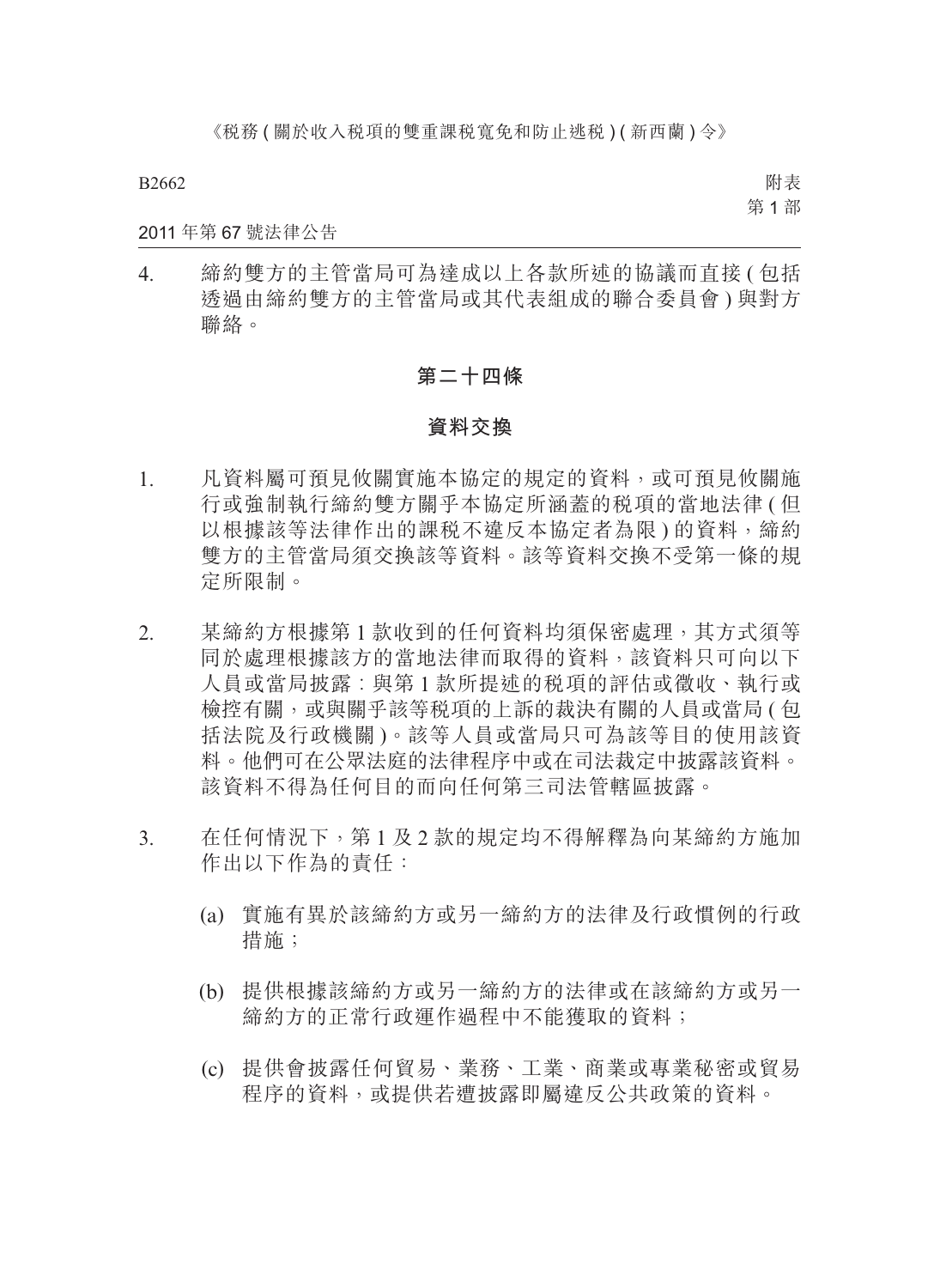《税務(關於收入税項的雙重課税寬免和防止逃税)(新西蘭)令》

B2664

附表 第 1 部

# 2011 年第 67 號法律公告

- 4. 如某締約方按照本條請求提供資料,則另一締約方即使未必為其 本身的稅務目的而需要該資料,仍須以其收集資料措施取得所請 求的資料。前述句子所載的責任,受第3款的限制所規限,但在 任何情況下,該等限制不得解釋為容許某締約方純粹因資料無關 其本土利益而拒絕提供該資料。
- 5. 在任何情況下,第 3 款的規定均不得解釋為容許某締約方純粹因 以下理由而拒絕提供該資料:該資料是由某銀行、其他金融機構、 代名人或以代理人或受信人身分行事的人所持有,或該資料關乎 某人的擁有權權益。

# **第二十五條**

### **政府代表團成員**

本協定並不影響政府代表團 ( 包括領館 ) 成員根據國際法的一般規則或 特別協定的規定享有的財政特權。

# **第二十六條**

# **協定的生效**

- 1. 每一締約方均須以書面通知另一締約方已完成其法律規定的使 本協定生效的程序。本協定自上述通知的較後一份的日期起生效。
- 2. 本協定的條文一旦生效,隨即:
	- (a) 在香港特別行政區:

就香港特別行政區税項而言,對在本協定生效的公曆年的翌 年 4 月 1 日或之後開始的任何課税年度具有效力;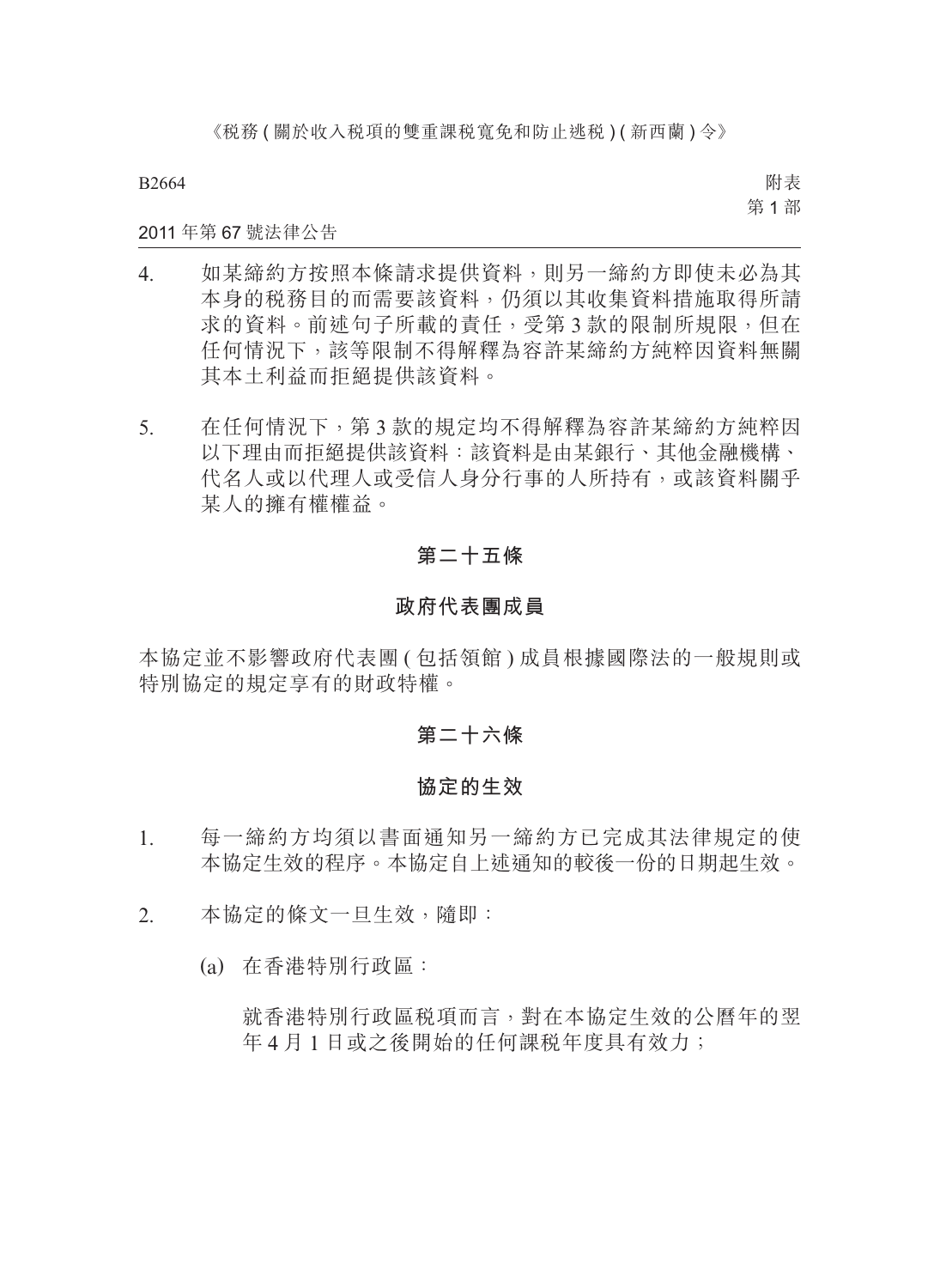附表 第 1 部

### 2011 年第 67 號法律公告

- (b) 在新西蘭:
	- (i) 就對非居民取得的收入、利潤或收益徵收的預扣稅而言, 對在本協定生效的公曆年的翌年 4 月 1 日或之後支付或 存入貸方帳戶的款額具有效力;
	- (ii) 就其他新西蘭稅項而言,對在本協定生效的公曆年的翌 年 4 月 1 日或之後開始的任何入息年度具有效力。

# **第二十七條**

### **終止協定**

本協定維持有效,直至被任何締約方終止為止。任何締約方均可在本協 定生效日期起 5 年屆滿後開始的任何公曆年的 6 月 30 日或之前向另一 締約方發出書面終止通知,終止本協定。在該情況下,本協定:

(a) 在香港特別行政區:

就香港特別行政區稅項而言,不再對在終止通知發出的公曆 年的翌年 4 月 1 日或之後開始的任何課稅年度具有效力;

- (b) 在新西蘭:
	- (i) 就對非居民取得的收入、利潤或收益徵收的預扣稅而言, 不再對在終止通知發出的公曆年的翌年 4 月 1 日或之後 支付或存入貸方帳戶的款額具有效力;
	- (ii) 就其他新西蘭稅項而言,不再對在終止通知發出的公曆 年的翌年 4 月 1 日或之後開始的任何入息年度具有效力。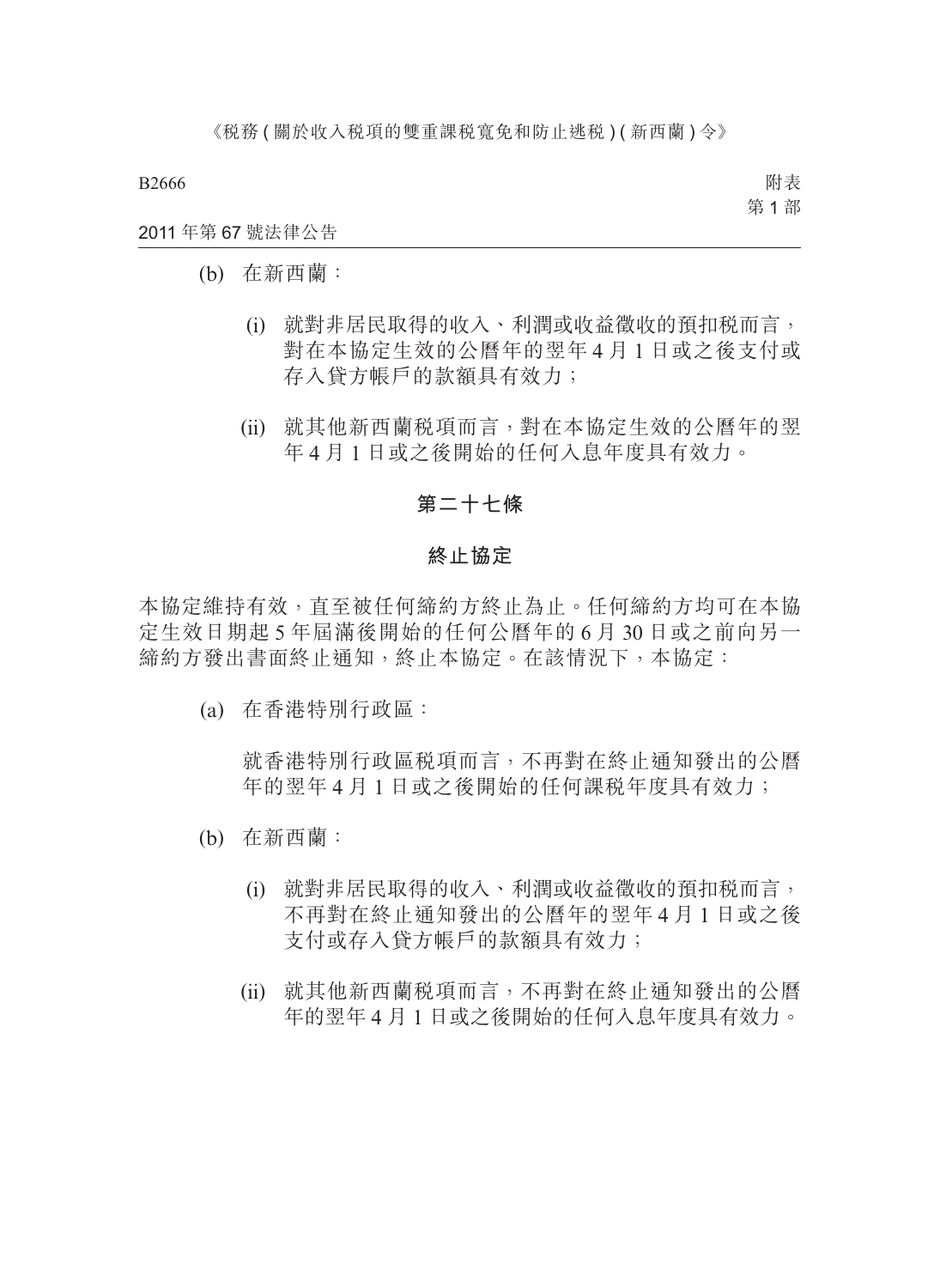附表 第 2 部

2011 年第 67 號法律公告

## **第 2 部**

# **《中華人民共和國香港特別行政區政府與新西蘭政府就 收入稅項避免雙重課稅和防止逃稅協定》**

## **的議定書第 1 至 4 段**

1. With reference to Articles 8 and 26:

Notwithstanding the provisions of paragraph 2 of Article 26, Article 8 of the Agreement shall have effect with respect to international traffic by aircraft on the day the Agreement enters into force.

2. With reference to Articles 10 and  $11<sup>1</sup>$ 

The competent authorities of the Contracting Parties shall only agree to institutions wholly or mainly owned by the Governments of the Contracting Parties that perform functions of a governmental nature.

3. With reference to Article 18:

It is understood that paragraph  $2(a)$  applies only to:

(a) in the case of the Hong Kong Special Administrative Region, pensions and other similar remuneration paid under the Pensions Ordinance (Cap. 89) or the Pension Benefits Ordinance (Cap. 99) in respect of individuals appointed by the Government of the Hong Kong Special Administrative Region before 1 June 2000;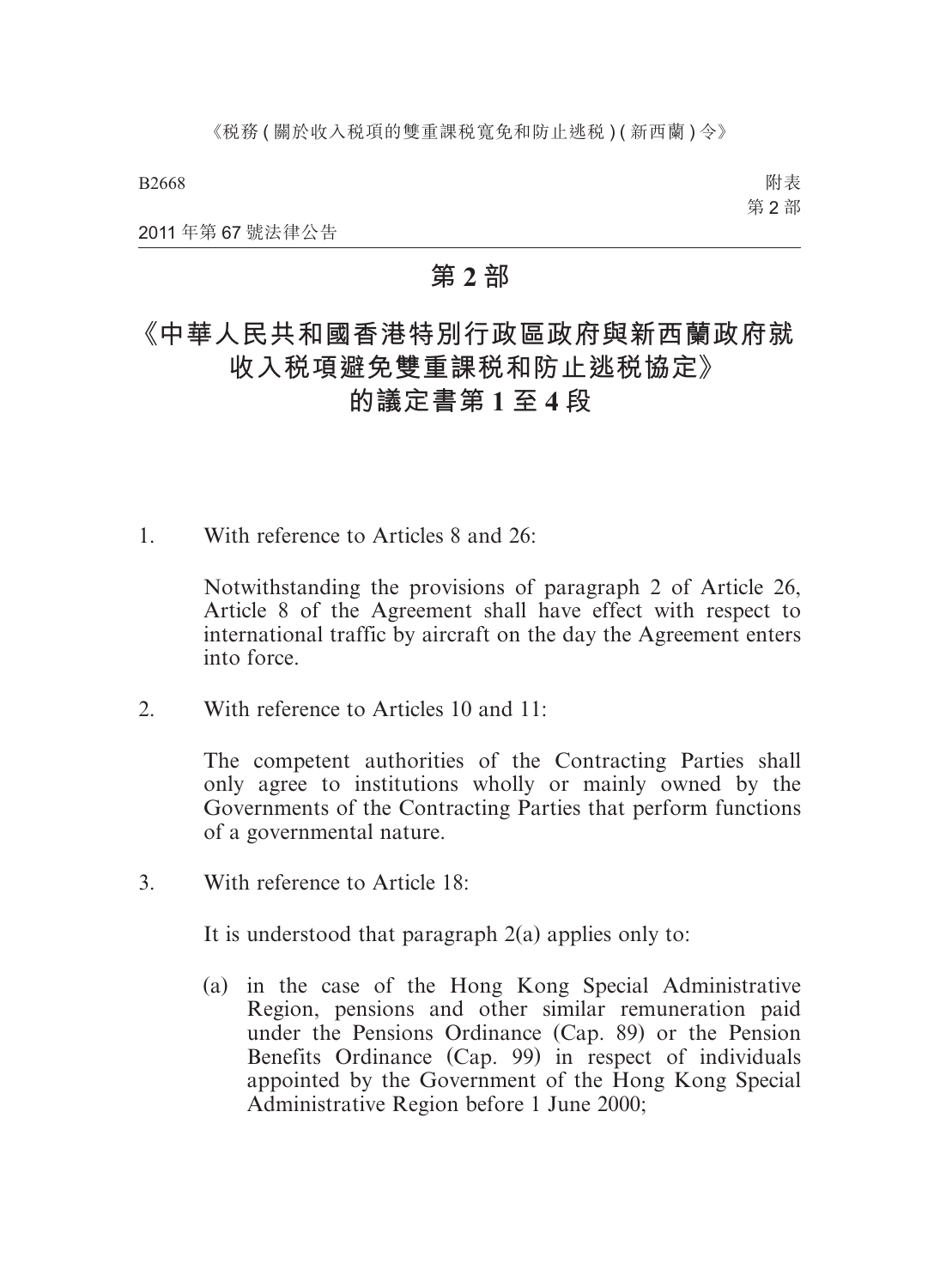附表 第 2 部

### 2011 年第 67 號法律公告

- (b) in the case of New Zealand, pensions and other similar remuneration paid out of the Government Superannuation Fund and the National Provident Fund that have been closed to new members from 30 June 1992 and 31 March 1991 respectively.
- 4. With reference to Article 24:
	- (a) it is understood that the Article does not require the Contracting Parties to exchange information on an automatic or a spontaneous basis; and
	- (b) the New Zealand competent authority may disclose information to the Office of the Ombudsmen in the investigation of complaints against the administrative actions of the New Zealand Inland Revenue Department.

### **( 中文譯本 )**

1. 就第八及二十六條而言:

儘管有第二十六條第 2 款的規定,本協定第八條由本協定生效日 起對以航空器進行的國際運輸具有效力。

2. 就第十及十一條而言:

締約雙方的主管當局須僅議定由締約雙方的政府完全擁有或主 要由締約雙方的政府擁有並執行屬政府性質的功能的機構。

3. 就第十八條而言:

按締約雙方理解,第 2(a) 款只適用於: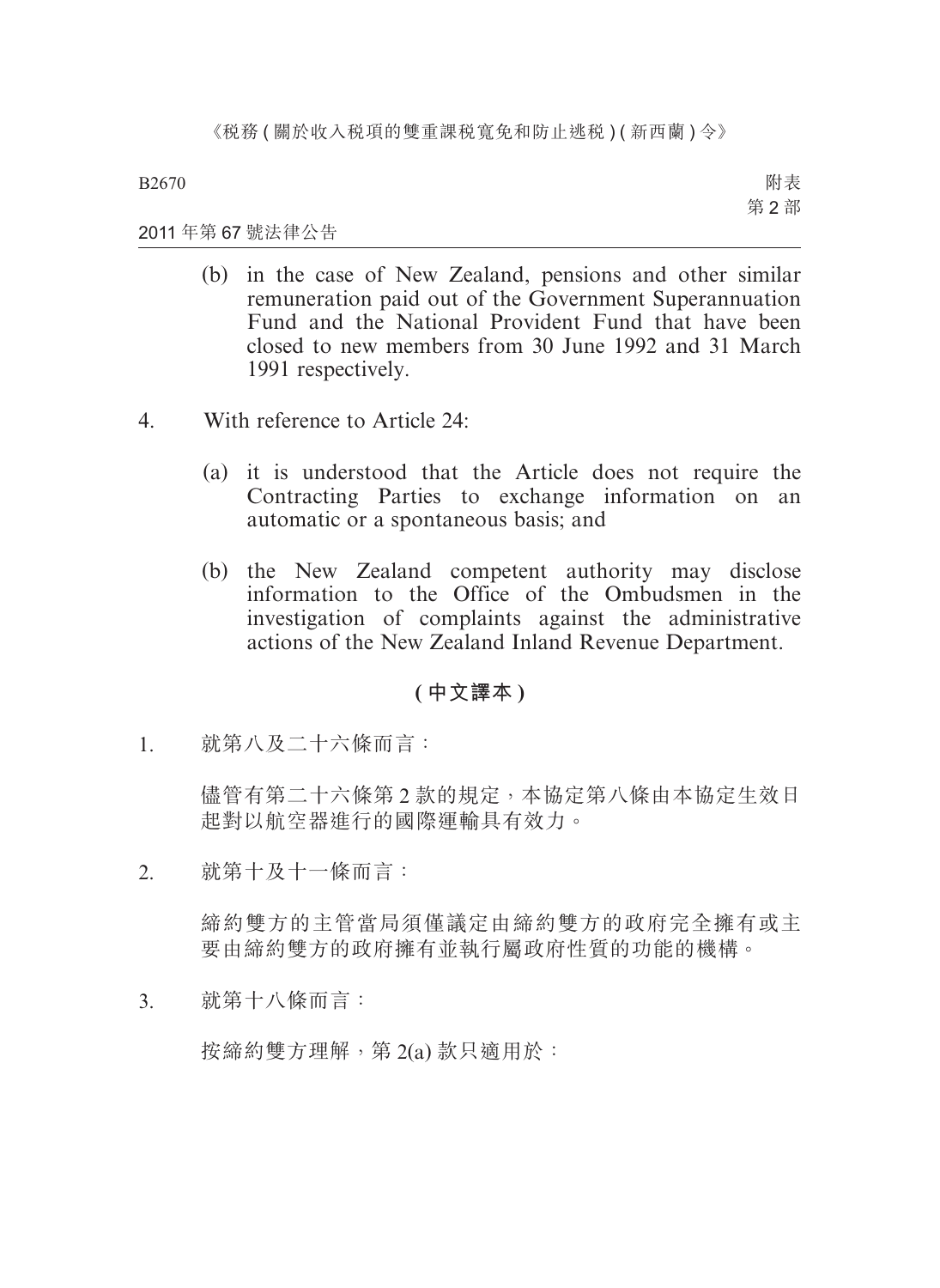附表 第 2 部

#### 2011 年第 67 號法律公告

- (a) 就香港特別行政區而言,於 2000 年 6 月 1 日之前受香港特 別行政區政府聘用的個人根據《退休金條例》( 第 89 章 ) 或《退 休金利益條例》( 第 99 章 ) 獲支付的退休金及其他類似報酬;
- (b) 就新西蘭而言,從政府養老金基金 ( 於 1992 年 6 月 30 日停 止接受新成員 ) 和國家公積金 ( 於 1991 年 3 月 31 日停止接 受新成員 ) 所支付的退休金及其他類似報酬。
- 4. 就第二十四條而言:
	- (a) 按締約雙方理解,該條並不規定締約雙方須自動或自發交換 資料;及
	- (b) 凡有就對新西蘭稅務部門的行政行動作出之投訴而進行的調 查,新西蘭主管當局可向申訴專員公署披露資料。

行政會議秘書 陳詠雯

行政會議廳

2011 年 5 月 3 日